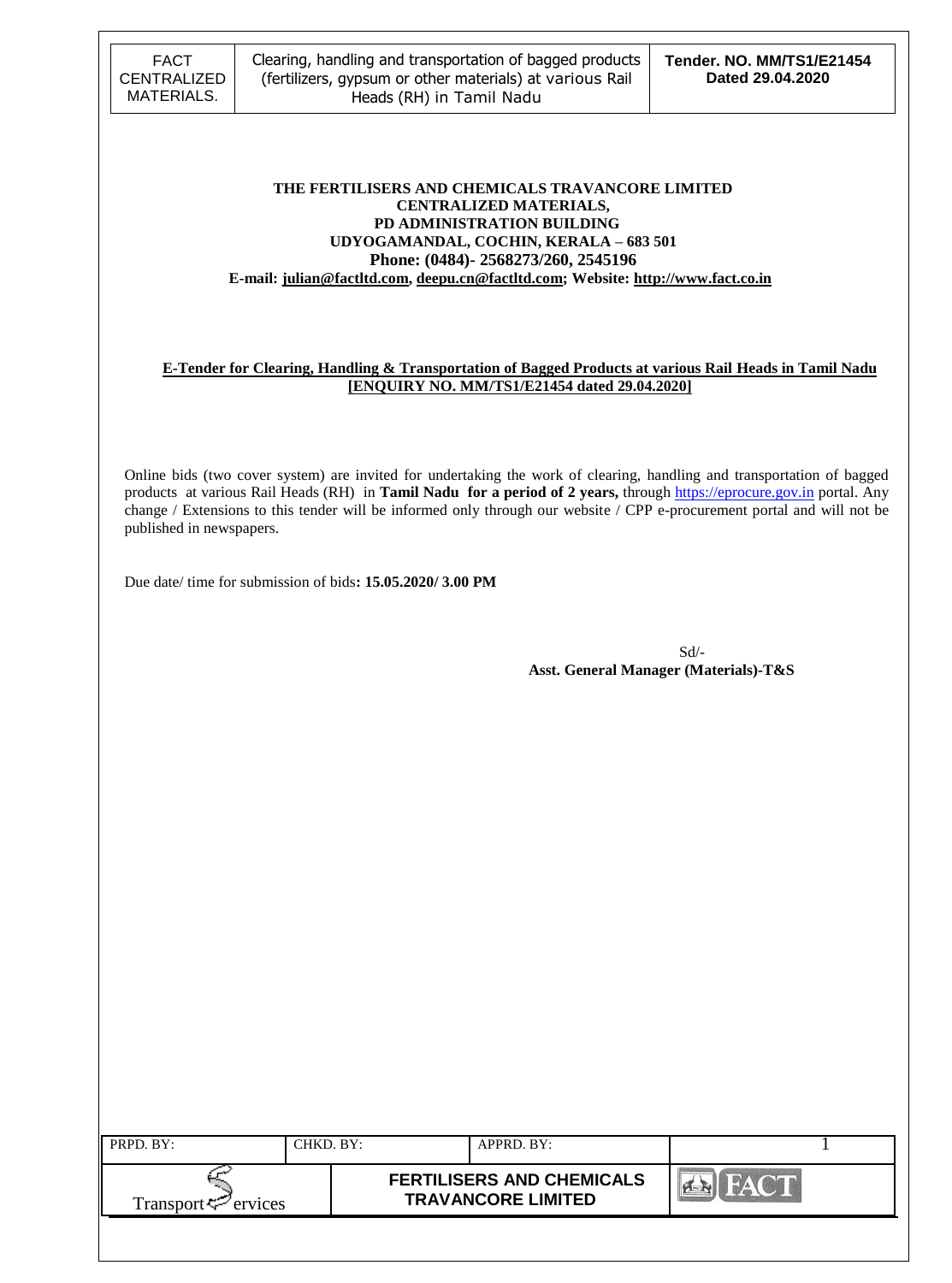### **THE FERTILISERS AND CHEMICALS TRAVANCORE LTD (A Government of India Enterprise)**

### **NOTICE INVITING e-TENDERS**

e-Tenders (two cover system) are invited from experienced transport contractors for undertaking the work of clearing, handling and transportation of bagged products (fertilizers, gypsum or other materials) at various Rail Heads (RH) in Tamil Nadu for a period of 2 years, through [https://eprocure.gov.in](https://eprocure.gov.in/) portal. The details of works are described in the Scope of Work (Annexure-II) attached. The bidders may also refer the Instructions to Bidders (Annexure-I) and Terms and Conditions (Annexure-VII) applicable for the proposed contract.

#### **PLEASE NOTE THAT ONLY ONLINE BIDS WILL BE CONSIDERED AGAINST THIS TENDER**

| <b>General Information</b><br>1.0                |                                                                                                                                                                                                                                                                               |
|--------------------------------------------------|-------------------------------------------------------------------------------------------------------------------------------------------------------------------------------------------------------------------------------------------------------------------------------|
| Enquiry No.                                      | MM/TS1/E21454 Dated 29.04.2020                                                                                                                                                                                                                                                |
|                                                  | <b>TWO COVER SYSTEM</b>                                                                                                                                                                                                                                                       |
| Mode of Tendering                                | Part A: Pre-Qualification cum Techno-Commercial Bid                                                                                                                                                                                                                           |
|                                                  | Part B: Price Bid (BOQ)                                                                                                                                                                                                                                                       |
| Due date $&$ time for<br>Submission of bids      | 15.05.2020 / 03.00 PM                                                                                                                                                                                                                                                         |
| Date & Time for opening of<br>Part A of the Bid. | 16.05.2020 / 03.30 PM                                                                                                                                                                                                                                                         |
| Name of Work/Description                         | Clearing, handling and transportation of bagged products (fertilizers, gypsum or<br>other materials) at various Rail Heads (RH) in Tamil Nadu for a period of 2<br>years - Annexure II attached                                                                               |
| <b>EMD</b>                                       | Rs. 1,00,000/-for each RH by NEFT/RTGS                                                                                                                                                                                                                                        |
| <b>Security Deposit</b>                          | 5% of the total contract value                                                                                                                                                                                                                                                |
| Period of contract                               | 2 years from date of commencement of work                                                                                                                                                                                                                                     |
| Contacts                                         | e-Tender Helpline: Mr. Ajino Anandh, Tel: +91 484 256 8374,<br>1)<br>9497334230, email: ajinoanandh@gmail.com<br>Mr. Deepu C N, Tel: +91 484 256 8273,<br>2)<br>e-mail: deepu.cn@factltd.com<br>Mr. Julian R, Tel: +91 484 256 8260/8629,<br>3)<br>e-mail: julian@factltd.com |

#### **Visit [https://eprocure.gov.in](https://eprocure.gov.in/) for online bid submission**

### **2.0 TENDER DOCUMENTS (e-TENDER)**

Visit our website [www.fact.co.in](http://www.fact.co.in/) or Central Public Procurement Portal [https://eprocure.gov.in](https://eprocure.gov.in/) for tender documents. Bid submission shall be in electronic form through [https://eprocure.gov.in](https://eprocure.gov.in/) only. See Annexure I 'Instructions to Bidders (e-Tender)'.

### **3.0 PRE QUALIFICATION CRITERIA:**

Please refer Annexure-III (Pre-qualification criteria for bidders)

| PRPD. BY:                      | CHKD. BY: | APPRD. BY:                                                    |  |
|--------------------------------|-----------|---------------------------------------------------------------|--|
| Transport <sup>7</sup> ervices |           | <b>FERTILISERS AND CHEMICALS</b><br><b>TRAVANCORE LIMITED</b> |  |
|                                |           |                                                               |  |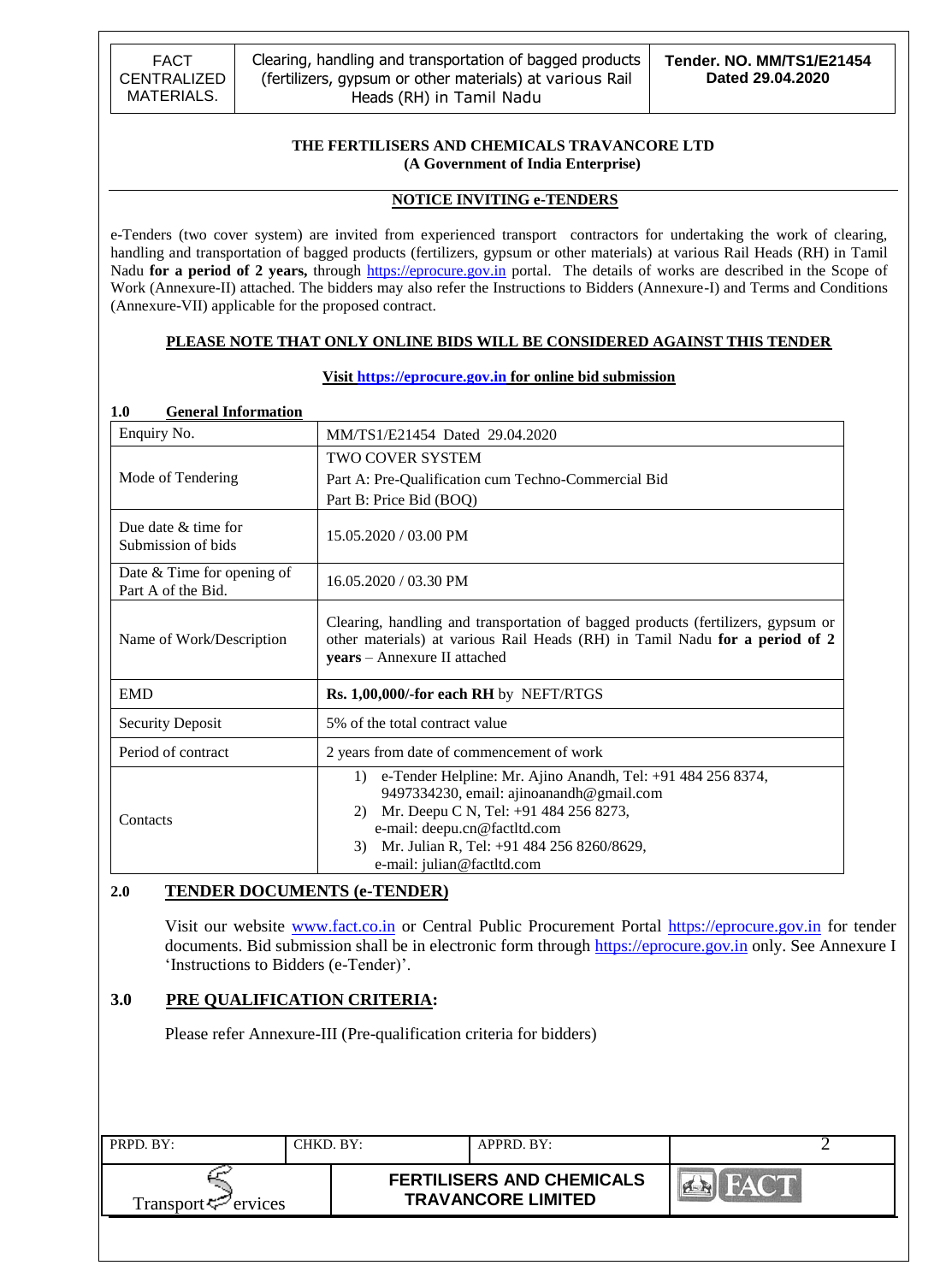## **4.0 SCOPE OF WORK:**

Please refer Clause 8 of Annexure VI Terms and Conditions of contract

### **5.0 EVALUATION OF BIDS:**

- 5.1 The bids shall be evaluated based on the prequalification criteria and other terms and conditions stipulated in the enquiry.
- 5.2 Evaluation of price bids (BoQ) bids and determination of the **lowest bidder** (L1) **for each RH** shall be worked out by multiplying the rate per unit of each item quoted by the bidder with the respective quantity given as per schedule of work given in the price bid (BoQ) format and computing the combined total value of all the items of work for the respective RH.
- 5.3 In case more than one bidder become the L1 for a particular RH based on the evaluation as above, such **L1 bidders alone shall be given an opportunity** to submit **revised lower price bids,** if any, in sealed cover on or before the due date and time specified. Instructions stipulated in the request for submitting revised reduced price, with regard to submission, opening and evaluation of price bids shall be complied with for such revised bids. However, **while submitting the revised price bid, such bidders shall not increase any of the rates quoted by them in their original price bid**. In case more than one bidder continue to be L1 despite submitting the revised lower price bid as above, FACT reserves the right to accept the bid submitted by the bidder among those L1 bidders, having the highest capability in terms of volume of work handled at the RH during the period specified under PQ criteria.
- 5.4 Purchase Preference shall be extended as per clause 8.0 of Instructions to Bidders.
- **6.0 PERIOD OF CONTRACT**: The period of contract shall be two years from the date of commencement of work as per letter of intent/work order.
- **7.0 DISQUALIFICATION:** FACT dealers attached to the ASC which operates the RH will be disqualified as a bidder against enquiry for clearing, handling & transportation of bagged products at the RH.

### **8.0 ITEMS OF WORK / RH TO BID**

- 8.1 Bidder may submit his bid through online for one or more RH. The bidder shall quote **rate for every item of work for the RH as applicable, without any omission.** Rates shall be quoted as per the price bid formats (BoQ) only.
- 8.2 All items of work covered under each RH will be evaluated together for determination of competitive bidder for award of contract.

### **9.0 GENERAL**

- 9.1 When bids are received from any proprietorship / firm / company having the same proprietor or one or more partners/directors in the business organization of any other party (hereinafter called Common Firms), such bids shall be considered having been received from only one applicant in different names and the lowest acceptable quotation of such Common Firm shall only be considered for evaluation.
- 9.2. Bids from bidders against whom any criminal case, enquiry or investigation/report by authorities like Vigilance, CBI etc., are pending in relation with FACT or bidders who are defaulting contractors of FACT shall be disqualified and rejected.
- 9.3. FACT reserves the right to reject any or all bids without assigning any reasons whatsoever, and / or based on the past unsatisfactory performance by bidders at FACT / other PSEs / Govt. Departments. The opinion

| PRPD. BY:                       | CHKD. BY:- | APPRD. BY:                                                    |                 |
|---------------------------------|------------|---------------------------------------------------------------|-----------------|
| Transport <sup>ry</sup> ervices |            | <b>FERTILISERS AND CHEMICALS</b><br><b>TRAVANCORE LIMITED</b> | $H \triangle V$ |
|                                 |            |                                                               |                 |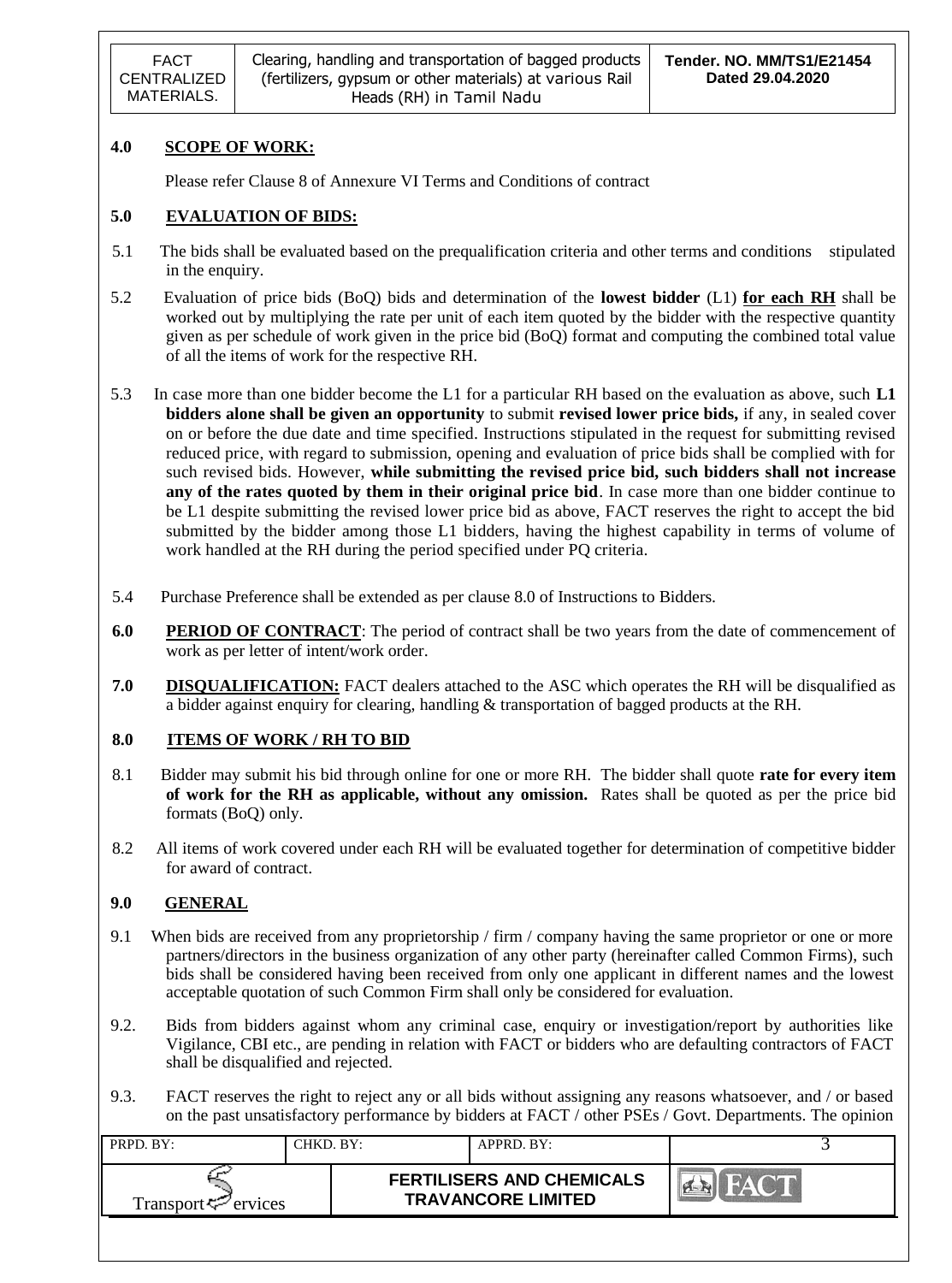regarding the tenders."

of FACT regarding the same shall be final and binding on the bidders.

9.4 "Integrity Pact: The bidders shall sign and submit an "Integrity Pact (IP)" to be executed between the bidder and Fertilisers and Travancore Ltd. alongwith the bid as per Annexure-XII. IP shall be implemented through the following Independent External Monitor (IEM) for the bid.

Mr. P.K. Vijayakumar, IRS (Retd), Madhavam, Vaniyan Lane, Punkunnam P.O, Thrissur – 680002 Mobile: [8547381122,](callto:8547381122) E-mail address: vkmenon 78@gmail.com"

Note: In case bidders require any clarification pertaining to the tender please contact the officers at 9.5 & 9.6 below. "Kindly note that the Independent External Monitor should NOT be contacted for clarifications

- 9.5 Any information on site familiarization / nature of work, if required by the bidders, can be had from the Zonal offices listed out in Annexure XI.
- 9.6 For any clarification on this enquiry please contact Asst.General Manager (Materials)-T&S, [Phone- 0484- 2545196, 2568260] or Officer (Materials)-T&S [Phone No.0484-256 8273], CENTRALISED MATERIALS, FACT Ltd., FACT PD Administration Building, Udyogamandal PIN-683 501.

### Yours faithfully, **For THE FERTILISERS AND CHEMICALS TRAVANCORE LTD ASST. GENERAL MANAGER (MATERIALS)-T&S**

| Sl. No.               | Document      |                            | <b>TITLE</b>                                                  |  |                |  |
|-----------------------|---------------|----------------------------|---------------------------------------------------------------|--|----------------|--|
| 1                     | Annexure I    |                            | Instructions to Bidders (e-Tender)                            |  |                |  |
| 2                     | Annexure II   | Scope of Work              |                                                               |  |                |  |
| $\mathfrak{Z}$        | Annexure III  |                            | Pre-Qualification Criteria for bidders                        |  | $\mathcal{I}$  |  |
| 4                     | Annexure IV   |                            | Vendor Data Updation (Declaration) Form                       |  | 3              |  |
| 5                     | Annexure V    | Compliance Statement       |                                                               |  | 1              |  |
| 6                     | Annexure VI   |                            | <b>Terms and Conditions</b>                                   |  |                |  |
| $\mathcal{I}$         | Annexure VII  |                            | Un-priced copy of Price bid format*                           |  |                |  |
| 8                     | Annexure VIII | Price bid format $(BoQ)^*$ |                                                               |  | $\mathcal{I}$  |  |
| 9                     | Annexure IX   |                            | Proforma of Bank Guarantee for Security Deposit               |  |                |  |
| 10                    | Annexure X    |                            | Proforma of Agreement                                         |  |                |  |
| 11                    | Annexure XI   |                            | <b>Information about FACT Zonal Offices</b>                   |  | 1              |  |
| 12                    | Annexure XII  | Integrity pact             |                                                               |  |                |  |
| PRPD. BY:             |               | CHKD. BY:                  | APPRD. BY:                                                    |  | $\overline{4}$ |  |
| Transport <sup></sup> | ervices       |                            | <b>FERTILISERS AND CHEMICALS</b><br><b>TRAVANCORE LIMITED</b> |  |                |  |

List of Enclosures of this NIT is as follows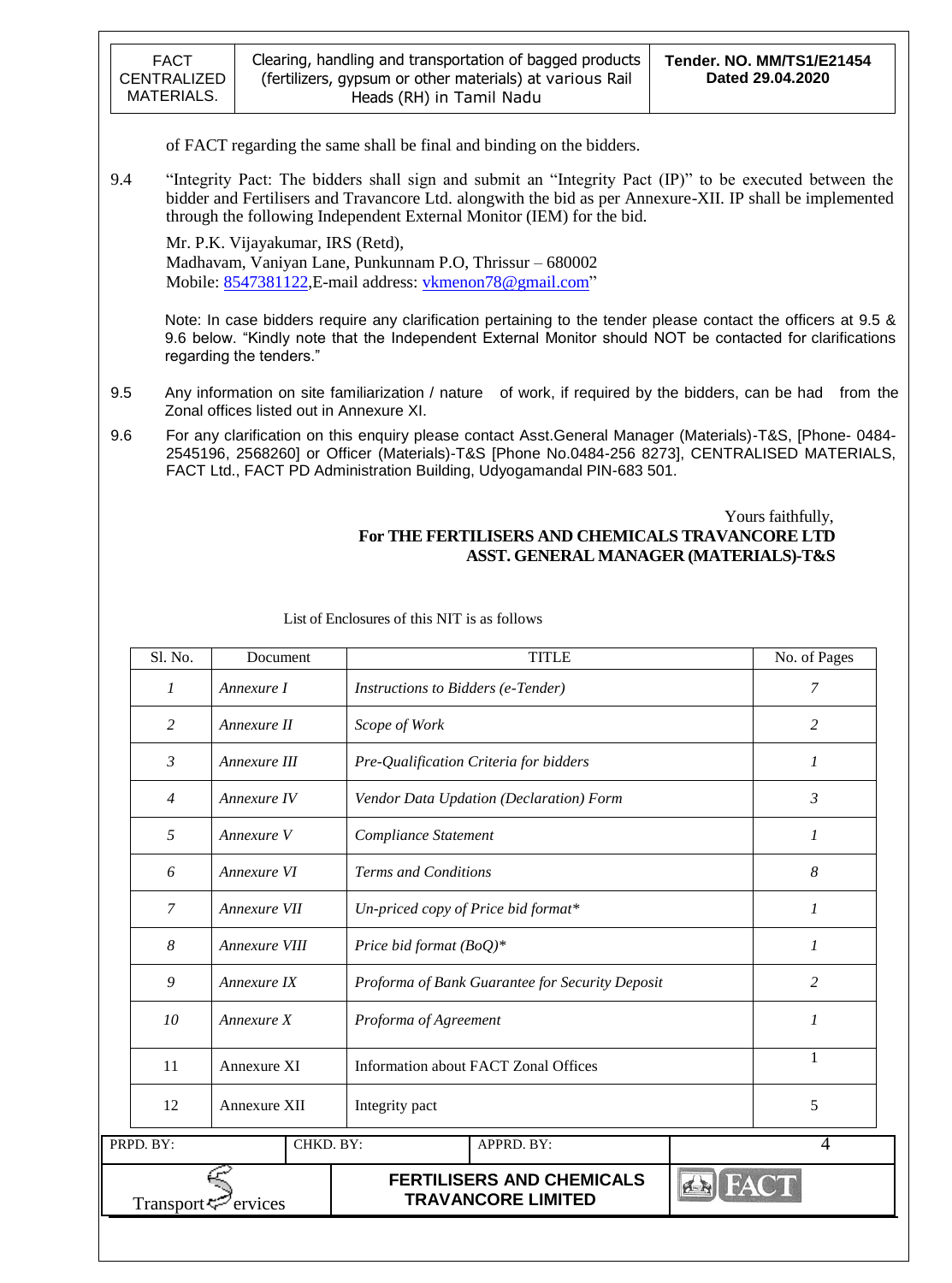**ANNEXURE-I**

# **INSTRUCTIONS TO BIDDERS CONFORMITY WITH ENQUIRY DOCUMENTS Instructions to Bidders (OPEN e-Procurement)**

- 1.0 Bidders shall study carefully the complete tender documents viz. NIT with Prequalification criteria, Instructions to Bidders (ANNEXURE-I), Technical Procurement Specifications if any, Terms & Conditions and any other documents forming part of this tender attached herewith. All conditions set out there in shall be binding on the bidders unless conflicting with any conditions expressly stated by FACT while accepting any bid in the event of such acceptance. One signed and scanned copy of the above documents shall accompany their online bids signifying their acceptance of the same. Bidder shall also submit along with his bid Vendor data updation (Declaration) Form, Check list and Compliance Statement duly filled with all details required therein and also attach supporting documents as required.
- 2.0 Before submitting the bid, the bidder shall familiarise himself about the details of the work, operating conditions during different seasons of year, etc., collect all necessary data regarding the facilities available at various points indicated in Special Terms and Conditions, applicable timings, routes etc., and satisfy himself on all aspects relating to this work which he has to handle and execute for the full contract period and shall make due provisions in his rates for any contingency or difficulty involved in the work covered by this enquiry. Claiming lack of knowledge shall not be a reason for exoneration of the bidder of his contractual obligations, if the contract is awarded to him or for demand for increase in rate.
- 3.0 Offers against this NIT shall be submitted online on e-Tendering portal [https://eprocure.gov.in,](https://eprocure.gov.in/) with valid digital signature certificate. Offers submitted on any other platform or in any other mode or including e-mails, physical submission of offers etc. SHALL NOT be accepted.
- 3.1 The bidders are requested to register themselves on the above website with their valid digital signature certificate, if not done already. It is mandatory for bidder to have valid digital signature certificate (Class II or Class III) issued by any of the Certifying Authority approved by Govt. of India for participating in the tender. The digital signature certificate shall be arranged by the bidder at his cost. Bidders may refer **Bidders Manual Kit** available on the above website for detailed information and instructions for registration, bid submission etc.
- 3.2 The documents, if any, which necessarily have to be submitted in originals if specified specifically in the enquiry documents, shall be submitted offline. However scanned copies of such documents shall be uploaded along with the offer submitted online.
- 3.3 The cover (s) containing the documents in original etc. to be submitted offline as required in the enquiry documents shall be duly superscribed with enquiry No., due date of enquiry, bidder"s name & address and contact details. The documents shall be submitted to the following on or before the due date: The Asst. General Manager (T&S), Centralized Materials,

PD Administrative Building, FACT Ltd., Udyogamandal PO, Kochi – 683 501, Kerala

| PRPD. BY:                                      | CHKD. BY: | APPRD. BY:                                                    |                                      |
|------------------------------------------------|-----------|---------------------------------------------------------------|--------------------------------------|
| Transport <sup><math>\leq</math></sup> ervices |           | <b>FERTILISERS AND CHEMICALS</b><br><b>TRAVANCORE LIMITED</b> | $\frac{1}{n}$ $\triangle$ $\sqrt{ }$ |
|                                                |           |                                                               |                                      |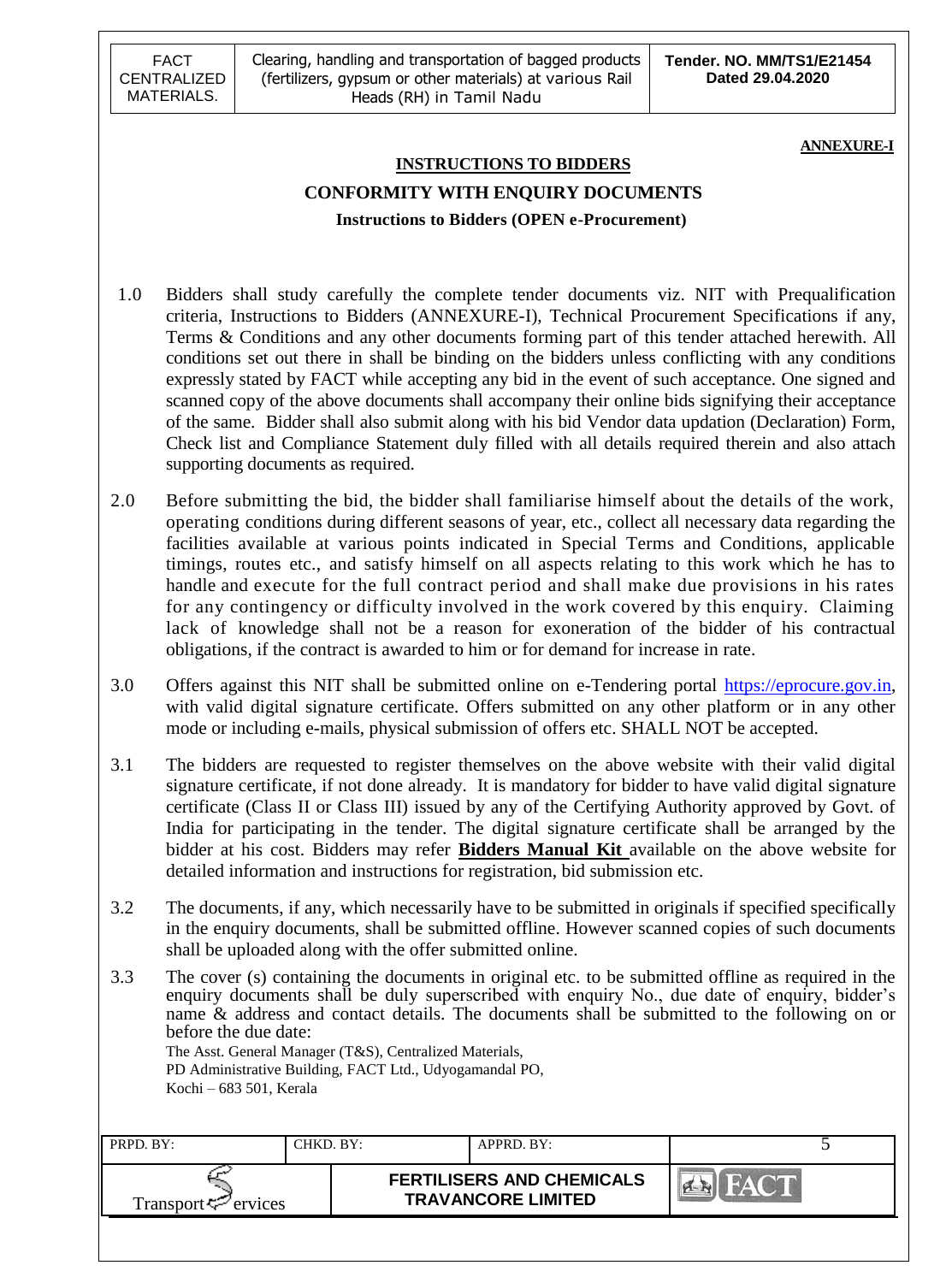### **4.0 SUBMISSION OF BIDS: The bid shall be uploaded with all relevant documents before due date and time in the above portal as given above.**

**5.0** Bid documents shall consist of Part-A and Part B as detailed below:

## 5.1 **Part A (Pre-qualification-cum-Techno Commercial Bid) shall contain:**

- 1. Documentary proof for remittance of EMD such as scanned copy of EMD Instrument (UTR No./Payment Receipt/Challan), as applicable or Claim for EMD exemption with documentary proof.
- 2. Scanned copies of supporting documents for satisfying Pre-Qualification criteria.
- 3. Digitally Signed copies of NIT, Instructions to Bidders (Annexure I) and terms conditions.
- 4. Scanned copy of Signed & duly filled Vendor Data Updation Declaration Form"
- 5. Signed and duly filled up Check List for Commercial Terms" (if applicable) and scanned copies of attached documents as detailed in Check list.
- 6. Scanned copy of Signed & duly filled "Compliance Statement"
- 7. Scanned copy of Signed "Un-priced bid indicating "QUOTED" in the applicable columns. Rates shall not be indicated in Un-priced Bid.

# 5.2 **Part-B: shall comprise of the filled Price bid. The filled price bid ie. BoQ attached to the tender shall be uploaded after filling all relevant details such as name and address of the bidder, rates etc. as applicable.**

- 5.3 The priced BOQ shall be uploaded strictly in the format attached, failing which the offer is liable to be rejected. Renaming or changing the format of the BoQ is not permitted and the System will not accept any such changed document.
- 5.4 Fill-in all the relevant fields of the BoQ either in value or as a percentage as specified in the BoQ. Blank field, if any, in the uploaded BoQ shall be considered as Nil (not Quoted). No claim or revisions shall be entertained in this regard.
- 5.5 Bidders shall quote prices in the BOQ only and nowhere else. No other documents shall be enclosed with Price Bid (BOQ).
- 5.6 Rates shall be quoted in the same unit of measure given in the BOQ and shall be considered accordingly.
- 5.7 Bidders shall ensure that all the required documents as per enquiry are uploaded in the System before due date and time. The System does not allow submission of bids or any other document forming part of the bid after due date & time of bid submission. Non-submission of documents or incomplete documents may result in rejection of offers and no communication in this regard will be entertained. FACT reserves the right to reject any bid not submitted as per instructions at their discretion.
- 5.8 Timely submission of offers along with all the relevant documents online is the responsibility of the bidder concerned. The bids may be submitted well in advance to avoid last minute issues like non availability of internet, server not available, power failure etc. FACT shall not be held responsible for bidder"s inability to submit documents in time, incomplete submission of offers or non submission of any documents forming part of the offers etc.
- 5.9 Bidders shall meet all expenses in connection with submission of his bid, attending the bid opening, meetings etc.

| PRPD. BY:                      | CHKD. BY: | APPRD. BY:                                                    |  |
|--------------------------------|-----------|---------------------------------------------------------------|--|
| Transport <sup>7</sup> ervices |           | <b>FERTILISERS AND CHEMICALS</b><br><b>TRAVANCORE LIMITED</b> |  |
|                                |           |                                                               |  |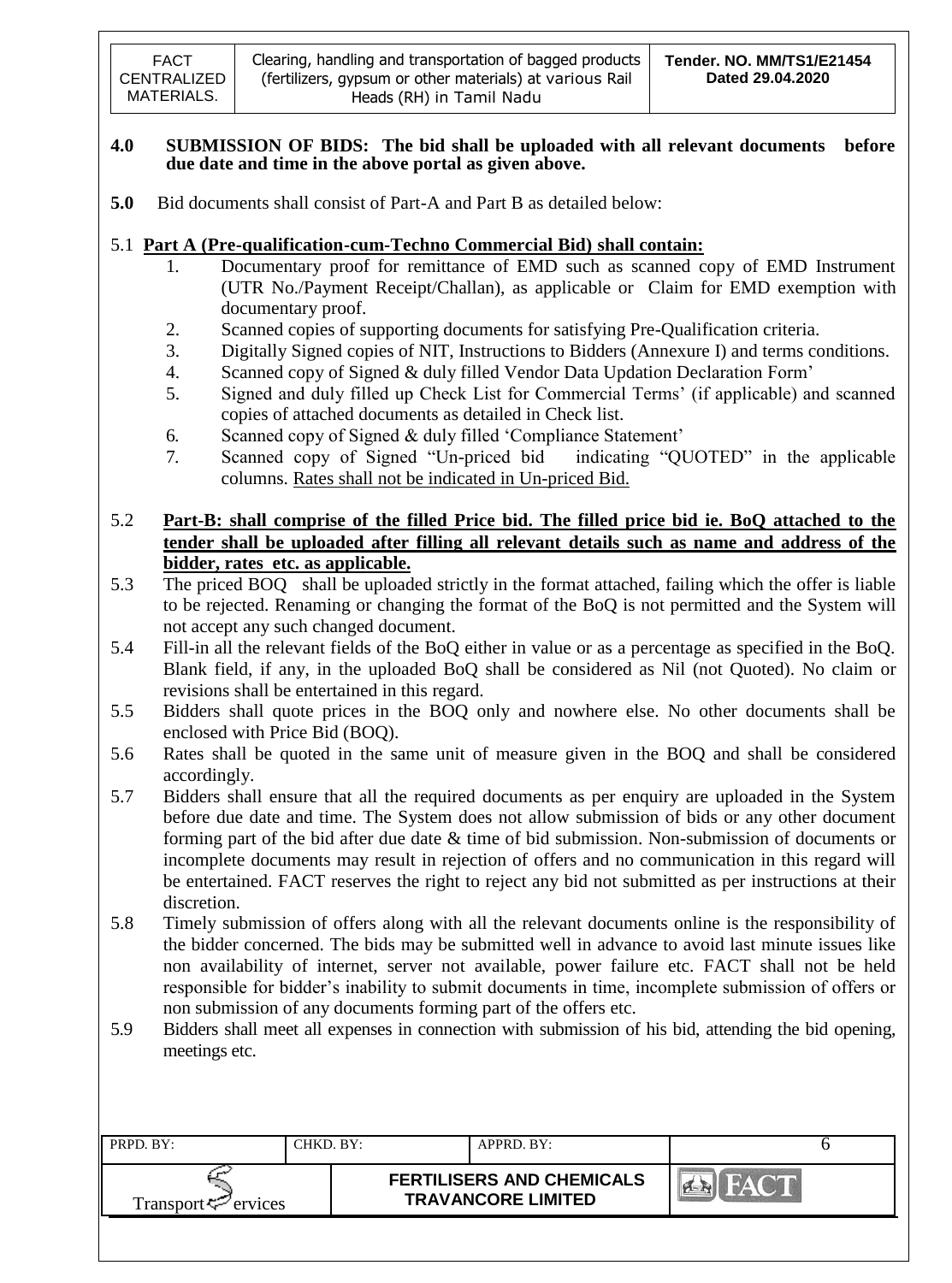### **6.0 BID OPENING:**

- 6.1 *Part-A* of the bids of all bidders who submit their Bids as per the instructions on or before the due date and time shall be opened online, on the specified bid opening date and time. Bids submitted not in conformity with the Enquiry instructions are liable to be rejected without further processing.
- 6.2 *Part-B* Price bids of those bidders whose Part-A bid is acceptable, based on pre-qualification and techno-commercial evaluation, only shall be opened online on a subsequent date, on completion of evaluation.

## **7.0 EARNEST MONEY:**

- 7.1 **Earnest Money Deposit (EMD)** shall be furnished for the respective amount indicated in the NIT only through **NEFT/RTGS to FACT a/c No. 57017844467 with the State Bank of India, Udyogamandal Branch, IFSC Code SBIN0070158.** A scanned copy of the Payment Receipt /UTR No. shall also be furnished along with Part-A bid. **Bids without EMD or inadequate amount of EMD will be rejected**. No interest shall be paid on the EMD. EMD of the unsuccessful bidder will be refunded after awarding the contract. EMD furnished against one enquiry will not be adjusted against any other enquiry.
- 7.2 Bids without EMD shall be rejected except in the following cases. EMD will be exempted for Govt. Depts./firms/public sector units/ Startups recognized by Dept. of Industrial policy & Promotion, MSE units registered under MSMED Act/ firms registered under NSIC/Khadi Board etc. as per applicable govt. directions, on submission of valid documents in proof of the same.
- 7.3 If any bidder retracts from or without request of FACT revises his bid during its validity period or fails to submit Security Deposit and execute the required agreement when the contract is awarded or fails to commence the execution of the work on the stipulated date, the EMD furnished shall be liable to be forfeited without prejudice to FACT"s other right to claim damages.

## **8.0 PURCHASE PREFERENCE:**

This tender shall be based on MSME order dt.  $23<sup>rd</sup>$  March 2012, and as amended from time to time, pertaining to Public Procurement Policy in respect of procurement of goods and services, produced and provided by micro and small enterprises, including special benefits to MSE firms owned by SC/ST and women entrepreneurs, on furnishing relevant documents as proof. Declaration of UAM numbers on CPPP is mandatory; failing which bidders will not be able to enjoy the benefits as per PP policy.

In divisible tenders, participating MSEs quoting price within price band of L1+15% shall also be allowed to supply a portion of requirement by bringing down their price to L1 price in a situation where L1 price is from someone other than an MSE. Such MSEs shall be allowed to supply at least 25% (or as applicable) of the total tendered value. In case of more than one such MSE, the supply will be shared proportionately (to tendered quantity). Special provisions extended to certain categories of MSEs as per the order shall also be applicable.

In case of non-divisible tenders, an MSE quoting in the price band of  $L1+15%$  may be awarded for full/compete work of tendered value, considering the spirit of policy for enhancing the Government procurement from MSEs subject to bringing down of price to L1 by the MSE concerned.

This tender is non-divisible.

| PRPD. BY:                   | CHKD. BY: | APPRD. BY:                                                    |  |
|-----------------------------|-----------|---------------------------------------------------------------|--|
| Transport $\varphi$ ervices |           | <b>FERTILISERS AND CHEMICALS</b><br><b>TRAVANCORE LIMITED</b> |  |
|                             |           |                                                               |  |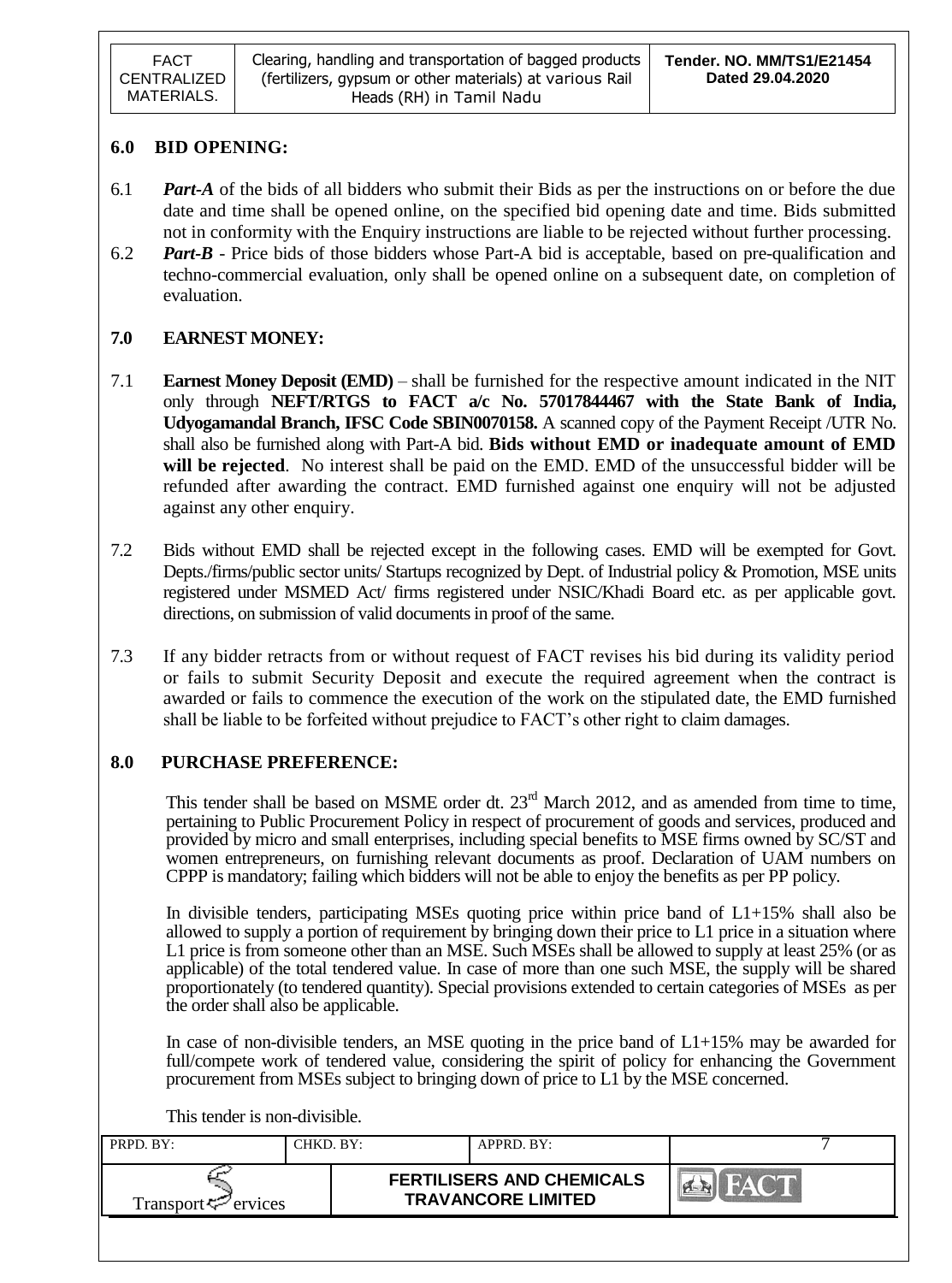## **9.0 DEVIATIONS:**

- 9.1 Deviations in the tender clauses shall not be accepted.
- 9.2 FACT reserves the right to reject the offers with deviations without further correspondence.
- 9.3 Bidder shall clearly indicate the time required for mobilisation /commencement of work from the date of receipt of Letter of Intent (LOI) / Work Order.

## **10.0 CONFORMITY:**

Bids must conform in all respects with the applicable terms and conditions of this enquiry. Bidder must certify in the compliance Statement that his bid complies with all Enquiry documents and technical specifications.

## **11.0 RATES:**

11.1 Bidder shall quote his lowest rate for the work strictly as per the BoQ (Price Bid format). Bids not complying with the above are liable to be rejected.

The Un-priced bid shall be submitted along with Part-A bid duly signed by the Bidder, indicating "QUOTED" in the columns. Rates shall not be indicated in Un-priced Bid.

- 11.2 Bidder shall quote all-inclusive rate for the work, but **exclusive of GST.** GST if applicable, will be payable extra by FACT as per statutory notification.
- 11.3 The rates quoted in the tender are to hold good for a period of four months from the date of opening of the Pre-Qualification-cum-Techno-Commercial bid (Part-A). If contract is awarded, the work order rates shall be valid for the entire period of contract inclusive of extension / extensions. **No bidder can withdraw his tender or revoke or revise the rates within the aforesaid period of 120 days.** If the bidder withdraws/revises/revokes OR shows unwillingness to confirm with his offer, the Earnest Money Deposit (EMD) remitted by the bidder against the tender shall be forfeited by FACT, without prejudice to FACT"s other rights to claim damages.

## 12.0 **SECURITY DEPOSIT**:

- 12.1 The successful bidder (Contractor) shall be required to furnish an interest free Security Deposit (SD) equivalent to **five percent (5%) of the total contract value** by DD/NEFT/RTGS or by Bank Guarantee issued by a Nationalised / Scheduled Bank as per the Proforma prescribed within 15 days of issue of the work order. The Bank Guarantee shall be valid till the expiry of the contract with a claim period of six months thereafter. FACT a/c No. 57017844467 with the State Bank of India, Udyogamandal Branch, IFSC Code SBIN0070158 shall be used in case of remittance of Security deposit by NEFT/RTGS and proof of remittance shall be submitted to FACT.
- 12.2 In case the bidder whose bid is accepted, fails to deposit the prescribed Security Deposit or fails to execute the agreement or fails to commence the execution of the work within the specified time, the contract issued to him is liable to be terminated and the Earnest Money already deposited by the contractor shall be forfeited without any further reference to the contractor and alternative arrangements made at the risk and cost of the Contractor.

| PRPD. BY:                       | CHKD. BY: | APPRD. BY:                                                    |  |
|---------------------------------|-----------|---------------------------------------------------------------|--|
| Transport <sup>ry</sup> ervices |           | <b>FERTILISERS AND CHEMICALS</b><br><b>TRAVANCORE LIMITED</b> |  |
|                                 |           |                                                               |  |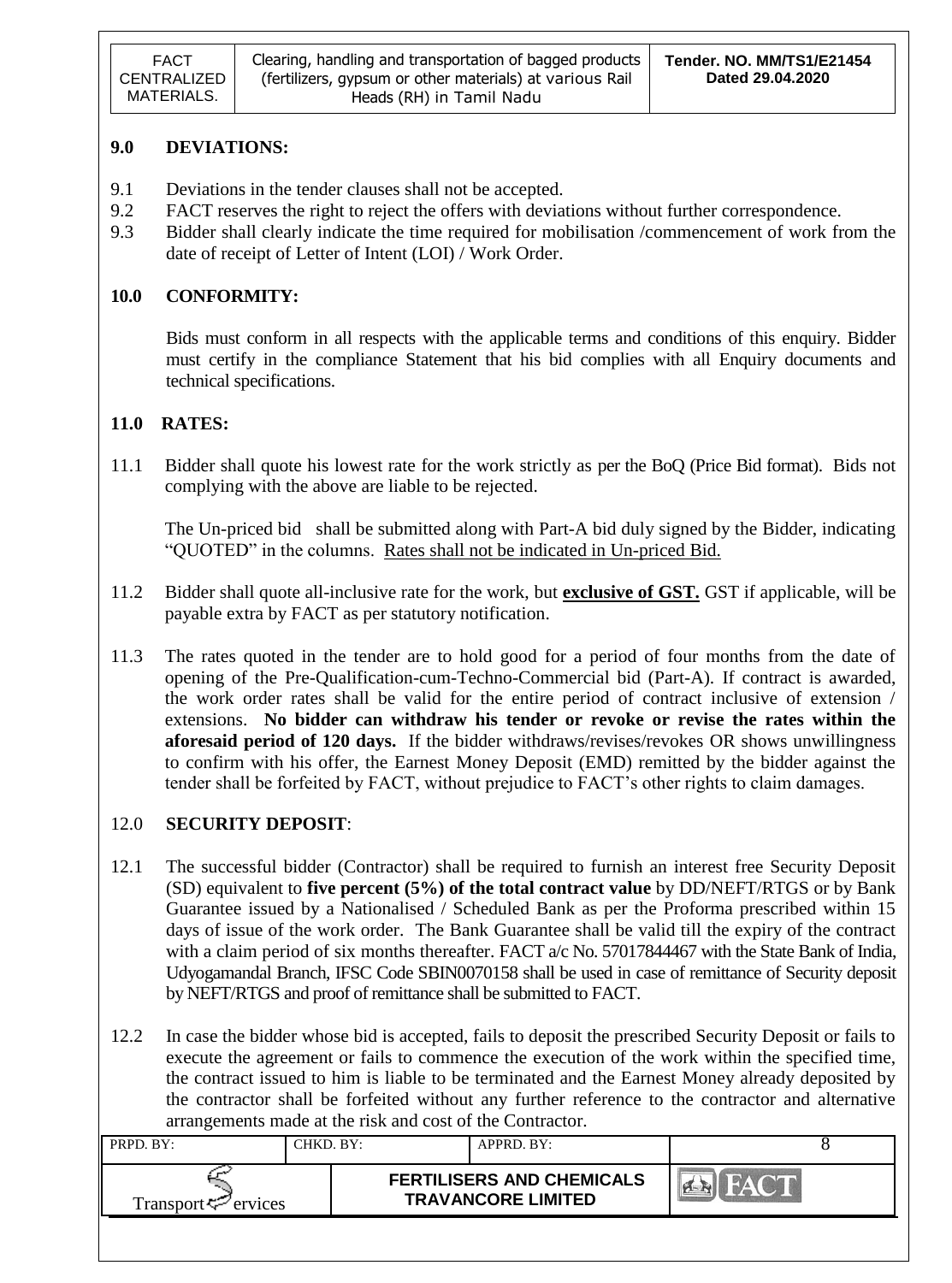FACT CENTRALIZED MATERIALS.

## **13.0 PURCHASER'S RIGHT:**

FACT reserves the right to reject any or all bids without assigning any reason whatsoever. No claims shall lie against FACT on this account and FACT"s decision in this regard shall be final and binding on the bidders. FACT reserves the right to negotiate with the lowest bidder.

## **14.0 CONTRACTOR TO EXECUTE AGREEMENT:**

The contractor's responsibility under this contract will commence on the date specified in the Letter of Intent/Work Order. The successful Bidder shall be required to execute an Agreement with FACT, within 15 days of the receipt by him of the Work order issued by FACT for carrying out the work according to the terms and conditions of the contract given along with the Work Order. The Agreement shall be executed on Rs.200/- Stamp paper and shall be in the pro forma as specified by FACT. The provisions contained in tender papers and other documents exchanged between the Bidder and FACT shall form part of the contract. The Earnest Money Deposit is liable to be forfeited in case the contractor fails to execute the Agreement within the stipulated period as mentioned above.

### **15.0 The bidder shall furnish the following along with the offers.**

- 1. The GST registration Number and details. In the case of Provisional ID, GST Registration Number shall be provided on receipt of the same.
- 2. Place of supply/Service
- 3. Address of the supplier/service provider's billing the item if it is different from 2 above
- 4. GST rates applicable for each item
- 5. HSN / SAC codes of each of the goods / services quoted

In case of unregistered contractor, a declaration to that effect with reason should be furnished.

FACT"s GST No. in the state of Kerala is **32AAACT6204C1Z2**. FACT"s GST numbers in other southern states is as follows:

| Tamilnadu:      | 33AAACT6204C1Z0 |
|-----------------|-----------------|
| Karnataka:      | 29AAACT6204C1ZP |
| Andhra Pradesh: | 37AAACT6204C1ZS |
| Telangana:      | 36AAACT6204C1ZU |
| Puducherry:     | 34AAACT6204C1ZY |

The supplier/contractor shall do the following:

- a) Submit GST compliant tax invoice to FACT along with supply.
- b) Shall ensure uploading the above invoice as per statute &
- c) File monthly returns in time enabling FACT to claim the input tax credit.

GST charged by the supplier/contractor shall be released separately to the supplier/contractor only after filing of (i) the outward supply details & the monthly return on GSTN portal by the

| PRPD. BY:                                            | CHKD. BY: | APPRD. BY:                                                    |  |
|------------------------------------------------------|-----------|---------------------------------------------------------------|--|
| Transport <sup>-</sup> <i>c</i> <sup>-</sup> ervices |           | <b>FERTILISERS AND CHEMICALS</b><br><b>TRAVANCORE LIMITED</b> |  |
|                                                      |           |                                                               |  |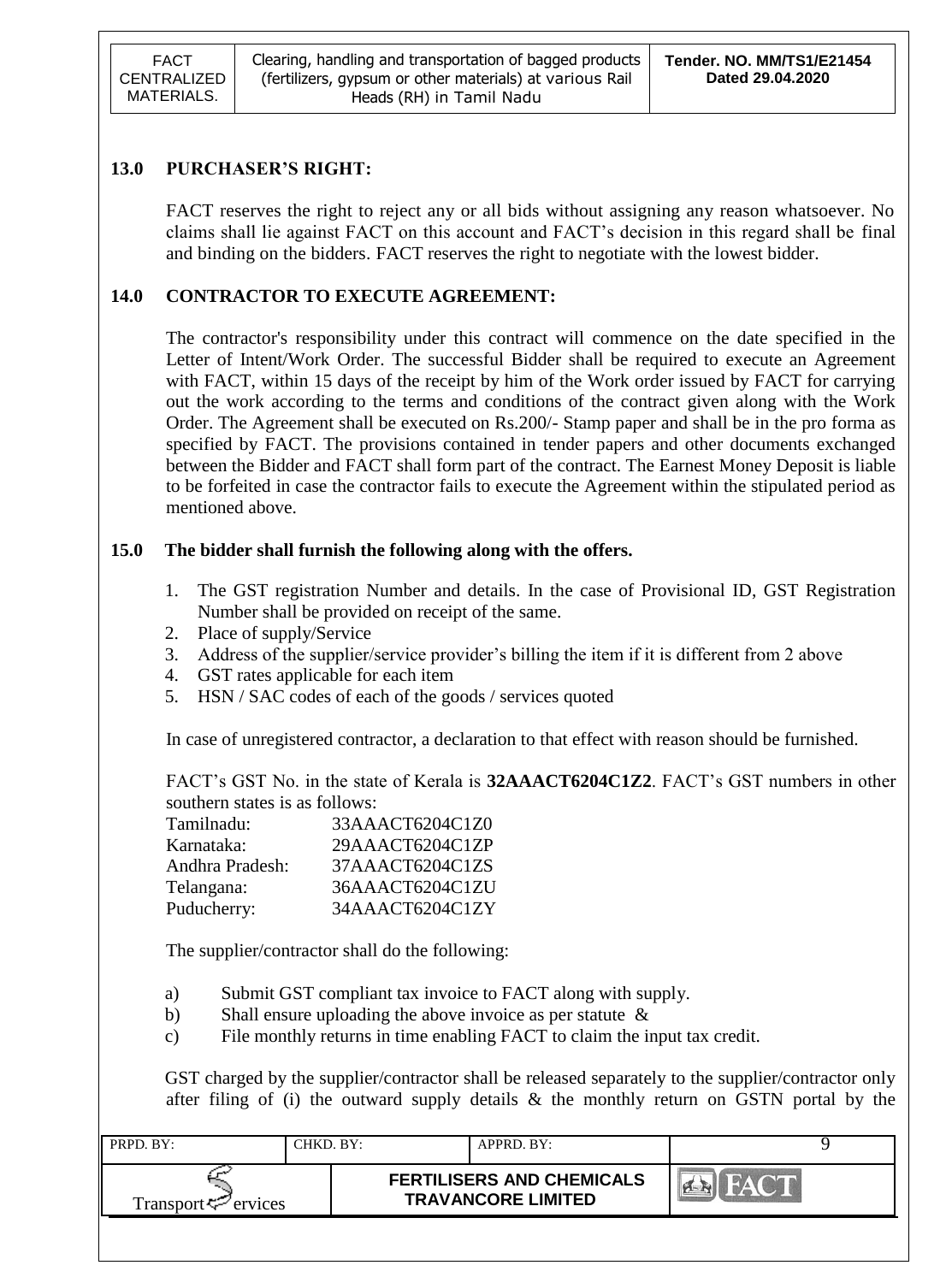supplier/contractor and (ii) on matching the input tax credit to such invoice with the corresponding details of outward supply of the supplier/contractor.

In case FACT incurs any liability (like interest, penalty etc.,) due to denial/reversal of such input tax credit in respect of the invoice submitted by the supplier/contractor, for the reasons attributable to the supplier/contractor, the same shall be recovered from the supplier/contractor

Further in case FACT is deprived of the input tax credit due to any reason attributable to the supplier/contractor, the same shall not be paid or recovered if already paid to the supplier/contractor.

## 16.0 **GENERAL:**

- 16.1 FACT reserves the right to extend without giving any reason, the last date for submission and opening of bid, but such extension will be duly intimated to those who have submitted online. In case the date of bid opening happens to be a day of strike/hartal etc. due to any reasons or happens to be a holiday for FACT, declared due to unforeseen and emergency reasons or due to any tech problems, the bids will be opened at the same time on the next full working day.
- 16.2 FACT reserves the right to make changes in the tender documents, but such changes will be published in our portal as a corrigendum. Bidders are requested to counter check with portal before submitting their bids.
- 16.3 Mere submission of all the documents will not necessarily mean that the Bidder is suitable. Worthiness assessed by FACT will be final and binding on the Bidder.
- 16.4 FACT may relax condition of prior turnover and prior experience with respect to Micro & Small Enterprises (MSEs) if specified in the tender, subject to meeting of quality and technical specifications.
- 16.5 Except in the cases of items/services related to public safety, health, critical security operations and equipment etc., FACT at its discretion may relax the conditions of prior turnover and prior experience for Start-ups recognised by Dept. of Industrial policy and promotion (DIPP) subject to meeting quality and technical specifications, on furnishing copies of relevant certificates / documents in proof of such recognition by DIPP.
- 16.6 All clarification and correspondence related to this enquiry shall be made only in English to the Asst. General Manager(Materials)T&S, Centralised Materials, PD Administrative Building, FACT Ltd., Udyogamandal – 683 501, Tel : 0484-2568260/2568629/2546427, FAX No: 0484-2545196, Email:julian@factltd.com
- 16.7 All disputes and questions, claims, rights, matters or things, whatsoever, in any way, arising out of or relating to the calling of bids, evaluation of offers, award of contract, change in structure of bids or any other matter relating to finalization of contract are to be referred to the sole Arbitrator who shall be the General Manager [Materials] of FACT. The award shall be binding on both the parties.The bidders are advised to get informed of all details they require regarding the work before submitting their bids.

16.8 Work order shall be issued by Asst. General Manager [Materials]-T&S.

## **17.0 TENDER UPDATES:**

Bidders are requested to visit Central Public Procurement Portal [\(https://eprocure.gov.in\)](https://eprocure.gov.in/) regularly for any updates/corrigendum on the tender, including extension of due date, if any. No other mode

| PRPD. BY: |                                 | CHKD. BY: | APPRD. BY:                                                    |  |
|-----------|---------------------------------|-----------|---------------------------------------------------------------|--|
|           | Transport <sup>ry</sup> ervices |           | <b>FERTILISERS AND CHEMICALS</b><br><b>TRAVANCORE LIMITED</b> |  |
|           |                                 |           |                                                               |  |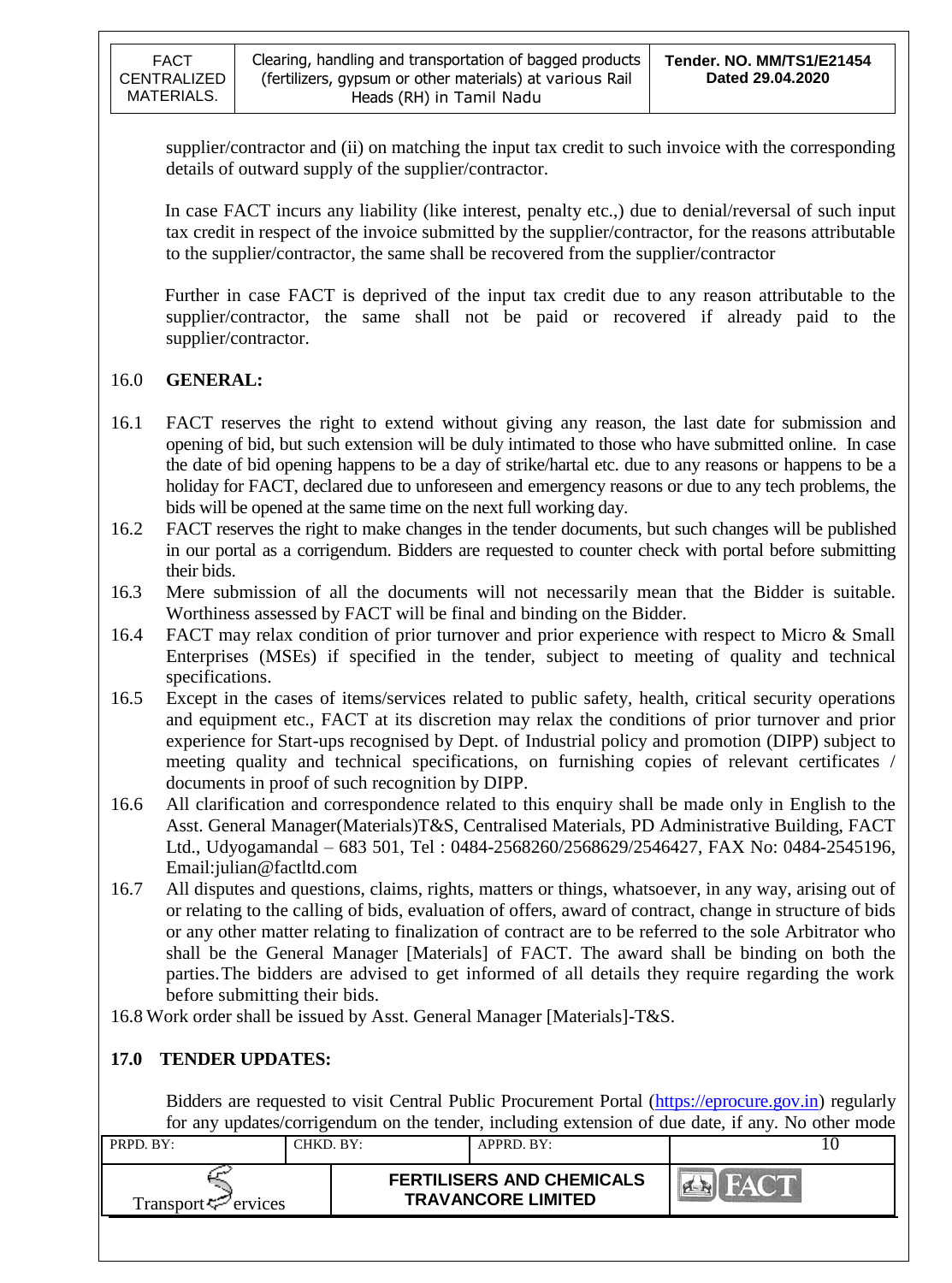of communication shall be made in this regard.

### **18.0 FRAUD PREVENSION POLICY:**

Bidders shall comply with Fraud Prevention Policy of FACT 2012 (FPPF 2012). The said Policy is available in FACT"s Website [www.fact.co.in.](http://www.fact.co.in/)

## **ASST. GENERAL MANAGER (MATERIALS)-TS**

| PRPD. BY:                       | CHKD. BY: | APPRD. BY:                                                    |  |
|---------------------------------|-----------|---------------------------------------------------------------|--|
| Transport <sup>ry</sup> ervices |           | <b>FERTILISERS AND CHEMICALS</b><br><b>TRAVANCORE LIMITED</b> |  |
|                                 |           |                                                               |  |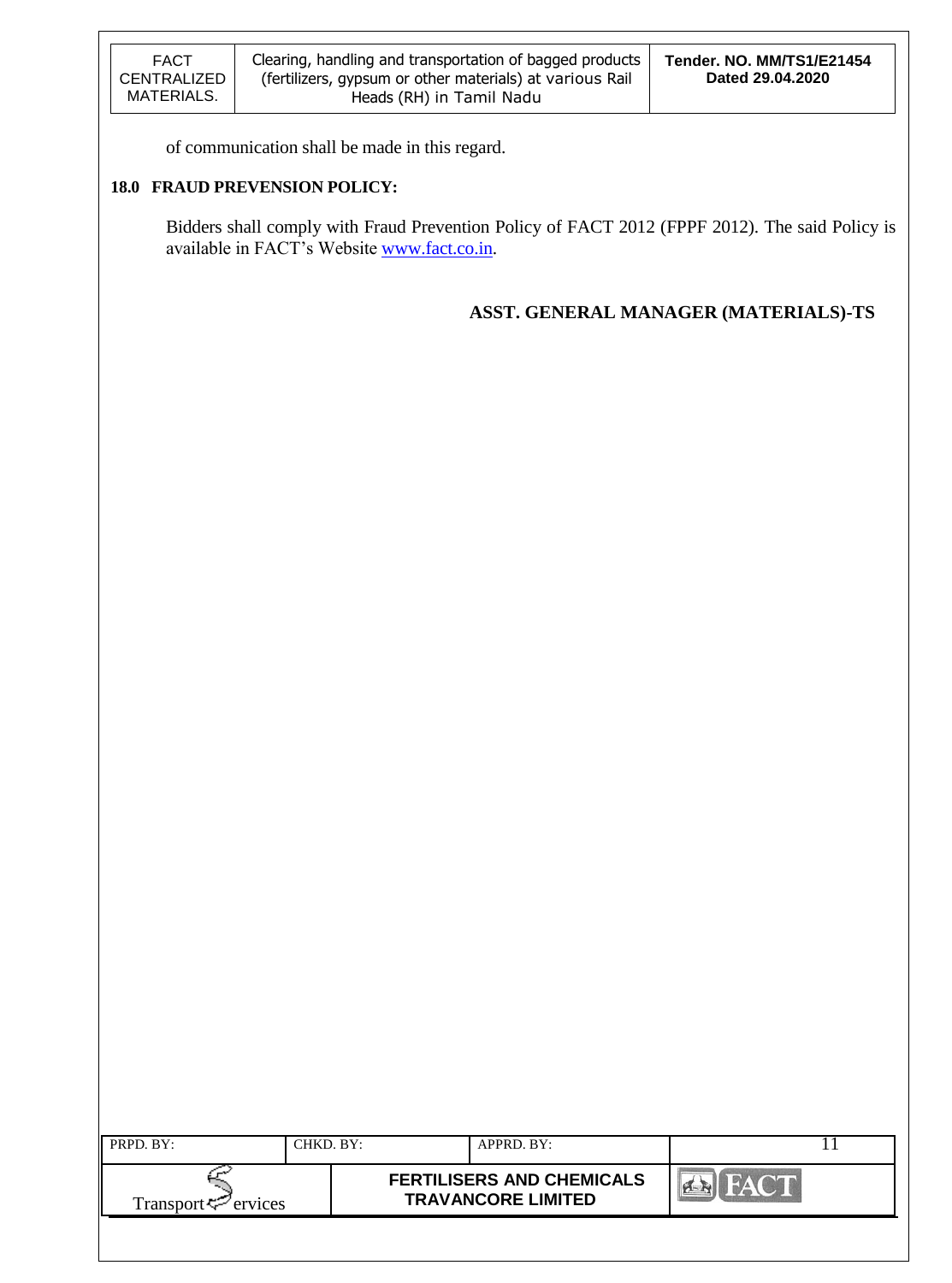FACT CENTRALIZED MATERIALS.

### **ANNEXURE - II**

### **SCOPE OF WORK & QUANTITY**

### **CLEARING, HANDLING AND TRANSPORTATION OF BAGGED PRODUCTS AT VARIOUS RAIL HEADS IN TAMIL NADU**

The estimated quantity, scope of work (detailed in terms and conditions) and the requisite amount of EMD for each RH are given below:

| N <sub>0</sub> . | <b>Items of work</b>                                                                                                                                                | Unit<br>of<br>Measureme<br>nt<br>$($ UoM $)$ | KATPADI          | THIRUVANNAMALAI  | <b>SALEM</b> |                  | DINDIGUL  | ERODE     |
|------------------|---------------------------------------------------------------------------------------------------------------------------------------------------------------------|----------------------------------------------|------------------|------------------|--------------|------------------|-----------|-----------|
| 1                | Clearing & Allied Works - Item No. 8.1.1. of scope of<br>work of Annexure-VII.                                                                                      | <b>MT</b>                                    | 92,000           | 70,000           | 80,000       |                  | 80,000    | 63,000    |
| $\overline{c}$   | Transportation from Rail Heads to Godown/stock<br>points/Dealer points within a distance of Up to 15km.<br>Item No. 8.1.2 of scope of work of Annexure-VII.         | <b>MT</b>                                    | 9,200            | 7,000            | 12,000       |                  | 4,500     | 10,000    |
| 3                | Transportation from Rail Heads to Godown/stock<br>points/Dealer points within a distance of above 15 to 25<br>km - Item No. 8.1.3 of scope of work of Annexure- VII | <b>MTK</b>                                   | $\bf{0}$         | $\bf{0}$         |              | $\pmb{0}$        | 1,82,850  | $\bf{0}$  |
| $\overline{4}$   | Transportation from Rail Heads to Godown/stock<br>points/Dealer points within a distance of above 15 to 50<br>km - Item No. 8.1.4 of scope of work of Annexure- VII | <b>MTK</b>                                   | 2,81,200         | 5,14,500         |              | $\bf{0}$         | $\bf{0}$  | 0         |
| 5                | Transportation from Rail Heads to Godown/stock<br>points/Dealer points within a distance of above 25 to 50<br>km - Item No. 8.1.5 of scope of work of Annexure- VII | <b>MTK</b>                                   | $\boldsymbol{0}$ | $\mathbf{0}$     |              | $\boldsymbol{0}$ | 14,92,482 | 7,92,000  |
| 6                | $do -$<br>within a distance of above $50 \text{ km}$ & not exceeding 75 km<br>-Item No. 8.1.6 of scope of work of Annexure-VII.                                     | <b>MTK</b>                                   | 10,42,500        | 17,97,600        | 30,88,530    |                  | 8,82,450  | 12,24,000 |
| 7                | $-do-$<br>within a distance of above $75 \text{ km}$ & not exceeding $100$<br>km-Item No. 8.1.7 of scope of work of Annexure-VII.                                   | <b>MTK</b>                                   | 16,68,378        | 19,04,700        | 7,86,940     |                  | 18,68,250 | 8,50,000  |
| 8                | $-do-$<br>within a distance of above $100 \text{ km}$ & not exceeding $125$<br>km - Item No. 8.1.8 of scope of work of Annexure-VII.                                | <b>MTK</b>                                   | 22,66,272        | $\boldsymbol{0}$ | 6,74,055     |                  | $\bf{0}$  | 11,80,000 |
|                  | CHKD. BY:                                                                                                                                                           |                                              | APPRD. BY:       |                  |              |                  |           | 12        |
|                  | PRPD. BY:<br><b>FERTILISERS AND CHEMICALS</b><br><b>FACT</b><br>f(x)<br><b>TRAVANCORE LIMITED</b><br>Transport <sup>52</sup><br>ervices                             |                                              |                  |                  |              |                  |           |           |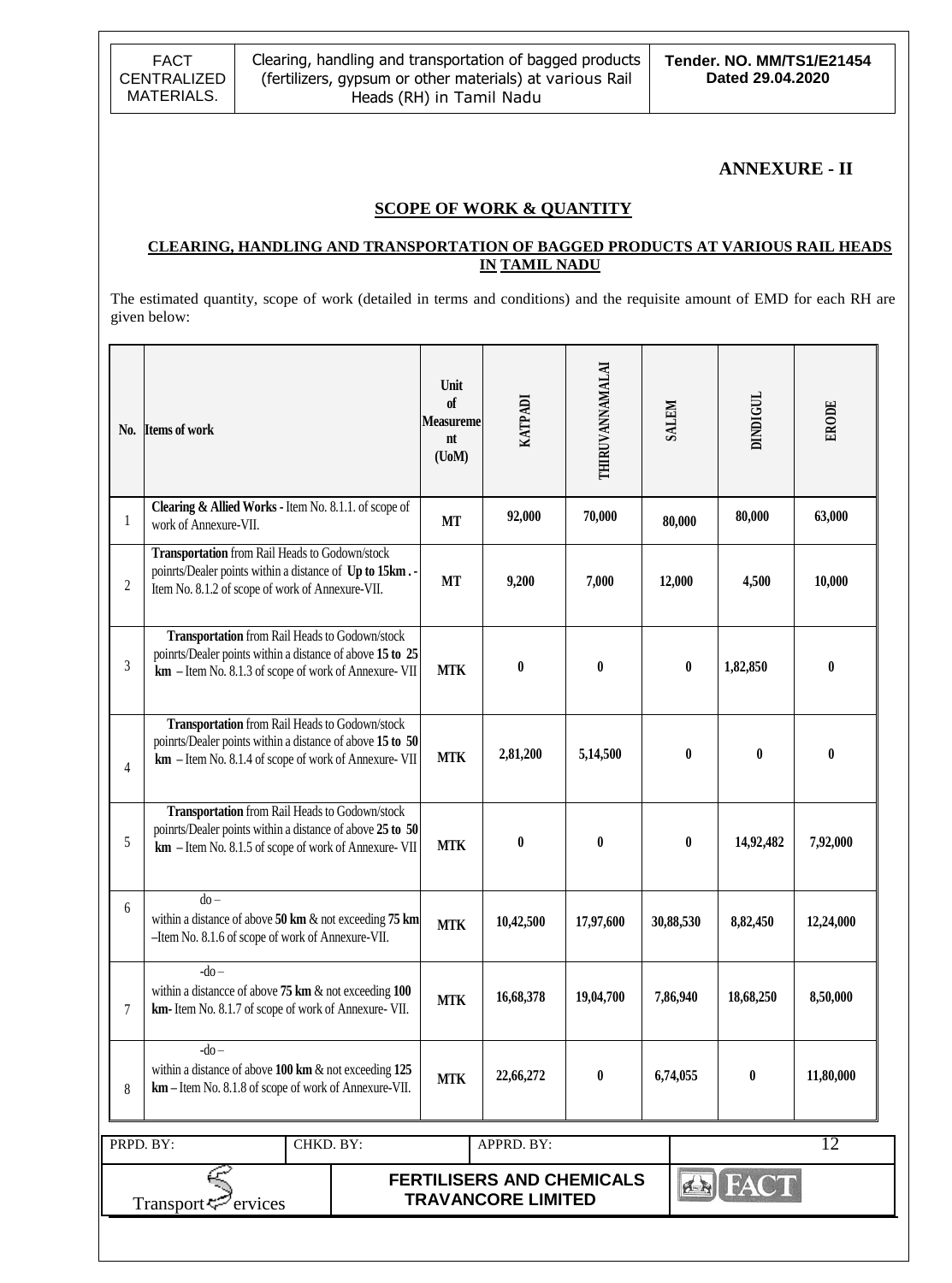

.

#### Clearing, handling and transportation of bagged products (fertilizers, gypsum or other materials) at various Rail Heads (RH) in Tamil Nadu

**Tender. NO. MM/TS1/E21454 Dated 29.04.2020**

| $\overline{9}$ | $-do$<br>within a distance of above $125 \text{ km} \& \text{ not exceeding } 150$<br>km – Item No. 8.1.9 of scope of work of Annexure-VII.   | <b>MTK</b>                | 25,61,653    | $\mathbf{0}$   | 2,32,140     | $\mathbf{0}$ | 0            |
|----------------|-----------------------------------------------------------------------------------------------------------------------------------------------|---------------------------|--------------|----------------|--------------|--------------|--------------|
| 10             | $-do-$<br>within a distance of above $150 \text{ km}$ & not exceeding $175$<br>km - Item No. 8.1.10 of scope of work of Annexure-VII.         | <b>MTK</b>                | 7,80,192     | $\mathbf{0}$   | $\mathbf{0}$ | $\mathbf{0}$ | 0            |
| 11             | $-do-$<br>within a distance of above $150 \text{ km} \& \text{ not exceeding } 200$<br>km - Item No. 8.1.11 of scope of work of Annexure-VII. | <b>MTK</b>                | $\mathbf{0}$ | $\mathbf{0}$   | 10,20,000    | $\mathbf{0}$ | 0            |
| 12             | Loading of bagged products at ASC/Warehouse-Item<br>No. 8.1.12 of scope of work of Annexure-VII.                                              | MT                        | 6,000        | $\bf{0}$       | 48,000       | $\mathbf{0}$ | $\mathbf{0}$ |
| 13             | Unloading of bagged products at ASC/Warehouse-Item<br>No.8.1.13 of scope of work of Annexure-VII                                              | MT                        | 6,000        | $\mathbf{0}$   | 48,000       | $\mathbf{0}$ | 0            |
| 14             | Rebagging / standardisation at ASC / Warehouse - Item<br>No.8.1.14 of scope of work of Annexure VII.                                          | <b>MT</b>                 | 1,000        | 1,000          | 1,000        | 1,000        | 500          |
| 15             | Stenciling on Bags at ASC/Warehouse - Item No.8.1.15<br>of scope of work of Annexure-VII                                                      | <b>MT</b>                 | 1,500        | 1,000          | 4,000        | 2,000        | 1,000        |
| 16             | Restacking of bagged products at ASC/Warehouse - Item<br>No.8.1.16 of scope of work of Annexure-VII                                           | <b>MT</b>                 | 500          | 500            | 200          | 500          | 500          |
|                | Earnest Money Deposit (EMD) - ref. para.7.1 of<br>Annexure-I                                                                                  | <b>Rupees</b> in<br>Lakhs | $\mathbf{r}$ | $\mathbf{\Xi}$ | $\Xi$        | $\mathbf{r}$ | $\mathbf{S}$ |

| CHKD. BY: |  |                                                                             |
|-----------|--|-----------------------------------------------------------------------------|
|           |  |                                                                             |
|           |  | APPRD. BY:<br><b>FERTILISERS AND CHEMICALS</b><br><b>TRAVANCORE LIMITED</b> |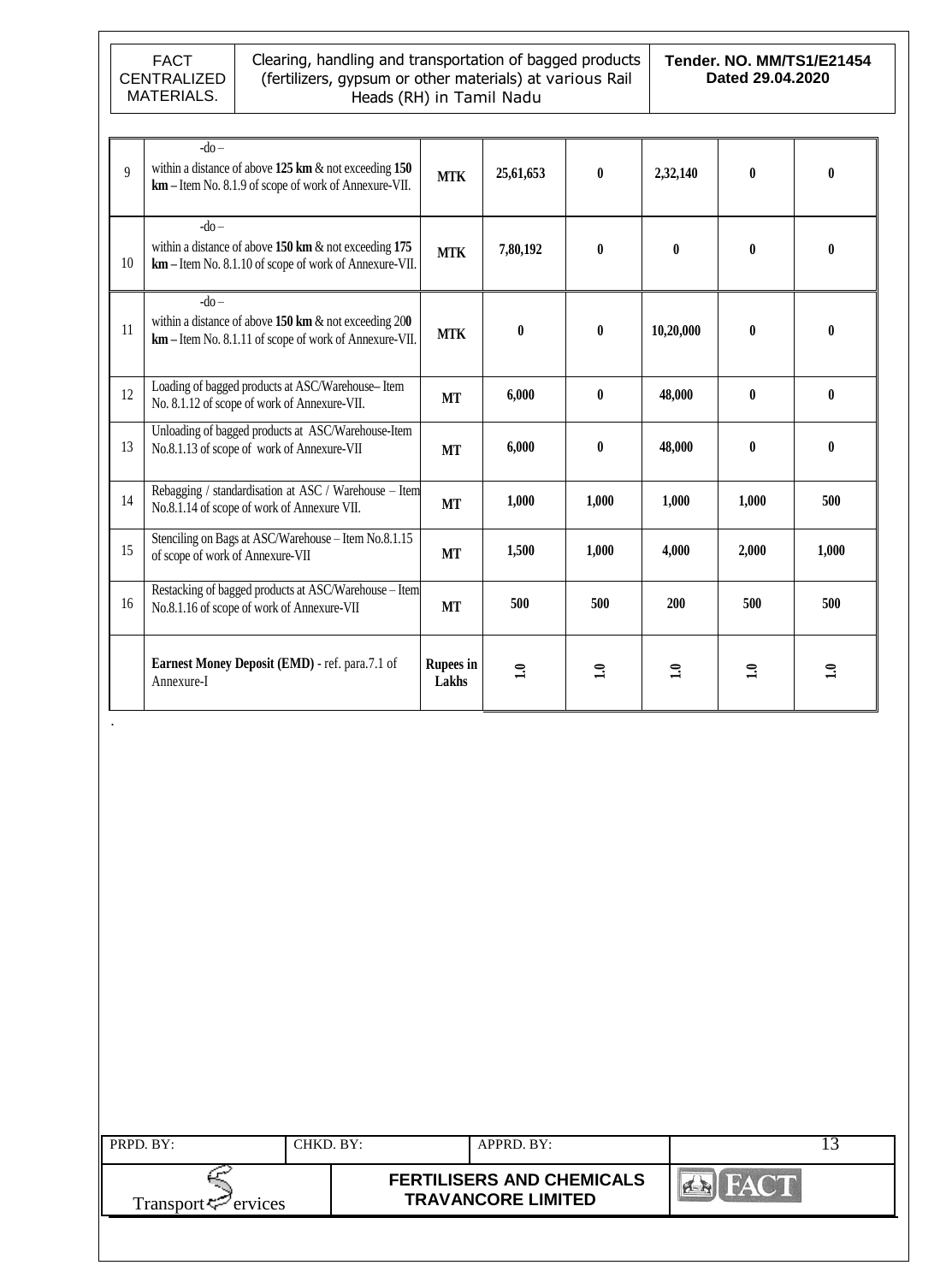FACT CENTRALIZED MATERIALS.

**ANNEXURE - III**

### **PRE-QUALIFICATION CRITERIA FOR BIDDERS**

Only those bidders who meet the following "Pre-Qualification" (PQ) criteria shall be qualified for further evaluation of their bids against this enquiry.

- 1.1 Bidder must have experience in clearing and handling of at least **1200 MT or above** from any RH (in single consignment) of bagged materials like fertilizers, sugar, cement, food grains etc. during any of the last five years as on the date of enquiry, for any organisations of similar standing as FACT, or organisations of sound financial capability and having status of principal employer; or Govt./Quasi Govt. Depts. which do their work mainly through public contracts.
- 1.2 Bidder must also have transported not less than **1200 MT** of bagged materials as above by road for any single organization as above, during any of the last five years as on the date of enquiry. **Documentary evidence in support of the above including copies of (i) Work Order supported by corresponding (ii) Experience Certificate & (iii) Performance Certificate, from Organizations served shall be enclosed along with the bid. In case of running contracts, performance certificate submitted should have been issued after the date of enquiry.**
- 1.3 Bidder shall furnish a Solvency Certificate (original) for Rs.10.0 Lakh for each RHs from a Nationalised/ Scheduled Bank along with Part A Bid (Techno commercial Bid). The Solvency Certificate issued shall be dated after the date of enquiry.

The bidder shall submit the following documents in proof of above, along with Part A of the bid.

Scanned copies of work orders, experience certificate, performance certificate relevant to that particular work order from the clients indicated at criterion 1.1 & 1.2 above.

Scanned copy of solvency certificate for a minimum of Rs.10.0 Lakh for each RH from a Nationalised/Scheduled Bank issued after the date of enquiry in proof of criterion 1.3 above. Original Solvency to be furnished offline.

**Note:** For bidders quoting for more than one RH:- A **single consolidated Solvency certificate from a single bank, shall be furnished.**

Note: The offers of such bidders who meet PQ criteria shall only be considered for technical evaluation and opening of price bids. Offers received without supporting documents or with incomplete form/documents are liable to be rejected. FACT reserves the right to verify the claim of the bidders/documents submitted by them, directly with the clients or any other agency in this regard.

| Transport <sup>7</sup> ervices | <b>FERTILISERS AND CHEMICALS</b><br><b>TRAVANCORE LIMITED</b> |  |
|--------------------------------|---------------------------------------------------------------|--|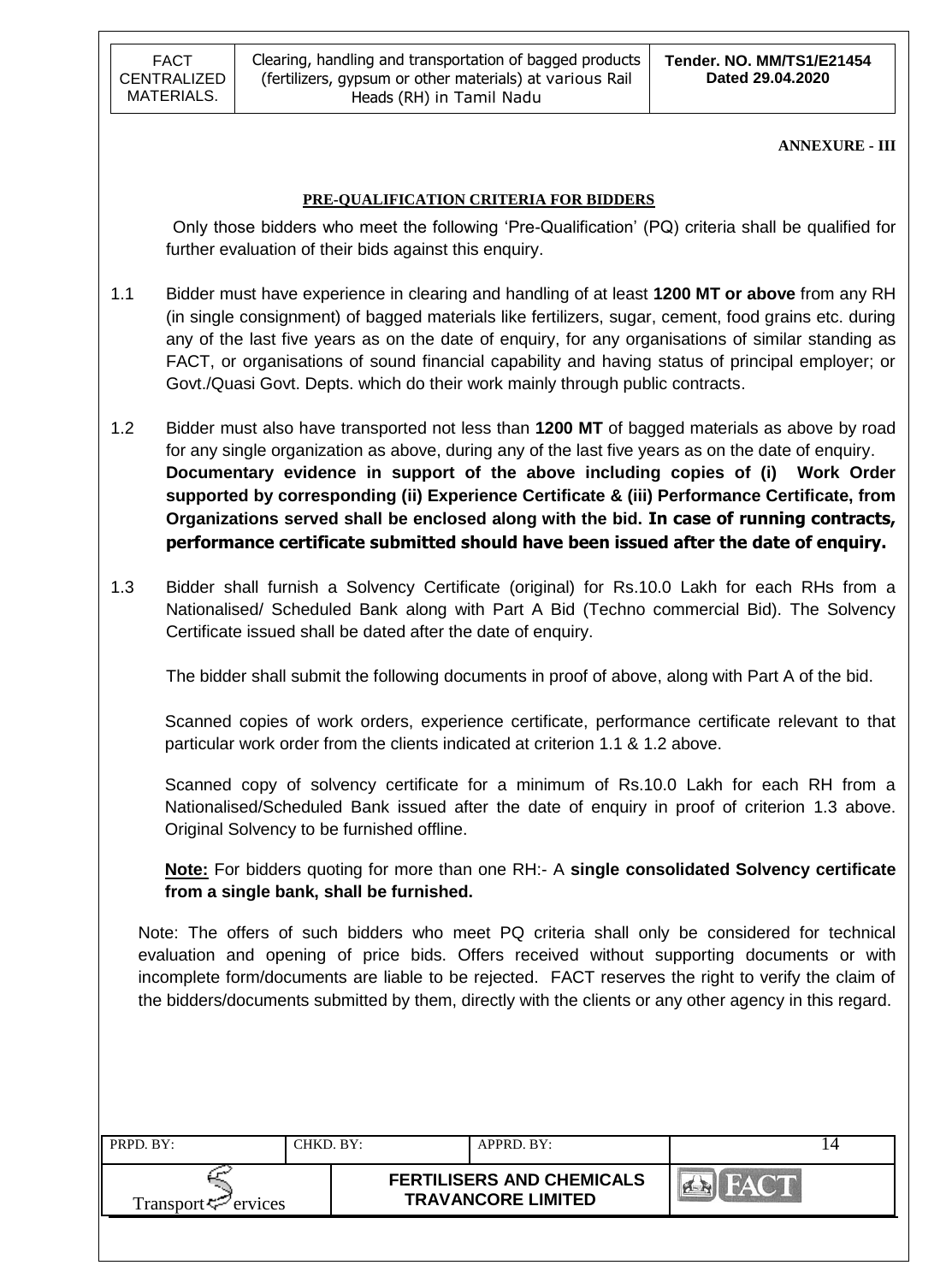FACT CENTRALIZED MATERIALS.

Clearing, handling and transportation of bagged products (fertilizers, gypsum or other materials) at various Rail Heads (RH) in Tamil Nadu

**ANNEXURE-IV**

#### **VENDOR DATA UPDATION FORM**

#### (PLEASE USE ADDITIONAL SHEETS, IF SPACE IS INSUFFICIENT)

FACT reserves the right to verify the information given as per the format and enclosures. It is the responsibility of the bidder to give the full details asked for as per this format for evaluating his bid as per this Enquiry. Any misrepresentation of facts and withholding of information may result in disqualification

| S1.<br>No.     | Description                                                                                                                                                                                                                                                   |           |                                                               |                    | To be filled in by Vendor |         |
|----------------|---------------------------------------------------------------------------------------------------------------------------------------------------------------------------------------------------------------------------------------------------------------|-----------|---------------------------------------------------------------|--------------------|---------------------------|---------|
| 1              | Name of the bidder                                                                                                                                                                                                                                            |           |                                                               |                    |                           |         |
| $\overline{2}$ | Address and designation of the Bidder                                                                                                                                                                                                                         |           |                                                               |                    |                           |         |
| 3              | Telephone Nos. (with Country/STD codes)                                                                                                                                                                                                                       |           |                                                               |                    |                           |         |
| 4              | Tele fax Nos.                                                                                                                                                                                                                                                 |           |                                                               |                    |                           |         |
| 5              | E-Mail id                                                                                                                                                                                                                                                     |           |                                                               |                    |                           |         |
| 6              | Constitution of the firm: (Strike out which is not<br>applicable                                                                                                                                                                                              |           | Proprietorship /<br>Company                                   | Regd.              | Partnership/              | Limited |
| 7.             | Year of Establishment                                                                                                                                                                                                                                         |           |                                                               |                    |                           |         |
| 8.             | Name, Address ,Telephone Nos. of<br>Proprietor/Partner/Directors                                                                                                                                                                                              |           |                                                               |                    |                           |         |
| a.             | Name                                                                                                                                                                                                                                                          |           |                                                               |                    |                           |         |
| b.             | <b>Address</b>                                                                                                                                                                                                                                                |           |                                                               |                    |                           |         |
| c.             | Phone No.                                                                                                                                                                                                                                                     |           | Office:<br>Residence:                                         |                    |                           |         |
| d.             | Mobile No.                                                                                                                                                                                                                                                    |           |                                                               |                    |                           |         |
| e.             | Fax No.                                                                                                                                                                                                                                                       |           |                                                               |                    |                           |         |
| f.             | Email id.                                                                                                                                                                                                                                                     |           |                                                               |                    |                           |         |
| 9              | Name and Address of the authorised signatory                                                                                                                                                                                                                  |           |                                                               |                    |                           |         |
| 10.            | <b>CATEGORY:</b>                                                                                                                                                                                                                                              |           |                                                               |                    |                           |         |
| a<br>b         | Whether the entrepreneur comes under the following<br>status (please tick)<br>In case of Micro/Small pl. enclose UAM certificate<br>and declare UAM number in CPP Portal<br>In case the bidder is an Entrepreneur whether he/she<br>belongs to SC/ST category |           |                                                               | Micro/Small/Medium |                           |         |
| PRPD. BY:      |                                                                                                                                                                                                                                                               | CHKD. BY: | APPRD. BY:                                                    |                    |                           | 15      |
|                | Transport<br>ervices                                                                                                                                                                                                                                          |           | <b>FERTILISERS AND CHEMICALS</b><br><b>TRAVANCORE LIMITED</b> |                    | <b>Ex FACT</b>            |         |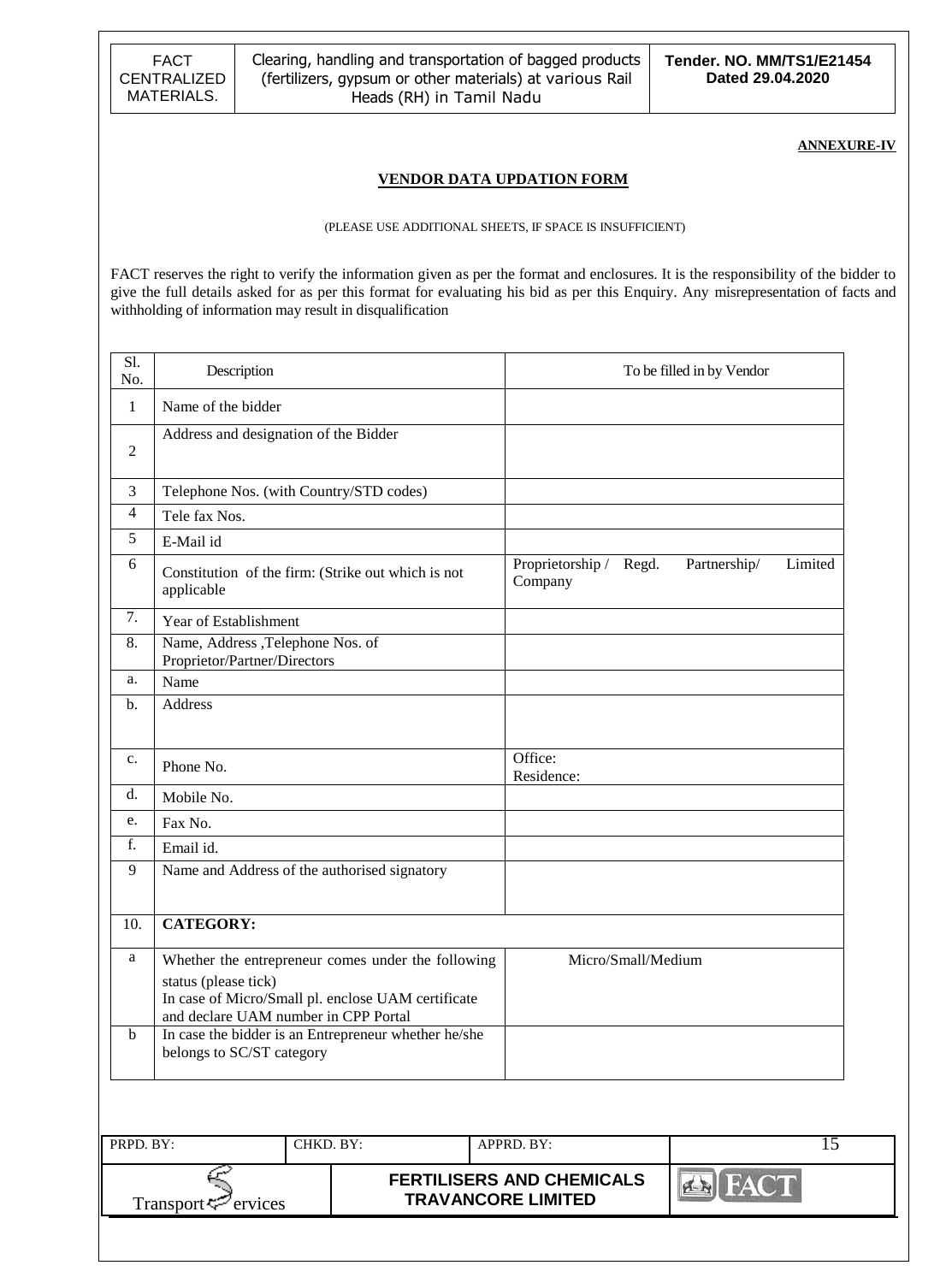

|                |                                     | All MSE bidders shall register / declare their UAM Number on CPP Portal and copy of this<br>registration / declaration shall be attached with the offer; failing which such bidders will not be<br>able to enjoy benefits as per PP Policy for MSME order, 2012. |  |                                     |        |                                      |
|----------------|-------------------------------------|------------------------------------------------------------------------------------------------------------------------------------------------------------------------------------------------------------------------------------------------------------------|--|-------------------------------------|--------|--------------------------------------|
|                |                                     | Scanned Copies of the following documents (Sl.No.11 to 17) shall be attached along with Part A bid.                                                                                                                                                              |  |                                     |        |                                      |
| 11             |                                     | Document showing Provident Fund code No.                                                                                                                                                                                                                         |  |                                     |        |                                      |
| 12             | PAN CARD No.                        |                                                                                                                                                                                                                                                                  |  |                                     |        |                                      |
| 13.            | <b>GST Registration Certificate</b> |                                                                                                                                                                                                                                                                  |  |                                     |        |                                      |
| 14.            |                                     | Copy of Audited Balance Sheet and Profit & Loss                                                                                                                                                                                                                  |  |                                     |        |                                      |
| 15             |                                     | A/c (for 3 years-2016-17,2017-18 & 2018-2019)<br>Authorisation Letter/Document certifying the name                                                                                                                                                               |  |                                     |        |                                      |
|                |                                     | and signature of authorised signatory                                                                                                                                                                                                                            |  |                                     |        |                                      |
| 16.            |                                     | Copy of certificate for having registration with ESI                                                                                                                                                                                                             |  |                                     |        |                                      |
| 17.            |                                     | Power of attorney in favour of Authorised signatory                                                                                                                                                                                                              |  |                                     |        |                                      |
| 18             | <b>Mobilization Period</b>          |                                                                                                                                                                                                                                                                  |  |                                     |        |                                      |
| 19             |                                     | Name of the Bank and the Branches with which bidder has dealing                                                                                                                                                                                                  |  |                                     |        |                                      |
|                |                                     |                                                                                                                                                                                                                                                                  |  |                                     |        |                                      |
|                |                                     | 1) Details of credit limits/facilities enjoyed<br>Name of the Bank                                                                                                                                                                                               |  |                                     |        |                                      |
|                | S1.No.                              |                                                                                                                                                                                                                                                                  |  | Type of credit(ie CC/C,<br>O/D etc. |        | Amount of credit limit<br>sanctioned |
|                | a.                                  |                                                                                                                                                                                                                                                                  |  |                                     |        |                                      |
|                | b.                                  |                                                                                                                                                                                                                                                                  |  |                                     |        |                                      |
|                | c.                                  |                                                                                                                                                                                                                                                                  |  |                                     |        |                                      |
| 20.            |                                     | Please furnish the following details along with your Banker's Authorisation letter:                                                                                                                                                                              |  |                                     |        |                                      |
| a)             | Income Tax PAN No.                  |                                                                                                                                                                                                                                                                  |  |                                     |        |                                      |
| b)             | GST Registration No.                |                                                                                                                                                                                                                                                                  |  |                                     |        |                                      |
| $\mathbf{c}$ ) |                                     | Name of the Bank with address                                                                                                                                                                                                                                    |  |                                     |        |                                      |
| $\rm d$        |                                     | Name of the Branch with address                                                                                                                                                                                                                                  |  |                                     |        |                                      |
| e)             | <b>MICR Code</b>                    |                                                                                                                                                                                                                                                                  |  |                                     |        |                                      |
| f)             | <b>IFSC Code</b>                    |                                                                                                                                                                                                                                                                  |  |                                     |        |                                      |
| g)             | Account Type                        |                                                                                                                                                                                                                                                                  |  |                                     |        |                                      |
| h)             | <b>Bank Account No.</b>             |                                                                                                                                                                                                                                                                  |  |                                     |        |                                      |
| $\mathbf{i}$   | Account holder's Name               |                                                                                                                                                                                                                                                                  |  |                                     |        |                                      |
| j)             | Vendor email address                |                                                                                                                                                                                                                                                                  |  |                                     |        |                                      |
| 21             |                                     | Whether your firm/company is blacklisted by FACT or any other<br>Public /sector/Govt./Quasi Govt. Organisation/any other client                                                                                                                                  |  |                                     | Yes/No |                                      |
| 22             |                                     | Whether your contract was terminated before expiry of contract<br>period or security deposit/EMD forfeited by FACT or any other<br>Public Sector/Govt./Quasi Govt. Organisation/any other client                                                                 |  | Yes/No                              |        |                                      |
| 23             |                                     | Whether Proprietor/Partner/Director(as applicable) has been<br>prosecuted by any judicial court for any criminal                                                                                                                                                 |  |                                     | Yes/No |                                      |
| 24.            |                                     | Are you a fertiliser dealer of FACT attached to the ASC which<br>operates the RH, for which bid is submitted.                                                                                                                                                    |  |                                     | Yes/No |                                      |
| 25             |                                     | Declaration on Proprietor/Partners/Directors                                                                                                                                                                                                                     |  |                                     |        |                                      |

| PRPD. BY:                      | CHKD. BY: | $APPRD$ . BY:                                                 |  |
|--------------------------------|-----------|---------------------------------------------------------------|--|
| Transport <sup>7</sup> ervices |           | <b>FERTILISERS AND CHEMICALS</b><br><b>TRAVANCORE LIMITED</b> |  |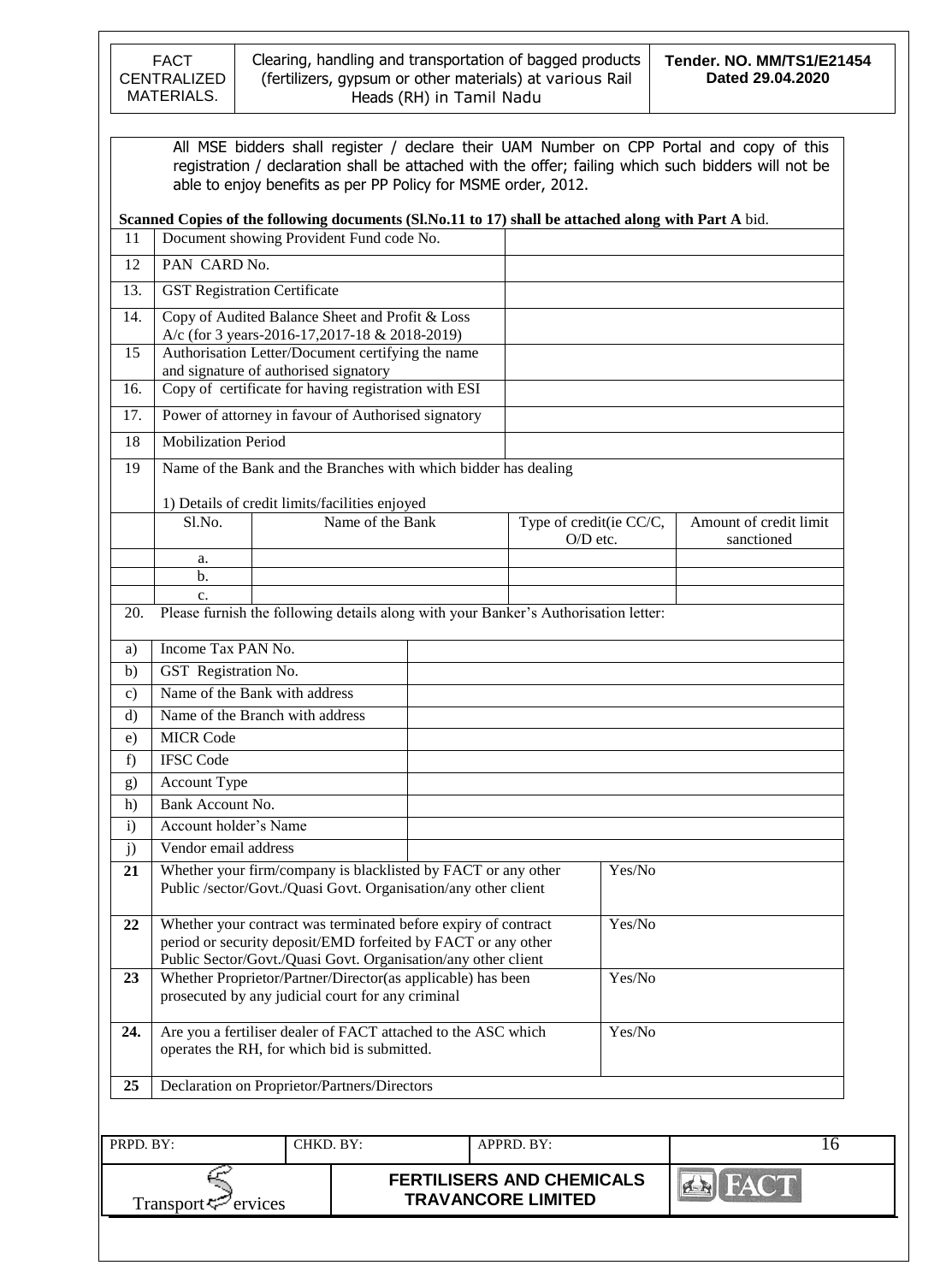### Clearing, handling and transportation of bagged products (fertilizers, gypsum or other materials) at various Rail Heads (RH) in Tamil Nadu

|              | Full Name of the Proprietor/Partner/Director                                                                                                                                                                                                                                                                                                                                                                                | Name of the other firm(s) of which bidder is a<br>proprietor/partner/Director |  |                                 |      |             |  |  |  |
|--------------|-----------------------------------------------------------------------------------------------------------------------------------------------------------------------------------------------------------------------------------------------------------------------------------------------------------------------------------------------------------------------------------------------------------------------------|-------------------------------------------------------------------------------|--|---------------------------------|------|-------------|--|--|--|
| $\mathbf a$  |                                                                                                                                                                                                                                                                                                                                                                                                                             |                                                                               |  |                                 |      |             |  |  |  |
| b            |                                                                                                                                                                                                                                                                                                                                                                                                                             |                                                                               |  |                                 |      |             |  |  |  |
| $\mathbf c$  |                                                                                                                                                                                                                                                                                                                                                                                                                             |                                                                               |  |                                 |      |             |  |  |  |
| d            |                                                                                                                                                                                                                                                                                                                                                                                                                             |                                                                               |  |                                 |      |             |  |  |  |
| e            |                                                                                                                                                                                                                                                                                                                                                                                                                             |                                                                               |  |                                 |      |             |  |  |  |
| 26           | I/We hereby solemnly declare that the Proprietor/Partner/Director of this firm/company mentioned at<br>Sl.No.(s) above is/are common/not common(Strike off whichever is not applicable/with any other<br>firm/company who has applied for against same advertisement. In case of common<br>Proprietor/Partner/Director in other firm, who has applied against same advertisement, pl mention the name<br>of the firm/firms. |                                                                               |  |                                 |      |             |  |  |  |
|              | Details of EMD                                                                                                                                                                                                                                                                                                                                                                                                              |                                                                               |  |                                 |      |             |  |  |  |
|              | <b>RH</b> Location Quoted                                                                                                                                                                                                                                                                                                                                                                                                   | Name of Bank/issuing<br><b>Branch</b>                                         |  | UTR No./Challan/<br>Receipt No. | Date | Amount(Rs.) |  |  |  |
| $\mathbf a$  |                                                                                                                                                                                                                                                                                                                                                                                                                             |                                                                               |  |                                 |      |             |  |  |  |
| b            |                                                                                                                                                                                                                                                                                                                                                                                                                             |                                                                               |  |                                 |      |             |  |  |  |
| $\mathbf{c}$ |                                                                                                                                                                                                                                                                                                                                                                                                                             |                                                                               |  |                                 |      |             |  |  |  |

## **DECLARATION**

I/We certify that all information furnished by me/us against this enquiry are true and correct to the best of my/our knowledge and belief. In the event of any information given by me/us is found to be untrue/incorrect, I /We have no objection in FACT disqualifying me/us against this enquiry and banning me/us from participating in future enquiries as well.

#### Authorised Signatory,

.

Date: Name : Name : Name : Name : Name : Name : Name : Name : Name : Name : Name : Name : Name : Name : Name :  $\mathbb{R}$ Place: Designation :

Signature :

(Seal)

| PRPD. BY:                      | CHKD. BY: | $APPRD$ . BY:                                                 |             |
|--------------------------------|-----------|---------------------------------------------------------------|-------------|
| Transport <sup>7</sup> ervices |           | <b>FERTILISERS AND CHEMICALS</b><br><b>TRAVANCORE LIMITED</b> | <b>HACT</b> |
|                                |           |                                                               |             |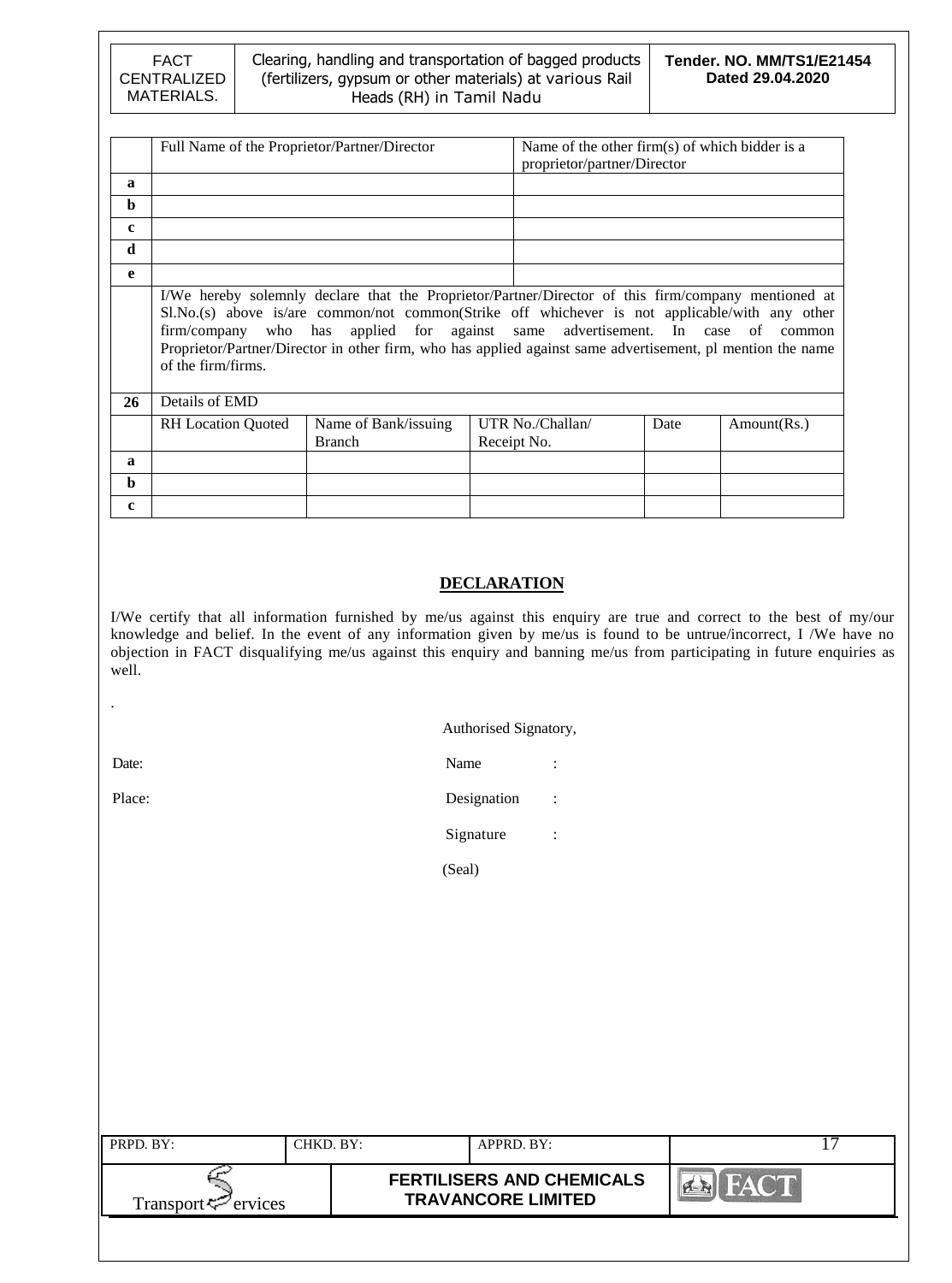**ANNEXURE –V**

## **COMPLIANCE STATEMENT**

We state that our bid is in full compliance with the documents issued against the Enquiry No: MM/TS1/E21454 dated 29.04.2020 and we have read and understood the Notice Inviting Tender, Scope of Work, Instructions to Bidders and Terms and Conditions of Contract attached with this enquiry referred above and hereby confirm our acceptance to the same.

Name of bidder : Signature of the Bidder:

Place: Date: Date: (Seal)

| PRPD. BY:                       | CHKD. BY: | APPRD. BY: |                                                               |  |
|---------------------------------|-----------|------------|---------------------------------------------------------------|--|
| Transport <sup>ry</sup> ervices |           |            | <b>FERTILISERS AND CHEMICALS</b><br><b>TRAVANCORE LIMITED</b> |  |
|                                 |           |            |                                                               |  |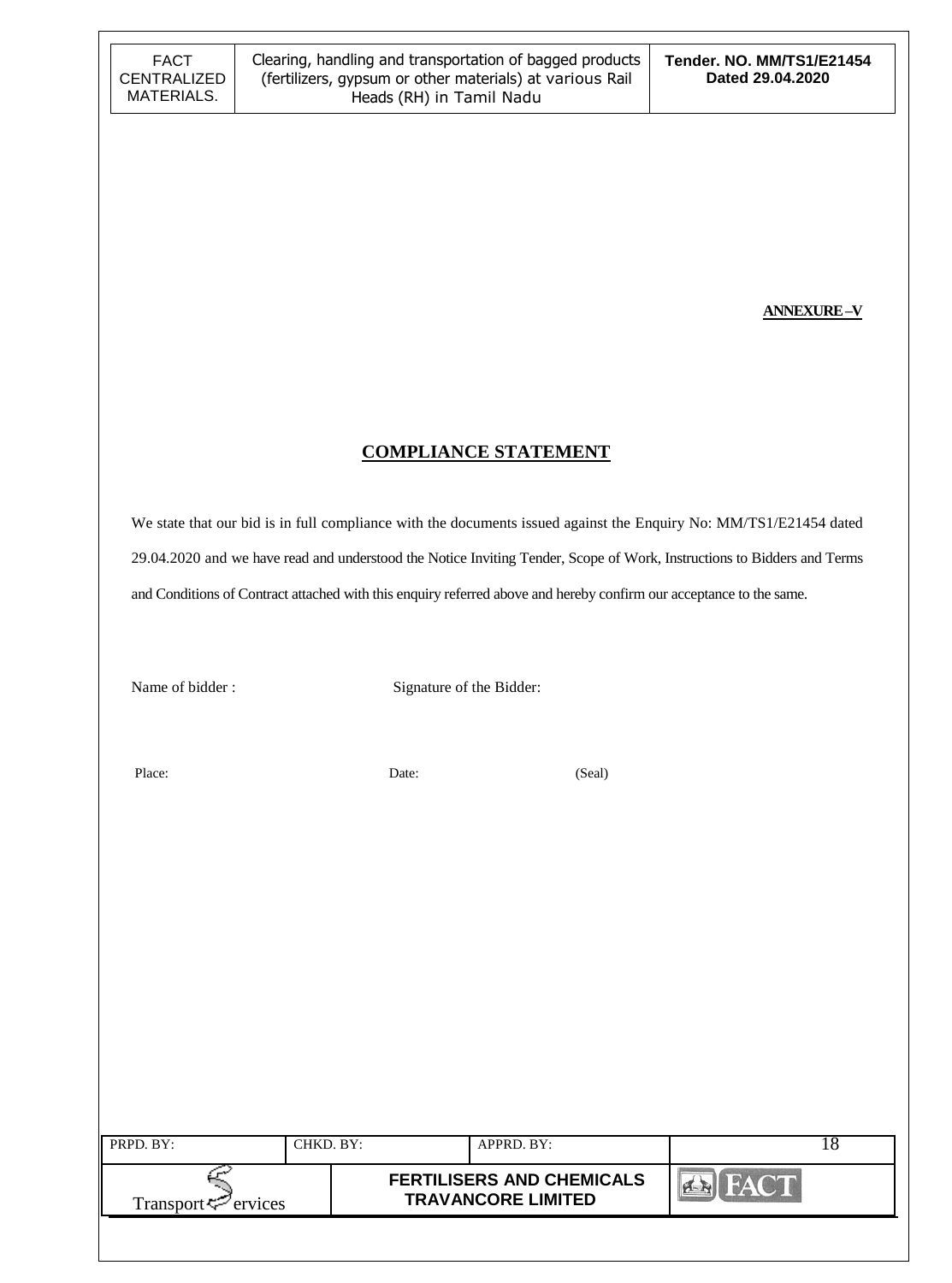FACT CENTRALIZED MATERIALS.

#### **ANNEXURE- VI**

#### **TERMS AND CONDITIONS OF CONTRACT CLEARING, HANDLING & TRANSPORTATION OF BAGGED PRODUCTS AT VARIOUS RHs IN TAMIL NADU**

#### **1 DEFINITIONS**

- **1(a)** FACT shall mean THE FERTILISERS AND CHEMICALS TRAVANCORE LIMITED with Registered office at Udyogamandal, Kochi-683501, its operating Divisions at Udyogamandal (FACT-UD) and at Ambalamedu (FACT-CD) and Marketing offices spread across South India (which expression shall repugnant to the context or meaning thereof, include its successors and assigns).
- **1(b)** "Contractor" shall mean the individual / firm / company, who has been awarded the Work Order (contract) against his/their bid in response to the enquiry issued by FACT and shall include his/their legal representatives heirs, successors and assigns.

#### **2. PERIOD OF CONTRACT**

The period of Contract shall be for **two years** from the date of issue of Letter of Intent (LOI)/ Work order, whichever is earlier.

#### **3. AGREEMENT**

**Contractor to Execute Agreement**: The contractor shall execute an Agreement with FACT, within 15 days of receipt of the Work Order. The Agreement shall be executed on stamp paper (of appropriate value) as per the proforma as specified by FACT.

#### **4. SECURITY DEPOSIT**

- **4.1** The contractor shall furnish an interest free Security Deposit (SD) equivalent to 5% (five percent) of the total initial Work Order value as given in the Work Order(irrespective of actual quantity of work executed during the contract period), by NEFT/RTGS or by Bank Guarantee issued by a Nationalised / Scheduled Bank as per the Proforma prescribed by FACT within 15 days of receipt of the work order.
- **4.2** In case the contractor fails to deposit the prescribed Security Deposit or fails to execute the agreement or fails to commence the work within the specified time, the contract issued to him is liable to be terminated and the Earnest Money Deposit (EMD) shall be forfeited and alternative arrangements made at the risk and cost of the contractor. The contractor will also be liable for getting delisted from FACT and will not be eligible to participate in future tender(s) as per FACT"s policy in vogue.
- **4.3** The SD shall remain at the disposal of FACT, as a security for the satisfactory execution and completion of the work in accordance with the terms and conditions of the contract. The SD shall not be released until the work as per the Contract is satisfactorily completed and accepted and final bills paid. In case the contractor fails to make good any amount due from him inter-alia, losses, damages, penalties, dues etc. as may be payable by the contractor, FACT shall be at liberty to deduct/ appropriate such payments from the security deposit without prejudice to FACT's right to claim balance amount from the contractor. Violation(s) of any of the terms and conditions of Contract by the contractor shall entail (i) forfeiture of the SD and (ii) disqualification from further work with FACT without prejudice to FACT's right to avail other remedies.

#### **5. FIRMNESS OF RATES**

- **5.1 The rates shall be firm throughout the contract period.** No charge/claim on any account, incidental or otherwise, other than expressly provided in the contract, shall be payable by FACT.
- **5.2 Rate Revision Clause**: Whenever the retail price of HSD is revised by oil marketing companies in Public Sector visa-vis the base rates given in the contract, the transportation rates shall be revised based on simple average of the diesel price variation for the full month or part thereof. The HSD price prevailing at the respective RH location on the date

| PRPD. BY:                   | CHKD. BY: | APPRD. BY:                                                    |  |
|-----------------------------|-----------|---------------------------------------------------------------|--|
| Transport $\varphi$ ervices |           | <b>FERTILISERS AND CHEMICALS</b><br><b>TRAVANCORE LIMITED</b> |  |
|                             |           |                                                               |  |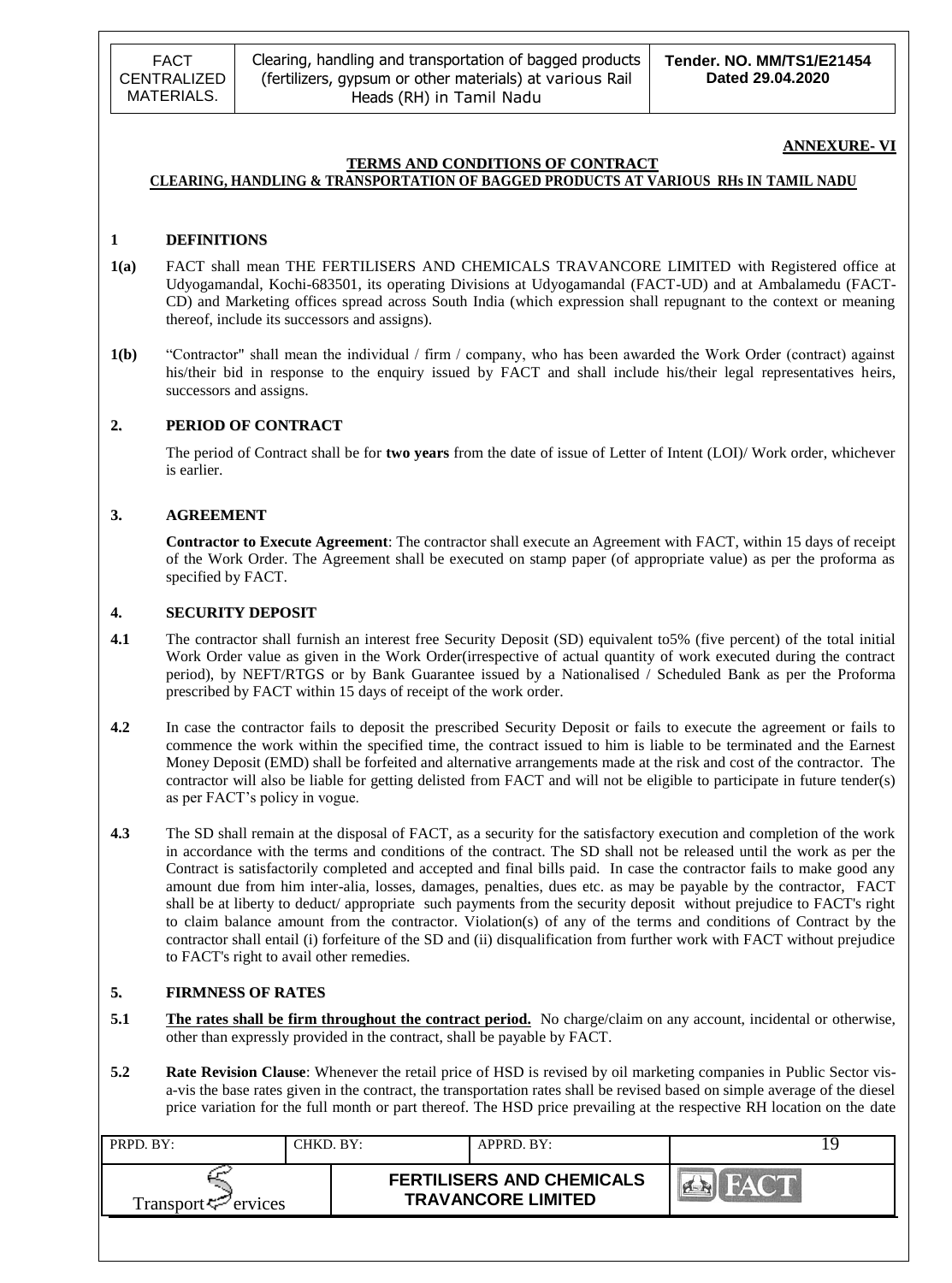of bid opening (Pre-qualification cum Techno-Commercial Part (Part-A), shall be the base rate for the above purpose. For an increase or decrease of one Rupee per litre for HSD applicable at the place of RH, the transportation rates shall be increased or decreased by 1.75 Paise per MT per km. The above revision shall be calculated (i) on pro rata basis for the actual increase / decrease of HSD price and (ii) for one way (single) distance only. For e.g. for an increase or decrease of Rupee "Δ" per litre in the price of HSD, the transportation rate shall be increased or decreased by Paise (1.75 x Δ) per MT per km). Distance (km) of each destination from the RH shall be taken for calculating the revised rate for the respective destination.

### **6. QUANTUM OF WORK:**

**The quantum of work depends up on various factors like agro-climatic conditions, market requirement, supply plan issued by Government, production at FACT's plants / arrival of shipments, availability of rake etc. and the quantum indicated in the W.O. is only indicative.** FACT reserves the right to reduce or increase the quantum of work at any time without assigning any reason whatsoever and the contractor shall carry out the work as per actual quantity requirements of FACT at the same rates and terms & conditions as per the W.O. The contractor has no right to claim loss / loss of profit on account of reduction in revenue arising out of variation in quantum of work.

#### **7. GOODS AND SERVCES TAX(GST)**

**Rates given in the Work Order are exclusive of GST and the contractor or FACT, as the case may be, shall remit GST in compliance with the statute.** In case GST has to be paid by the contractor as per relevant Rules & Regulations the same shall be reimbursed to the contractor against documentary proof.

#### **The bidder shall furnish the following along with the offers.**

- 1. The GST registration Number and details. In the case of Provisional ID, GST Registration Number will be provided on receipt of the same.
- 2. Place of supply/Service
- 3. Address of the supplier / service provider"s billing the item if it is different from 2 above
- 4. GST rates applicable for each item
- 5. HSN / SAC codes of each of the goods / services quoted

In case of unregistered contractor, a declaration to that effect with reason should be furnished.

 FACT"s Provisional ID in the states of Kerala and Tamil Nadu are 32AAACT6204C1Z2 & 33AAACT6204C1Z0 respectively.

The supplier/contractor shall do the following:

- d) Submit GST compliant tax invoice to FACT along with supply.
- e) Shall ensure uploading the above invoice as per statute &
- f) File monthly returns in time enabling FACT to claim the input tax credit.

GST charged by the supplier/contractor shall be released separately to the supplier/contractor only after filing of (i) the outward supply details & the monthly return on GSTN portal by the supplier/contractor and (ii) on matching the input tax credit to such invoice with the corresponding details of outward supply of the supplier/contractor.

In case FACT incurs any liability (like interest, penalty etc.,) due to denial/reversal of such input tax credit in respect of the invoice submitted by the supplier/contractor, for the reasons attributable to the supplier/contractor, the same shall be recovered from the supplier/contractor

Further in case FACT is deprived of the input tax credit due to any reason attributable to the supplier/contractor, the same shall not be paid or recovered if already paid to the supplier/contractor.

### **8. SCOPE OF WORK**

**8.1.1 Clearing of bagged products** (such as fertilizers, gypsum, or any other materials) from railway wagons at the Rail

| $PRPD$ $RY:$           | CHKD. BY: | $APPRD$ $BY:$                                                 | ZΨ |
|------------------------|-----------|---------------------------------------------------------------|----|
| Transport < F≃ ervices |           | <b>FERTILISERS AND CHEMICALS</b><br><b>TRAVANCORE LIMITED</b> |    |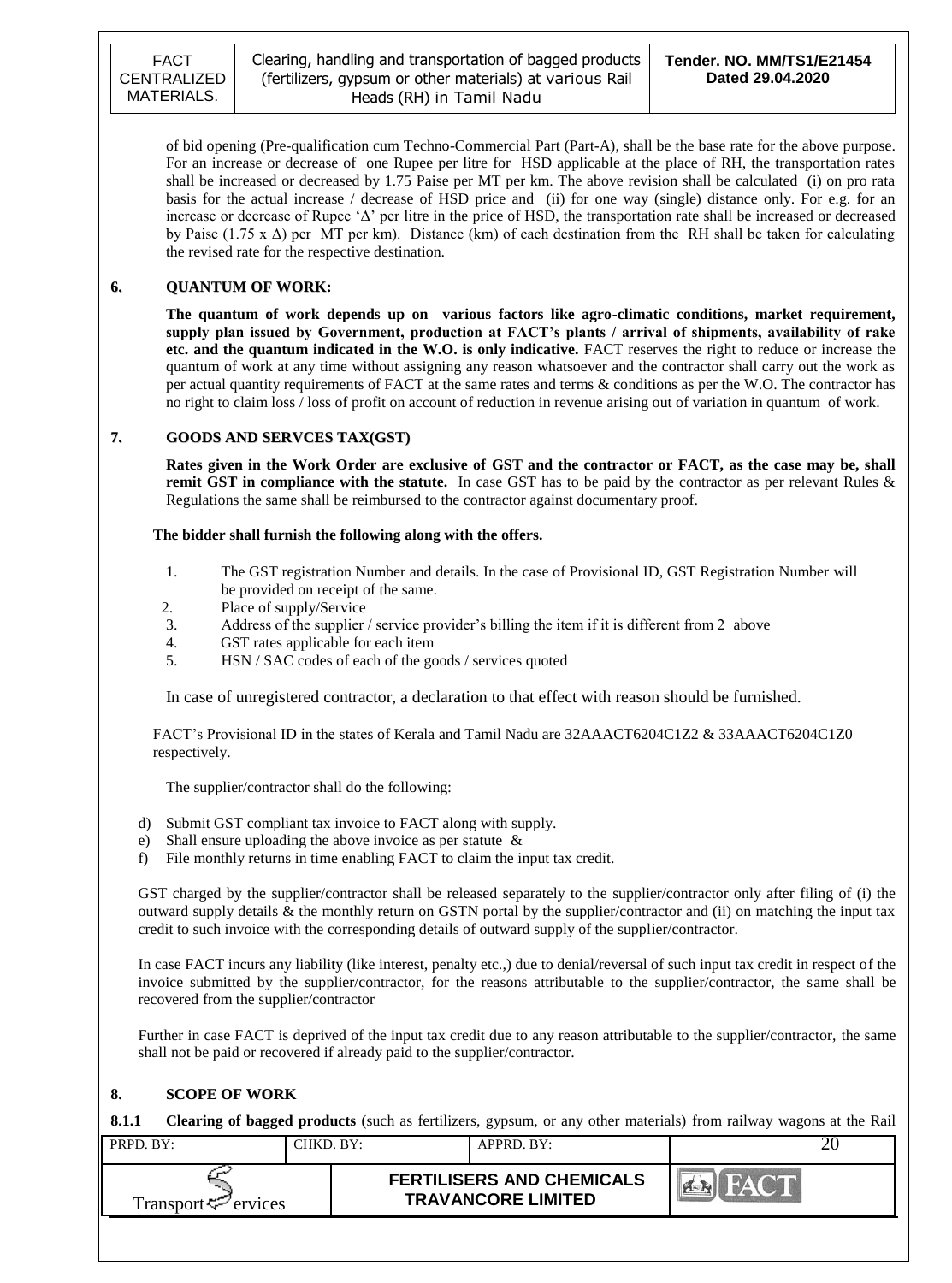Head (RH), **unloading on to railway platform (if necessary), and loading on to trucks/lorries** placed by the contractor/dealers of FACT for onward movement to required destinations. FACT has made all arrangements for ensuring correct quantity of products loaded into railway wagons and trucks/lorries in our premises as well as from various Port godowns. The contractor is free to engage his representative at the loading points at (i) Kalamassery Railway Siding, Kochi, (ii) FACT Cochin Division, Ambalamedu, Kochi, and (iii) seaports like Tuticorin, Kochi etc., if he so wishes, to witness rake loading so as to satisfy himself with the system followed. The contractor shall clear, handle and deliver at RH the full quantity as per RR without any shortage. Cost of shortages, if any, found between the RR quantity and delivered quantity at the RH will be recovered from the dues/bills of the contractor, if the seals of the wagons are intact, at 150% of the value (MRP plus Govt. Subsidy) of product as applicable. If the seals of the wagons are broken / tampered with, the matter may be reported to FACT and clearing of such wagons shall be done only with the permission and under supervision of FACT.

- **8.1.2 Transportation** of bagged products in trucks / lorries placed by the contractor from RH to godown / Stock points/ dealer"s points situated within a distance not exceeding 15 km from the RH as given in the contract.
- **8.1.3 Transportation** of bagged products in trucks/lorries placed by the contractor from RH to godowns / stock points / dealer's points situated within a distance of above 15 km & not exceeding 25 km.
- **8.1.4 Transportation** of bagged products in trucks/lorries placed by the contractor from RH to godowns / stock points / dealer's points situated within a distance of above  $15 \text{ km } \&$  not exceeding  $50 \text{ km}$
- **8.1.5 - do but** within a distance of above 25 km & not exceeding 50 km from the RH
- **8.1.6 - do but** within a distance of above 50 km & not exceeding 75 km from the RH
- **8.1.7 - do but** within a distance of above 75 km & not exceeding 100 km from the RH
- **8.1.8 - do but** within a distance of above 100 km & not exceeding 125 km from the RH
- **8.1.9 - do but** within a distance of above 125 km & not exceeding 150 km from the RH
- **8.1.10**  $\bullet$  **do**  $\bullet$  **but** within a distance of above 150 km & not exceeding 175 km from the RH
- **8.1.11 - do but** within a distance of above 150 km & not exceeding 200 km from the RH
- **8.1.12 Loading of bagged products at FACT ASC godowns and** any godown/s rented by FACT**,** on to Trucks/lorries placed by FACT"s dealers or other agencies, weighing of bagged products, if necessary, as per instructions given by the authorised personnel at ASC.
- **8.1.13 Unloading of bagged products at FACT ASC godowns and** any godown/s rented by FACT from Trucks/lorries, weighing of unloaded bags (if necessary) and stacking in the godowns as per instructions given by the Sales Officer (SO) / Sr.Agro Service Officer(SASO) / Depot Officer(DO) or his authorised staff at the ASC. Unloading of bagged products transported to dealer"s godown / State/Central Warehousing Corporations godown"s is excluded from the scope of the contractor.
- **8.1.14 Re-bagging** including removing the bagged products from the stack, refilling the same in fresh bags, standardisation of rebagged products including weighing, stitching using thread suitable for HDPE bags and restacking. FACT shall provide empty bags for rebagging purpose. Stitching machine and thread for stitching (suitable for HDPE bags) shall be provided by the contractor at his own cost.
- **8.1.15 Stenciling** of Maximum Retail Price/subsidy details on the bags (filled with 50 kg product or on empty bags) at ASC / any godown/s rented by FACT, as per instructions given by the authorised personnel at ASC / any godown/s rented by FACT using stencil plate, brush, paint etc., provided by the contractor **at his own cost.**
- **8.1.16 Re-stacking**, i.e., removing the bagged product from the stack and again stacking as per instruction given by the authorised personnel at ASC / any godown/s rented by FACT.

| PRPD. BY:                       | CHKD. BY: | APPRD. BY:                                                    |  |
|---------------------------------|-----------|---------------------------------------------------------------|--|
| Transport <sup>ry</sup> ervices |           | <b>FERTILISERS AND CHEMICALS</b><br><b>TRAVANCORE LIMITED</b> |  |
|                                 |           |                                                               |  |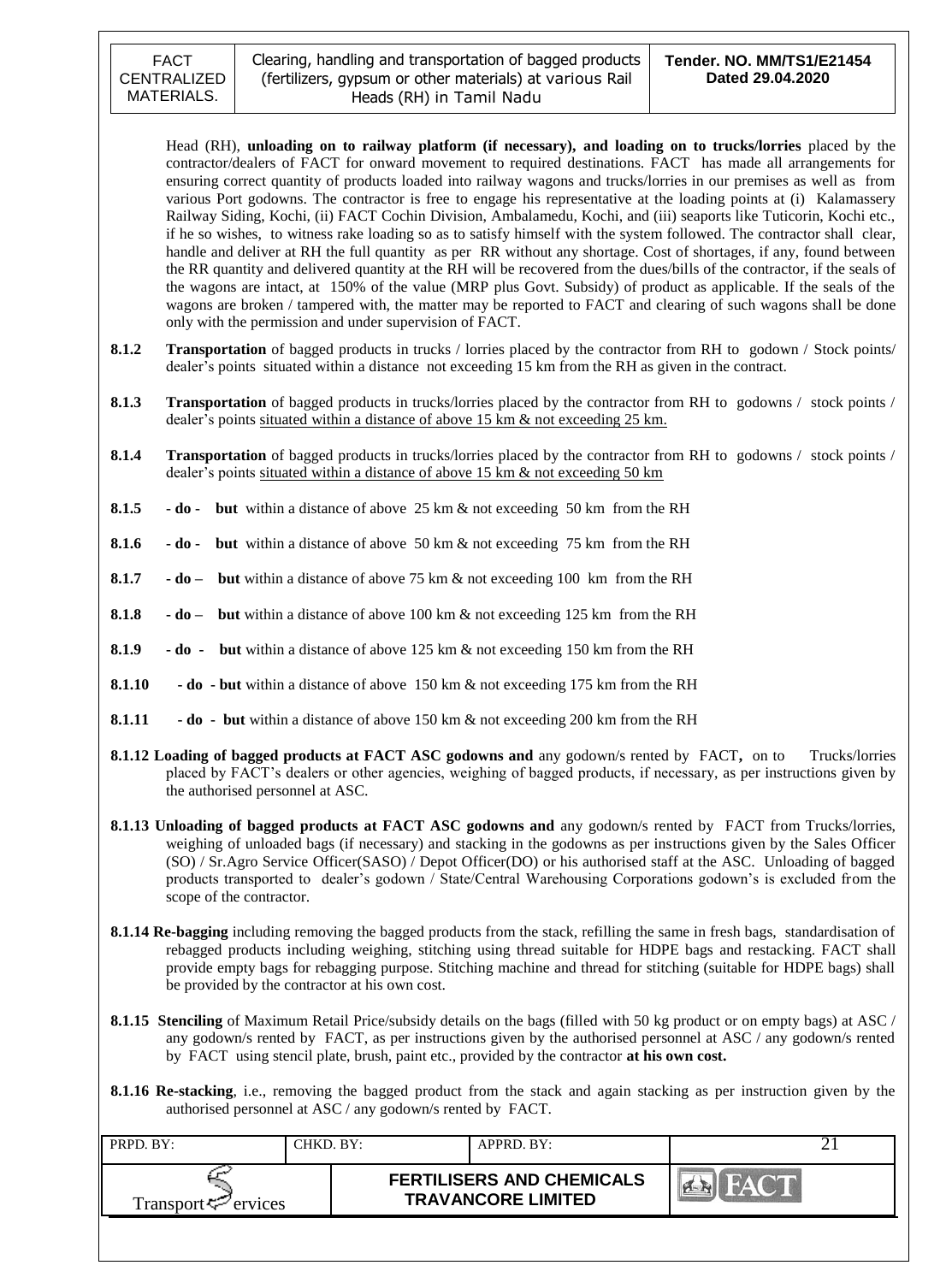FACT CENTRALIZED MATERIALS.

- **8.2** The quantity cleared, handled, transported, etc. as per paragraphs 8.1.1 to 8.1.11 above shall be assessed by computing the weight considering 20 numbers of bags filled with products as equivalent to one MT (1,000 kg) irrespective of actual gross weight of individual bags and shall not be based on weighment of individual bags or otherwise. In the case of transportation under paragraphs from 8.1.3 to 8.1.11 the UoM shall be MTK, i.e. the product of quantity in MT worked out as above and the distance in km. For e.g. transportation of 300 bags (15 MT) filled with products by truck for a distance of 120 km constitutes a quantity of  $(120 \times 15) = 1800$  MTK. For serial numbers from 8.1.3 to 8.1.11 above, the rates are in **"Rupees per MT per km".** The UoM for the above items is "**MTK**" (quantity in MT multiplied by distance in km). By multiplying the rate in **Rs.per MT per km** with the actual quantity in **MTK** (quantity in MT transported x distance in km between the RH and the delivery point) will be the value of the respective transportation work. In the case of transportation under paragraph 8.1.2 with in a distance not exceeding 15 km from RH} the rate (Rs. per MT) shall be applicable for the quantity assessed as above irrespective of the actual distance from RH within the distance limit specified.
- **8.3 The contractor or his authorised representative shall liaise with Railways and monitor arrival schedule of rakes at the RH.** The contractor or his authorized representative shall contact the Sales Officer (SO)/Sales-in-Charge(SIC) /Sr.Agro Service Officer(SASO)/Depot Officer(DO) or his authorised personnel at the ASC concerned and collect necessary documents and instructions for despatches.
- **8.4** The contractor shall provide adequate number of labourers and lorries/trucks for clearing, handling and transportation of products as required by FACT at short notice without causing any delay and levy of demurrage/wharfage by railways. The contractor shall follow the extant rules of railways and ensure that the bagged products are promptly cleared from the wagons at the RH within the allowed free time given by railways from time to time, so as to avoid incidence of demurrage / wharfage. Whenever consignment arrives before receipt of Railway Receipt (RR), the contractor shall arrange to clear the consignment on indemnity bond, in order to avoid any demurrage or wharfage. In case of failure by the contractor to clear, handle and transport the required quantity within the free time allowed by railways all costs inter-alia demurrage / wharfage, incidental to such failure shall be to the account of the contractor..
- 8.5 The contractor shall carry out all works incidental to the scope of work stated above, whether expressly mentioned herein or not, for executing the contract to the satisfaction of FACT.
- **8.6** Transportation of bagged products shall be undertaken in lorries / trucks only. Products loaded on trucks/lorries shall be secured and protected by covering with tarpaulin irrespective of weather condition. The bagged products are to be handled with due care and hooks shall not be used while handling so as to avoid damage to products.
- **8.7** As per the instructions given by SO/SIC/SASO/DO the contractor shall directly transport and deliver the products to ASC godowns / any other warehouse rented by FACT/Stock Points/Dealer's godowns, immediately after clearing the goods from RH. Whenever sale takes place from RH either in part or in full, the contractor shall load such quantities on to the trucks/lorries placed by FACT"s dealers, or other agencies for onward dispatch to the dealers" godowns/specific locations and the balance quantity only shall be transported to ASC godowns / any other warehouse rented by FACT/Stock Points/Dealer's godowns.
- **8.8** In the case of transportation of bagged products as per scope of work, distances from the RH to various godowns of ASC/ Warehouse / dealer etc., as verified by a committee of FACT officials, would be the basis for working out transportation charges. Wherever the distances verified by FACT"s committee are not available, distance certificates issued by National Highway Authority of India or State Highways authorities or State Road Transport Corporation or Automobile Association of India, as available shall be considered as the basis for release of payment. For all such cases SRM shall certify the bills for payment based on the said documents.
- **8.9** FACT shall not be responsible for any delay in unloading the bagged products at the ASC Godown or any warehouse taken on rent or dealer"s godowns or any other destinations. No detention charges for trucks at the loading/unloading points or any locations shall be payable to the contractor under any circumstances whatsoever.
- 8.10 In the case of RH sales and delivery to FACT's dealers as per instructions of FACT officials viz. SO/ SIC / SASO / DO, any delay in clearance of rake due to delay in placement of lorries directly attributable to the dealers, the responsibility regarding the demurrage/ wharfage so incurred will be decided on a case to case basis by the Sr.

| PRPD. BY:                       | CHKD. BY: | APPRD. BY:                                                    |  |
|---------------------------------|-----------|---------------------------------------------------------------|--|
| Transport <sup>ry</sup> ervices |           | <b>FERTILISERS AND CHEMICALS</b><br><b>TRAVANCORE LIMITED</b> |  |
|                                 |           |                                                               |  |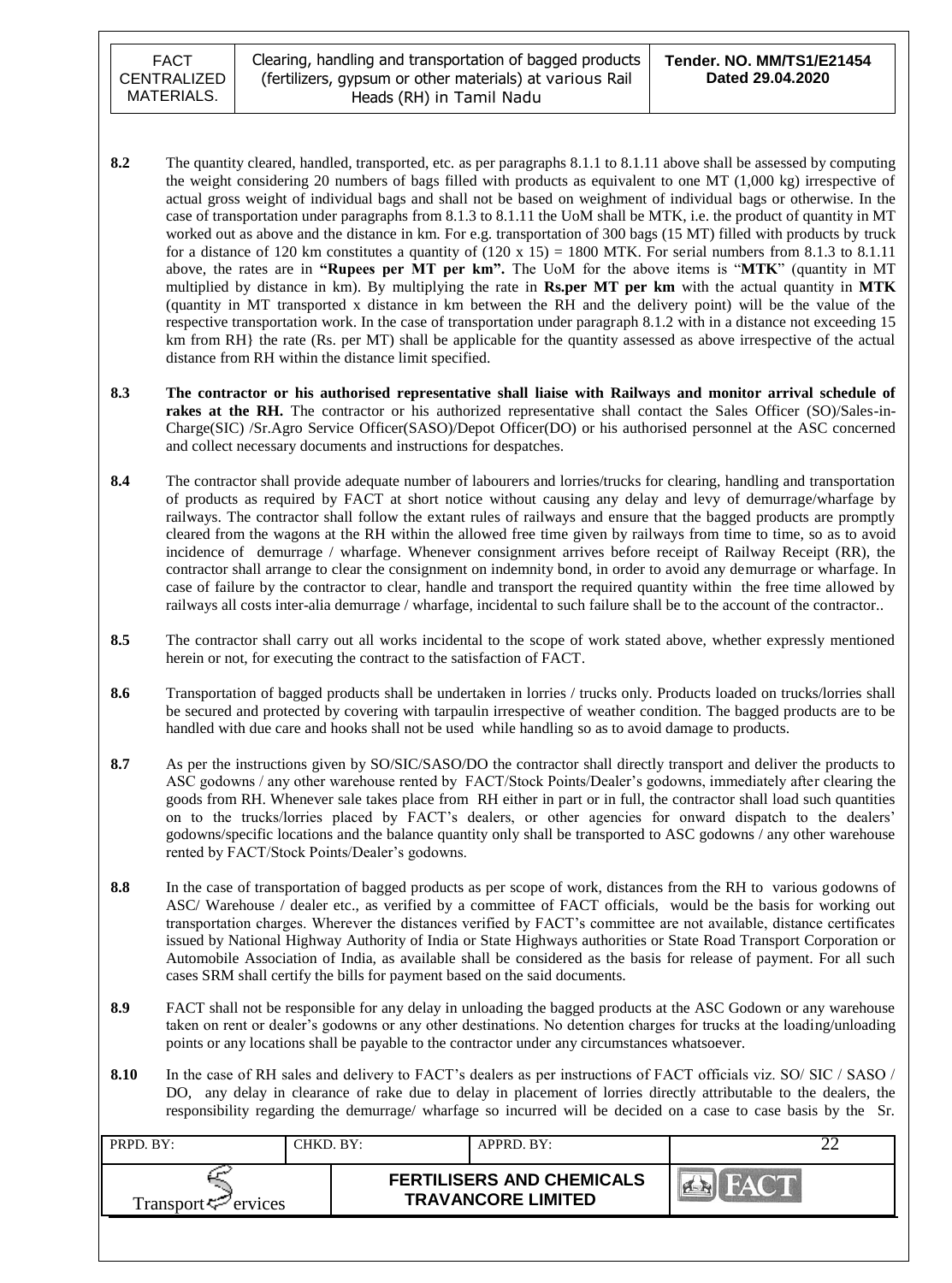Regional Manager/Marketing (SRM) concerned. The contractor shall keep in constant touch with SO/ SIC / SASO / DO, at the ASC concerned and carry out the works.

- **8.11** If railways demand any legally valid charges including undercharges at the time of clearance of rake, the contractor shall make the payment to railways under intimation to SO/ SIC / SASO / DO and clear the rake with out delay. However, if demand of railways appear to be not valid, the contractor will make payment under protest under intimation to SO/ SIC / SASO / DO and clear the rake with out delay. In such cases, a copy of the letter of protest issued by the contractor acknowledged by railways should be forwarded to FACT. The contractor may claim reimbursement from FACT of the amounts so paid, producing (i) the payment receipt in original from railways and (ii) letter of protest, if any, duly acknowledged by railways in original.
- **8.12** The contractor or his representative or his workmen shall not interfere, obstruct, cause to be interfered with any work entrusted with other contractors by FACT and in the event of his non-compliance with the above FACT will take appropriate remedial action as deemed fit at the risk and cost of the contractor. Any damage caused to FACT"s own or hired building/equipment or any property of Dealers of FACT etc., due to the negligence of the contractor or his workmen, will be to the account of the contractor and FACT shall be indemnified by him in all such cases.
- **8.13 Safe handling / carriage :** Contractor is entirely responsible for carrying out the work in a safe manner and he shall ensure safe handling, carriage and delivery of bagged products. In case the shortage/damage/non--delivery of products occurs due to reason(s) attributable to the contractor, FACT shall deduct 150% of the value (MRP plus Govt. subsidy) of product so affected as applicable from the contractor's bills / security deposit etc as necessary..
- **8.14** The bagged products are to be handled with due care and caution ensuring that no bagged product gets damaged during handling. If any loss or damage is caused to the bags or materials as a result of negligence or carelessness of the contractor or the workmen engaged by him, the contractor shall be liable to compensate FACT for such loss or damages. In case of cut and torn bags, Rs.30/- per bag shall be deducted from his bills as damages in addition to the cost of the material, if ascertained that the bags are cut & torn on account of the contractor.

### **9.0 DELIVERY**

- **9.1** Bagged products entrusted with the contractor shall be transported to and delivered at the destinations as expeditiously as possible with in the same day/next day as practically workable, but in any case not exceeding 3 (three) days. No transshipment is envisaged for transportation. In case the bagged products are held up en-route and delivery is likely to exceed the normal time as above, due to break-down or accident or for any other reason(s), the matter shall be promptly intimated over telephone on occurrence of such event followed by fax / E-Mail to (i) The Sales Officer / Depot Officer of the ASC concerned (ii) The Sr. Regional Manager (Marketing) concerned.
- **9.2** Acknowledgment shall be obtained on the Delivery Chellan (DC) / Material Despatch Advice (MDA) from the Consignee at the destination point, with office seal, signature, date and time of delivery etc., on all copies, which shall be the basis for proof and date of delivery. In the case of delivery to the Warehouse/Godowns/Dealers other than FACT ASC, the contractor shall deliver the goods to the same and shall obtain acknowledgment of the delivery on all copies of the DC/MDA and get office seal, signature, date and time of delivery etc., on the DC/MDA, from the authorised personnel of the Warehouse/ Godown/Dealer. Immediately on delivery of goods, one acknowledged copy of the DC/MDA shall be submitted to the FACT Sales Officer/Depot Officer/ Depot Assistant concerned, for their certification.
- **9.3** In case the contractor fails to comply with the above requirements FACT reserves the right to recover 150% of the value (MRP plus Govt. Subsidy) of product as applicable with out prejudice to other contractual rights of FACT.

### **10 COMPLIANCE OF ACTS AND RULES & REGULATIONS:**

**10.1 The Employees' Provident Funds and Miscellaneous Provisions Act, 1952 (PF) & The Employees' State Insurance Act, 1948 (ESI) and the Rules and Regulations thereof:** The contractor shall ensure full compliance with the above Acts and Rules & Regulations. The workers deployed by the contractor for the work shall be covered under the above Acts. The contractor shall be responsible for making all payments to his workmen, including ESI and PF benefits etc., as applicable. The contractor shall maintain proper records relating to labour employed, wages paid etc in the prescribed proforma as per the relevant provisions of the Acts and Rules & Regulations. Copies of the returns acknowledged / accepted by the competent office/authority prescribed in the Act, duly attested by the

| PRPD. BY:                      | CHKD. BY: | APPRD. BY:                                                    |  |
|--------------------------------|-----------|---------------------------------------------------------------|--|
| Transport <sup>7</sup> ervices |           | <b>FERTILISERS AND CHEMICALS</b><br><b>TRAVANCORE LIMITED</b> |  |
|                                |           |                                                               |  |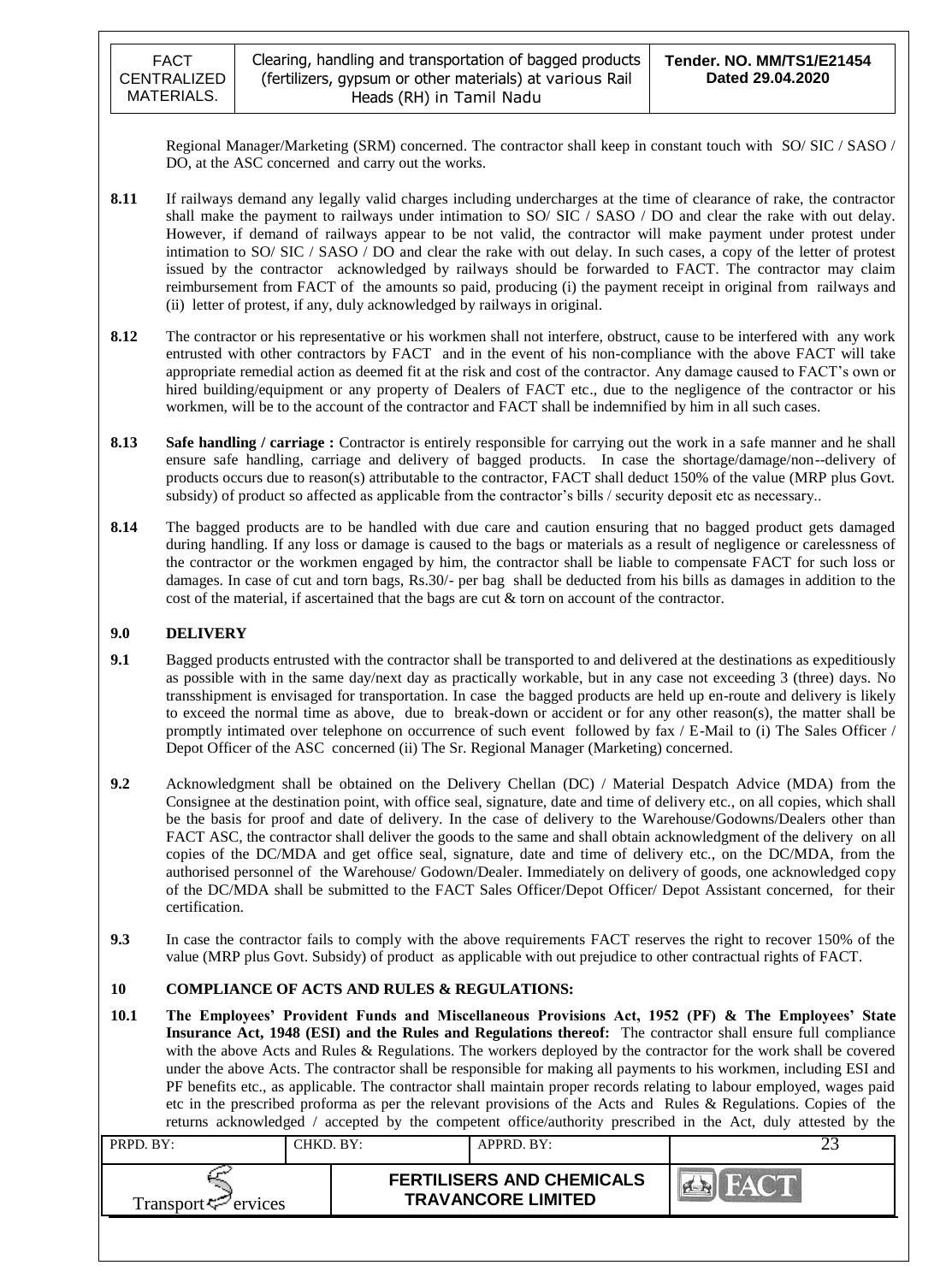authorised signatory of the contractor, shall be submitted to FACT before final settlement of the contract. In case FACT is to incur any expenditure/loss in the capacity as Principal Employer on account of the above, such expenditure/loss shall be reimbursed/compensated to FACT within a reasonable time, failing which FACT reserves the right to recover the same from the contractor from any payments due to him, without prejudice to FACT"s rights for recovery of the same.

- **10.2** Vehicles employed during the course of execution of the Contract, shall have valid permits in compliance with the Motor Vehicles Act, 1988 and the Central Motor Vehicle Rules, 1989 and regulations formulated from time to time.
- **10.3** The contractor shall comply with the requirements of all Local, State and Central Govt. Acts, Rules, Regulations, Bylaws, Orders etc, in force from time to time and in particular, the Factories Act, 1948, the Workmen's Compensation Act 1923, the Contract Labour (Regulation and Abolition) Act, 1970, the Minimum Wages Act,1948, The Mines Act 1952, the Explosives Act 1884 and all other relevant Acts and Rules as amended from time to time in so far as they are or may be applicable to the execution of works as per this contract. The contractor shall obtain at his cost all permits, license and other authorization, as required for his work, from Govt. authorities. The contractor shall maintain proper records & registers as required by the statutes concerned and submit them to FACT as and when required. In case the contractor fails to discharge his statutory obligations leading to a situation wherein FACT is to incur any expenditure/loss such expenditure/loss, including those in any proceedings or litigation, as a result of any claim or act on the part of the employees of the contractor, shall be reimbursed/compensated to FACT within a reasonable time, failing which FACT reserves the right to recover the same from the contractor from any payments due to him, without prejudice to FACT"s rights for recovery of the same.

### **11.0 PAYMENT**

- **11.1** Payment for the work done as per this contract shall be effected as per the terms and conditions of the contract, on presentation of the bills to the SRM of the respective Regional Office of FACT, duly certified by the SO/SIC concerned. The Bills in duplicate in the prescribed proforma shall be submitted on completion of the work duly supported by copies of the DC/MDA acknowledged by the authorised personnel of ASC/ Warehouse/ Godown / Dealer concerned. Payment of bills to the contractor will be made through NEFT/RTGS from the respective Regional Office normally within 15 days from the date of submission of bills along with all supporting documents.
- **11.2** Payments shall be made after deduction of (i) amounts due from contractor to FACT on account of shortage/damages/loss to the goods entrusted to them, (ii) statutory deductions such as Income Tax, GST etc. as applicable and (iii) any other amount due from the contractor for any other reason. If the amount due from the contractor is more than the amount due to the contractor, the contractor shall pay FACT the balance amount without delay.

### **12. ALTERNATE ARRANGEMENT AT THE RISK & COST OF CONTRACTOR**

In the event of failure on the part of the contractor to execute the contract to FACT's satisfaction FACT may give notice in writing to the contractor calling him to make good the failure, neglect or contravention complained of within the said time. If the contractor still fails to make good failure as called for, FACT reserves the right to terminate the Contract in whole or part and make alternate arrangements to carry out the work through other agencies or by themselves **at the risk and cost of the contractor** without prejudice to FACT's other rights as per the Contract. FACT shall recover all additional costs incurred for such alternate arrangements from the contractor"s running bills or from any amounts due to the contractor.

### **13. INDEMNITY**

Without prejudice to any other provisions in these conditions, the contractor shall be bound to keep FACT or any representative or employee of FACT fully indemnified against any action, claim or proceedings under the provisions of any rules, regulations, byelaws, notifications, directions or order having the force of law for anything done or omitted to be done by the contractor in contravention of such provisions etc. for the infringement or violation thereof by him in the course of the execution or completion of the work under the contract and if, as a result of any such action, claim or proceedings, the contractor or such representative of FACT, as the case may be, adjudged to be liable to any penalties or to pay any penalties or to pay any compensation, such liability, the contractor shall do so and if FACT has to take-over the liability, FACT shall deduct all amounts arising out of such liabilities from the security deposit of the contractor or from any other amount due and payable by FACT to the contractor under this Contract or

| PRPD. BY:                       | CHKD. BY: | APPRD. BY:                                                    |            |
|---------------------------------|-----------|---------------------------------------------------------------|------------|
| Transport <sup>ry</sup> ervices |           | <b>FERTILISERS AND CHEMICALS</b><br><b>TRAVANCORE LIMITED</b> | <b>AVE</b> |
|                                 |           |                                                               |            |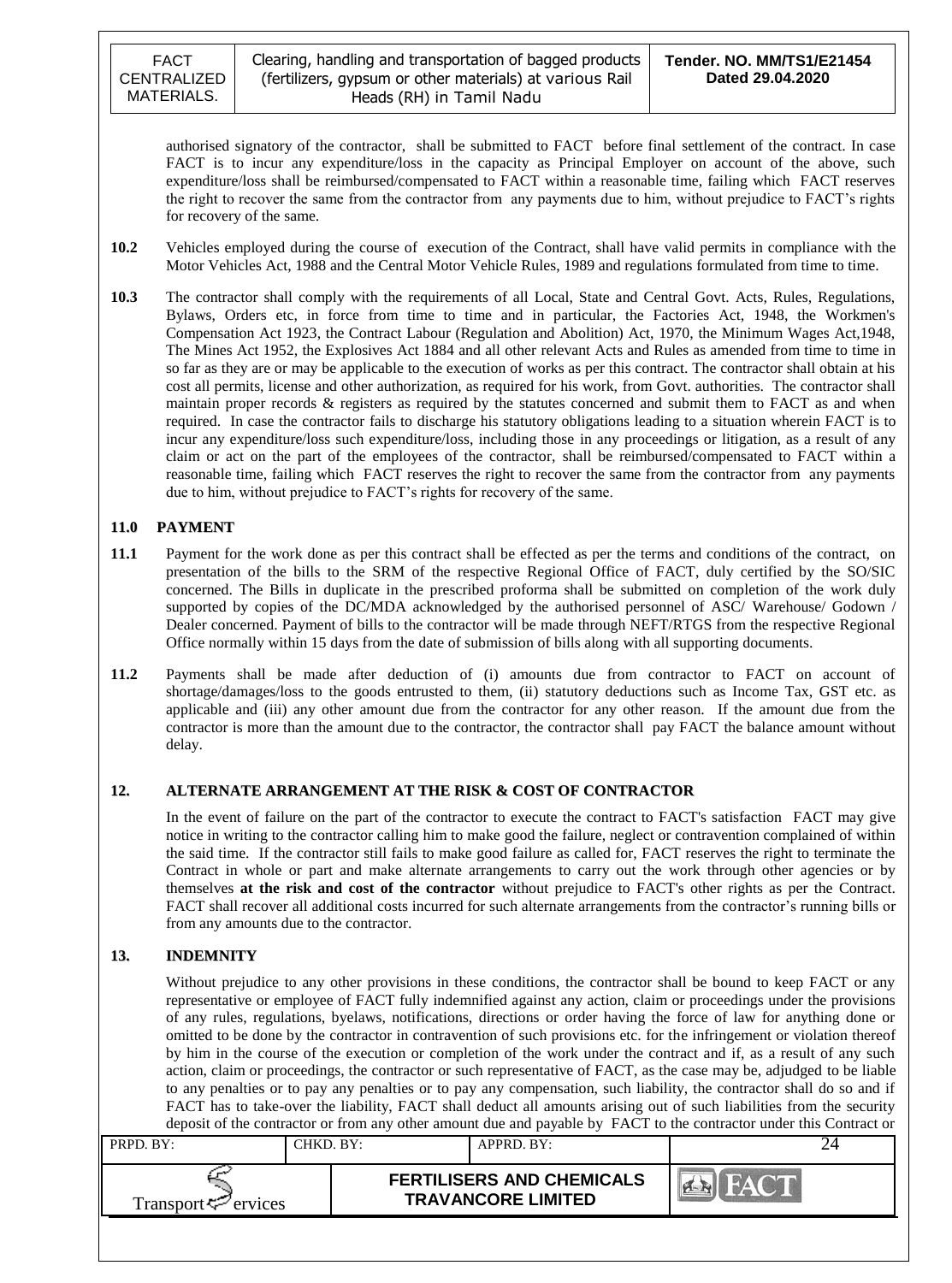any other Contract and without prejudice to any other legal remedy available to FACT.

### **14. CONSTITUTION OF THE CONTRACTOR**

Any alteration in the composition or constitution of the contractor and events like death/ resignation of Proprietor/Partner/Director, contractor becoming bankrupt/insolvent/liquidated/ under BIFR shall be notified to (i) SO /SIC/ SASO/DO concerned, (ii) SRM concerned, (iii) The Area Manager (Marketing) concerned and (iv) The Chief Distribution Manager, Marketing Division, FACT Limited, Udyogamandal within a week"s time of the event. In such situations FACT reserves the right to terminate or continue the contract or to require the contractor/survivor to produce such documents or to conform to such formalities for continuing the work, as FACT deems fit.

### **15. ASSIGNMENT**

The contractor shall not assign or transfer or sublet the contract or any part thereof without the prior written approval of FACT.

#### **16. FACT'S LIEN ON ALL MONEYS DUE**

FACT shall have a lien on all/any money that may become due and payable to the contractor under these presents, and/or also on the deposit or security amount or amounts made under the contract and which may become payable to the contractor under the conditions in that behalf herein contained for or in respect of any debt or sum that may become due and payable to FACT by the contractor either alone or jointly with another or others and either under this or under any other contract or transaction of any nature whatsoever between FACT and the contractor and further that FACT shall at all times be entitled to deduct the said debt or deposit which may become payable to the contractor under these presents.

### **17. TERMINATION OF CONTRACT**

FACT at its entire discretion may terminate the contract either in part or in full after giving 7 (Seven) days" notice in writing to the contractor.

#### **18. FORCE MAJEURE**

Neither the contractor nor FACT shall be considered in default in the performance of their obligations under the Work Order so long as the performance is prevented or delayed because of Force Majeure conditions like war or hostilities, riots or civil commotion, earth quake, flood or tempest, drought, accident, fire or explosion, labour strike or lock-out or Act-of-God or because of any law and order proclamation, regulation or ordinance of Government or subdivision thereof and situation arising out of FACT"s plant break downs. Notice of a Force Majeure situation shall be given by the affected party to the other party with in one week of its occurrence. Should such a delay be for more than three months, FACT shall have the right to cancel the Work Order at no charge to FACT and FACT shall be entitled to reimbursement of any amount due from the contractor.

#### **19. APPLICABLE LAW & SETTLEMENT OF DISPUTES**

This contract shall be subject to and shall in all respects be governed by Indian law.

- 16.2 If any dispute(s) arises out of or in connection with this contract, or in respect of any defined legal relationship associated therewith or derived therefrom, the parties agree to submit the disputes to arbitration under the ICADR (International Centre for Alternative Dispute Resolution) Arbitration Rules 1996. The authority to appoint the Arbitrator shall be the International Centre for Alternative Dispute Resolution. The number of Arbitrator shall be one and the language of the arbitration proceedings shall be English. The place of arbitration proceedings shall be Ernakulam in Kerala.
- 16.3 Any legal proceedings relating to this contract shall be limited to courts of law under the jurisdiction of the Kerala High Court at Ernakulam.

#### **20. CORRESPONDENCE**

| PRPD. BY:                   | CHKD. BY: | APPRD. BY:                                                    |  |
|-----------------------------|-----------|---------------------------------------------------------------|--|
| Transport $\varphi$ ervices |           | <b>FERTILISERS AND CHEMICALS</b><br><b>TRAVANCORE LIMITED</b> |  |
|                             |           |                                                               |  |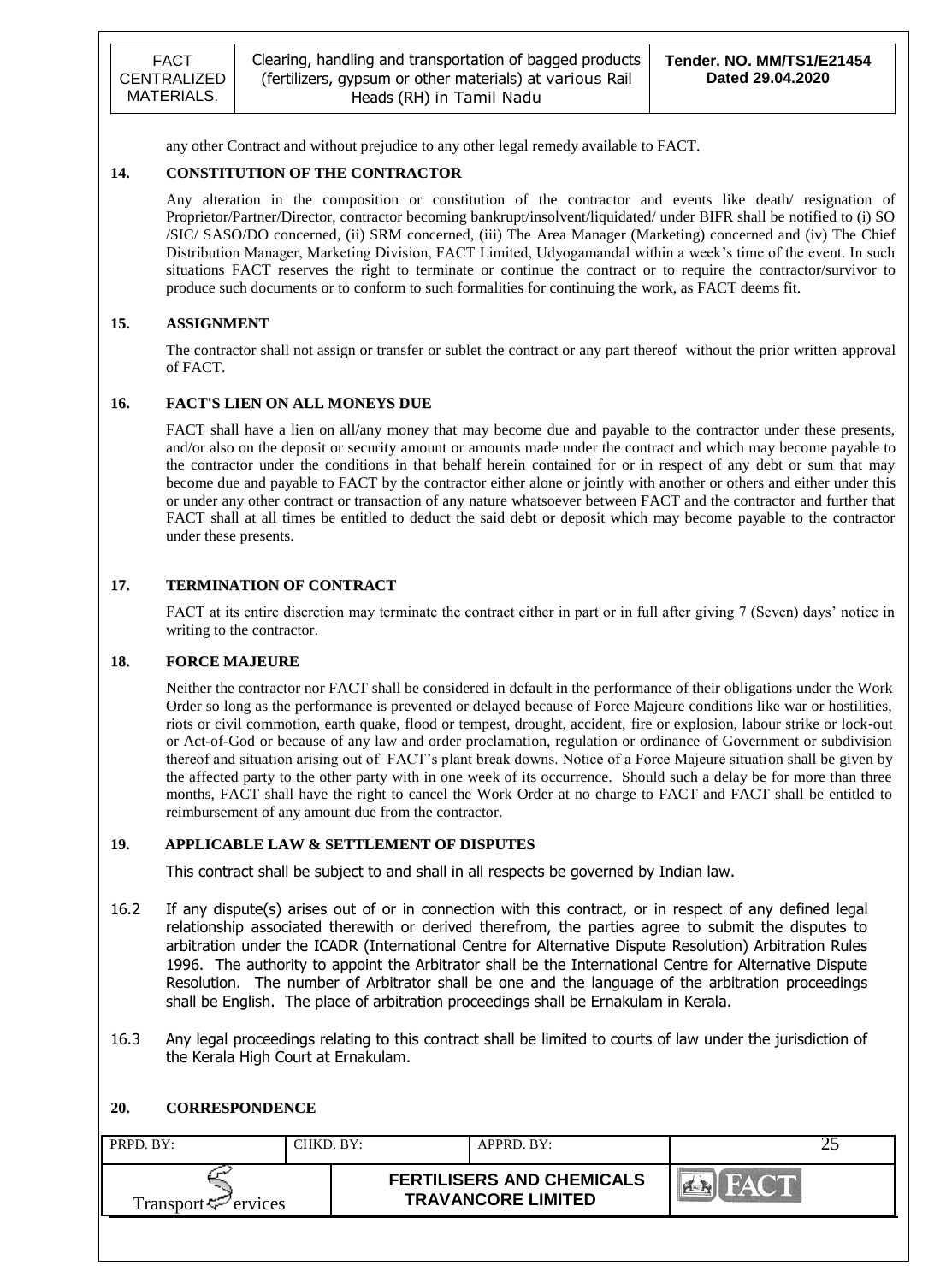All notices and correspondence (including via Telephone, e-mail & FAX) shall be deemed to have been duly given to the contractor if delivered to the contractor or his authorised agent or posted to the address so given. In the event of refusal to accept any notices and correspondence or failure on the part of authorised agent to contact the SO/SIC/SASO/DO or his authorised at the concerned Agro Service centres as applicable, notice of contract shall be deemed as served.

### **21. FRAUD PREVENTION POLICY OF FACT**

FACT, a Central Public Sector Enterprise (PSE) follows Centralized Governance principles proactively and has formulated a Fraud Prevention Policy. Details of Fraud Prevention Policy of FACT 2012 can be viewed in FACT"s website [www.fact.co.in.](http://www.fact.co.in/) contractor shall make himself aware of the above policy and comply with the same.

| PRPD. BY:                      | CHKD. BY: | APPRD. BY:                                                    |  |
|--------------------------------|-----------|---------------------------------------------------------------|--|
| Transport <sup>7</sup> ervices |           | <b>FERTILISERS AND CHEMICALS</b><br><b>TRAVANCORE LIMITED</b> |  |
|                                |           |                                                               |  |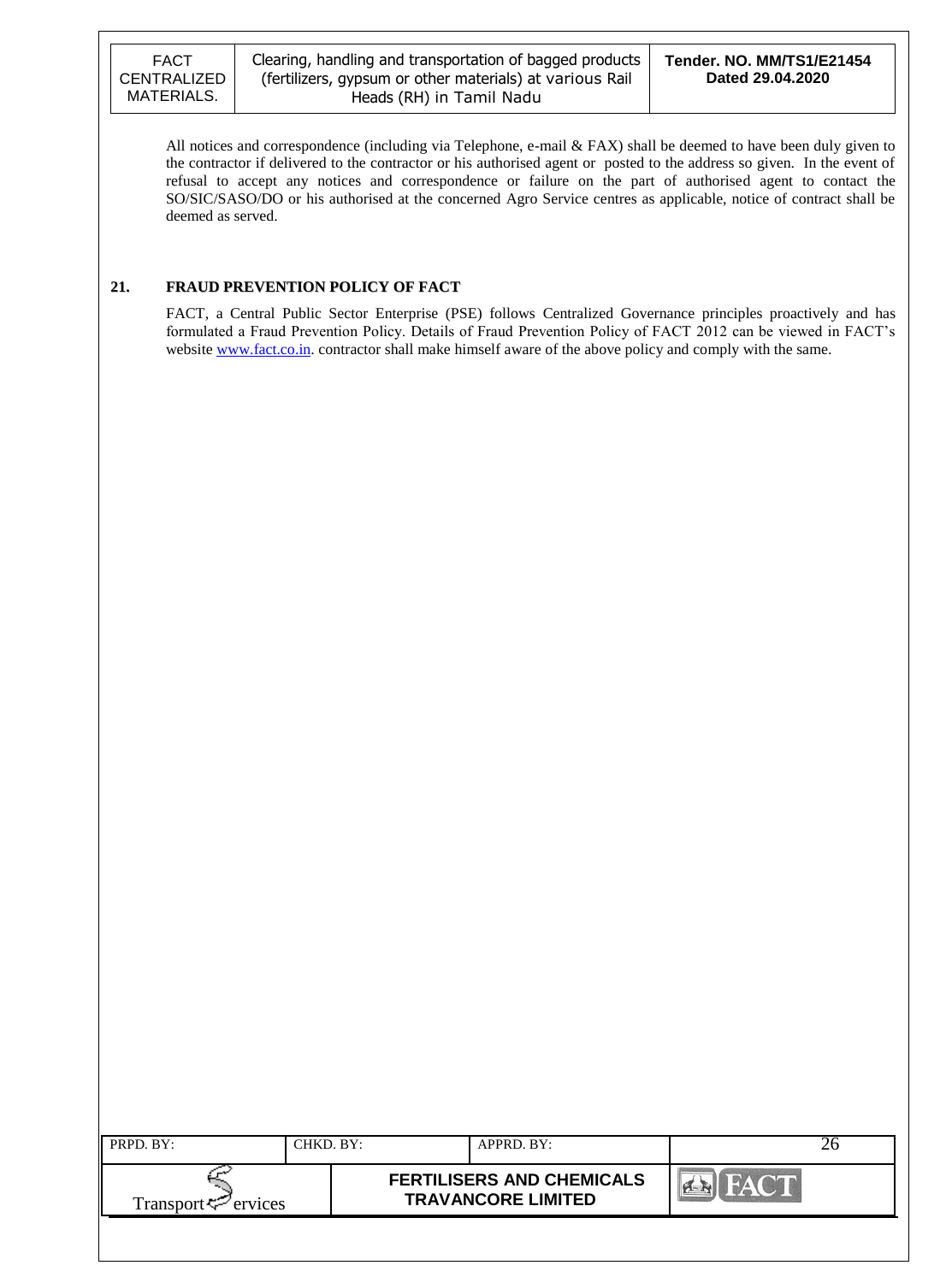### **ANNEXURE-VII**

### **PROFORMA OF UNPRICED COPY OF PRICE BID**

**(To be submitted with Part-A Bid)**

| RH              | C&H                                                                                                                                                                                                                                                                                                                                                                                                                                                                                                                                                                                                                                                                                                                                                                     |  | upto15 km | 15-25 km    | 15-50 km    |  | 25-50 km     | 50-75 km |  | 75-100 km | 100-125 km  | 125-150 km  | 150-175 km   | 150-200 km   | Loading     | Unloading    | Rebagging | <b>Stencilling</b> | Re- | stacking |
|-----------------|-------------------------------------------------------------------------------------------------------------------------------------------------------------------------------------------------------------------------------------------------------------------------------------------------------------------------------------------------------------------------------------------------------------------------------------------------------------------------------------------------------------------------------------------------------------------------------------------------------------------------------------------------------------------------------------------------------------------------------------------------------------------------|--|-----------|-------------|-------------|--|--------------|----------|--|-----------|-------------|-------------|--------------|--------------|-------------|--------------|-----------|--------------------|-----|----------|
| Katpadi         | 92000                                                                                                                                                                                                                                                                                                                                                                                                                                                                                                                                                                                                                                                                                                                                                                   |  | 9200      | $\mathbf 0$ | 281200      |  | $\mathbf{0}$ | 1042500  |  | 1668378   | 2266272     | 2561653     | 780192       | $\mathbf{0}$ | 6000        | 6000         | 1000      | 1500               | 500 |          |
| Thiruvannamalai | 70000                                                                                                                                                                                                                                                                                                                                                                                                                                                                                                                                                                                                                                                                                                                                                                   |  | 7000      | 0           | 514500      |  | 0            | 1797600  |  | 1904700   | $\mathbf 0$ | 0           | 0            | $\mathbf{0}$ | $\mathbf 0$ | $\Omega$     | 1000      | 1000               | 500 |          |
| <b>Salem</b>    | 80000                                                                                                                                                                                                                                                                                                                                                                                                                                                                                                                                                                                                                                                                                                                                                                   |  | 12000     | 0           | 0           |  | $\Omega$     | 3088530  |  | 786940    | 674055      | 232140      | 0            | 1020000      | 48000       | 48000        | 1000      | 4000               | 200 |          |
| <b>Dindigul</b> | 80000                                                                                                                                                                                                                                                                                                                                                                                                                                                                                                                                                                                                                                                                                                                                                                   |  | 4500      | 182850      | $\mathbf 0$ |  | 1492482      | 882450   |  | 1868250   | $\mathbf 0$ | 0           | $\mathbf{0}$ | 0            | $\mathbf 0$ | $\mathbf 0$  | 1000      | 2000               | 500 |          |
| Erode           | 63000                                                                                                                                                                                                                                                                                                                                                                                                                                                                                                                                                                                                                                                                                                                                                                   |  | 10000     | $\mathbf 0$ | $\mathbf 0$ |  | 792000       | 1224000  |  | 850000    | 1180000     | $\mathbf 0$ | $\mathbf{0}$ | $\mathbf 0$  | $\Omega$    | $\mathbf{0}$ | 500       | 1000               | 500 |          |
|                 | (i) The rate shall be quoted for the slabs 15-25 km to 150-200 km in "Rupees per MT per KM" (MTK). Please note that the UoM for the above items is "MTK"<br>(quantity in MT (1000 Kg) multiplied by distance in km) as the point of delivery and quantity to be transported would depend on actual requirement which cannot be<br>ascertained now. Therefore multiplying the rate quoted in Rs. Per MT per Km with the quantity in MTK (as provided in the enquiry) will give the value of the<br>respective transportation work.<br>(ii) Important : Bidder shall quote the all applicable items for the particular RH as per scope of work (Annexure II).<br>(iii) Bidder shall mark the items quoted as "Y" as applicable in the unpriced bid for the particular RH. |  |           |             |             |  |              |          |  |           |             |             |              |              |             |              |           |                    |     |          |
| (Signed by)     |                                                                                                                                                                                                                                                                                                                                                                                                                                                                                                                                                                                                                                                                                                                                                                         |  |           |             |             |  |              |          |  |           |             |             |              |              |             |              |           |                    |     |          |
|                 |                                                                                                                                                                                                                                                                                                                                                                                                                                                                                                                                                                                                                                                                                                                                                                         |  |           |             |             |  |              |          |  |           |             |             |              |              |             |              |           |                    |     |          |
|                 |                                                                                                                                                                                                                                                                                                                                                                                                                                                                                                                                                                                                                                                                                                                                                                         |  |           |             |             |  |              |          |  |           |             |             |              |              |             |              |           |                    |     |          |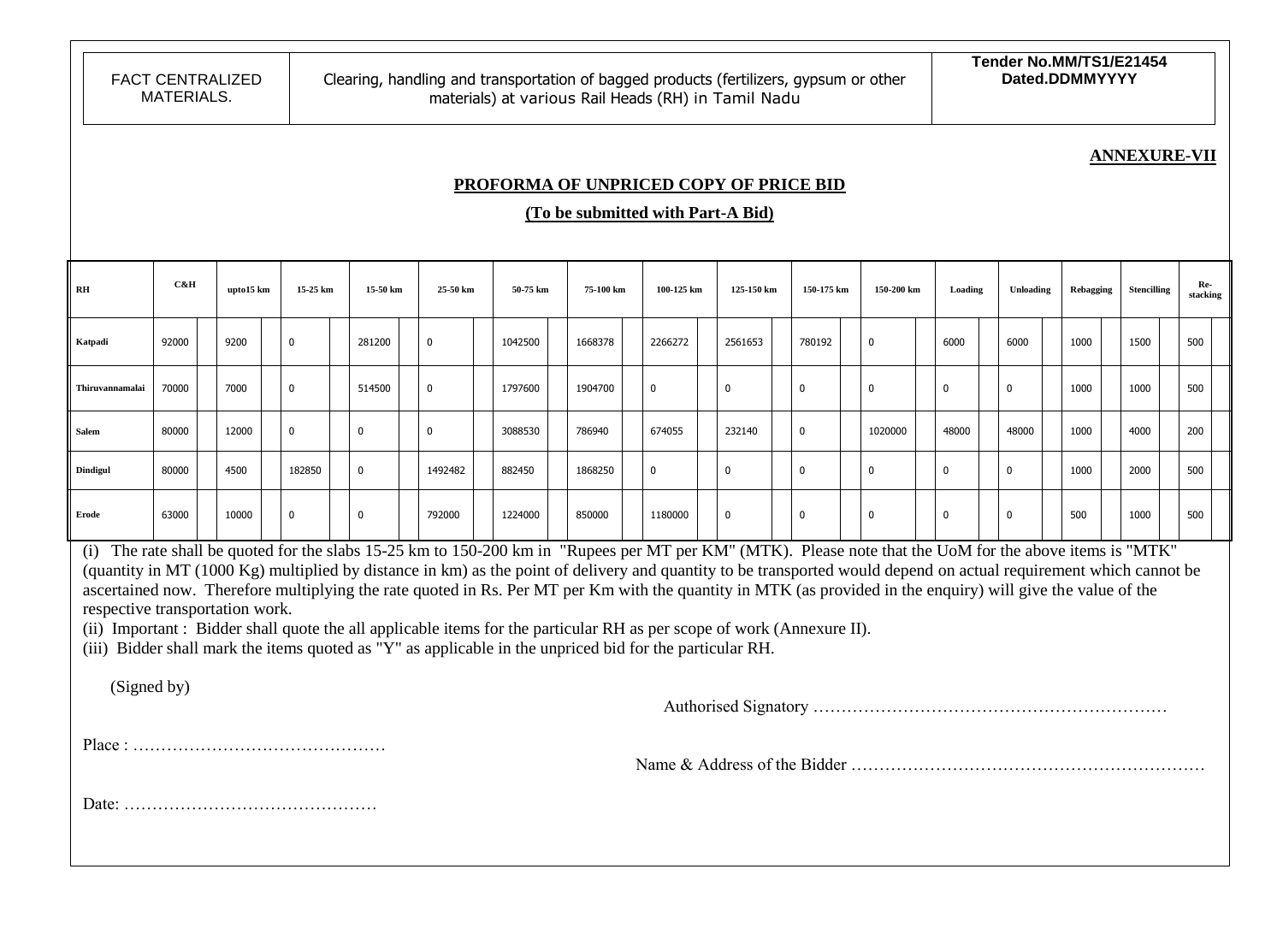# **ANNEXURE: VIII**

## **Part –B**

# **PROFORMA OF PRICE BID**

Please visit https://eprocure.gov.in and search under FACT Tenders to see the price Bid (BOQ-EXCEL SHEET)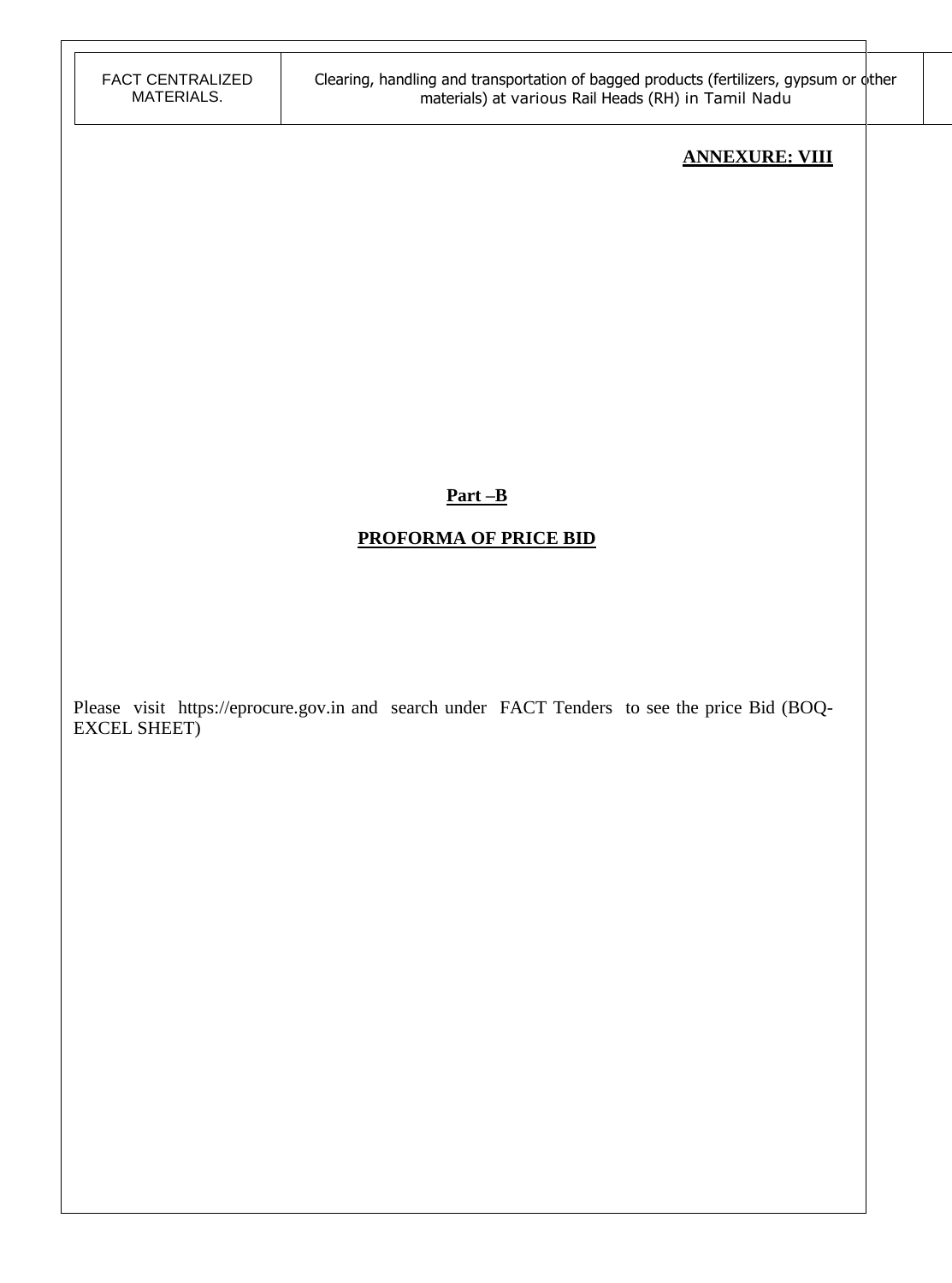### **ANNEXURE-IX**

### **PROFORMA OF BANK GUARANTEE FOR FURNISHING SECURITY DEPOSIT**

(TO BE OBTAINED FROM A INDIAN NATIONALISED/SCHEDULED BANK ON STAMP PAPER WORTH Rs.500/-)

The Fertilisers and Chemicals Travancore Ltd., Udyogamandal Cochin-683 501.

Whereas FACT , Udyogamandal P.O., Kerala (hereinafter called referred to as the Company) has placed a work order no. ............... dated ............ with M/S.........................(hereinafter called the Contractor) for the work of .......................and whereas it is one of the conditions of the said work order that the Contractor shall either remit a sum of Rs.............. (Rupees..........................only) or furnish a Bank Guarantee for Rs............ (Rupees...........................only) as security deposit for the due fulfillment of the said work order by the said Contractor.

In consideration of the Company having agreed to accept a Bank Guarantee from us towards such security deposit in lieu of the cash deposit in accordance with the terms and conditions of the above work order, we................. the Bank (hereinafter referred to as the Bank) do hereby undertake to pay the Company merely on demand any sum or sums from time to time demanded by the Company up to a maximum of Rs................. (Rupees.......................only) being the amount of the security deposit against any loss or damage caused to or suffered by or would be caused to or suffered by the Company by reason of any breach by the said Contractor of any of the terms and conditions contained in the said work order.

We, the said Bank, do hereby undertake to pay the amount so demanded by the Company without any demur merely on a demand from the Company stating that the amount claimed is due by way of loss or damage caused to or suffered or would be caused to or suffered by the Company by reason of breach by the said Contractor of any of the terms and conditions contained in the said contract. Any such demand made on the Bank shall be conclusive as regards the amount due and payable by the Bank under this guarantee.

We undertake to pay to the Company any money so demanded notwithstanding any dispute or disputes raised by the said Contractor in any suit or proceeding pending before any court or Tribunal relating thereto our liability under this present being absolute and unequivocal.

The payment so made by us under this Guarantee shall be a valid discharge of our liability for payment thereunder and the said Contractor shall have no claim against us for making such payment.

We.......................... further agree that the guarantee herein contained shall remain in full force and effect during the period that would be take for the performance of the said contract and that it shall continue to be enforceable till all the dues of the Company under or by virtue of the said contract have been fully paid and its claim satisfied or discharged or till the Company certifies that the terms and conditions of the said contract have been fully and properly carried out by the said contractor and accordingly discharges this guarantee.

We............................. further agree with the said company that they shall have the fullest liberty without our consent and without affecting in any manner our obligations hereunder to vary any of the terms and conditions of the said contract or to extend time of performance by the said Contractor or to postpone for any time and from time to time any of the powers exercisable by it against the said Contractor and either to enforce or forebear from enforcing any of the terms and conditions governing the said contract or securities available to the Company and the said Bank shall not be released from its liability under these presents by any exercise by the Company of the liberty with reference to the matters aforesaid or by reason of time being given to the said Contractor or any other forbearance, act or omission on the part of the Company or any indulgence by the Company to the said Contractor or any other matter of thing whatsoever which under the law relating to sureties, but for this provision, have the effect of so relieving us.

| PRPD. BY:                       | CHKD. BY: | APPRD. BY:                                                    |                           |  |
|---------------------------------|-----------|---------------------------------------------------------------|---------------------------|--|
| Transport <sup>ry</sup> ervices |           | <b>FERTILISERS AND CHEMICALS</b><br><b>TRAVANCORE LIMITED</b> | $\mathbb{R}^{\mathbb{Z}}$ |  |
|                                 |           |                                                               |                           |  |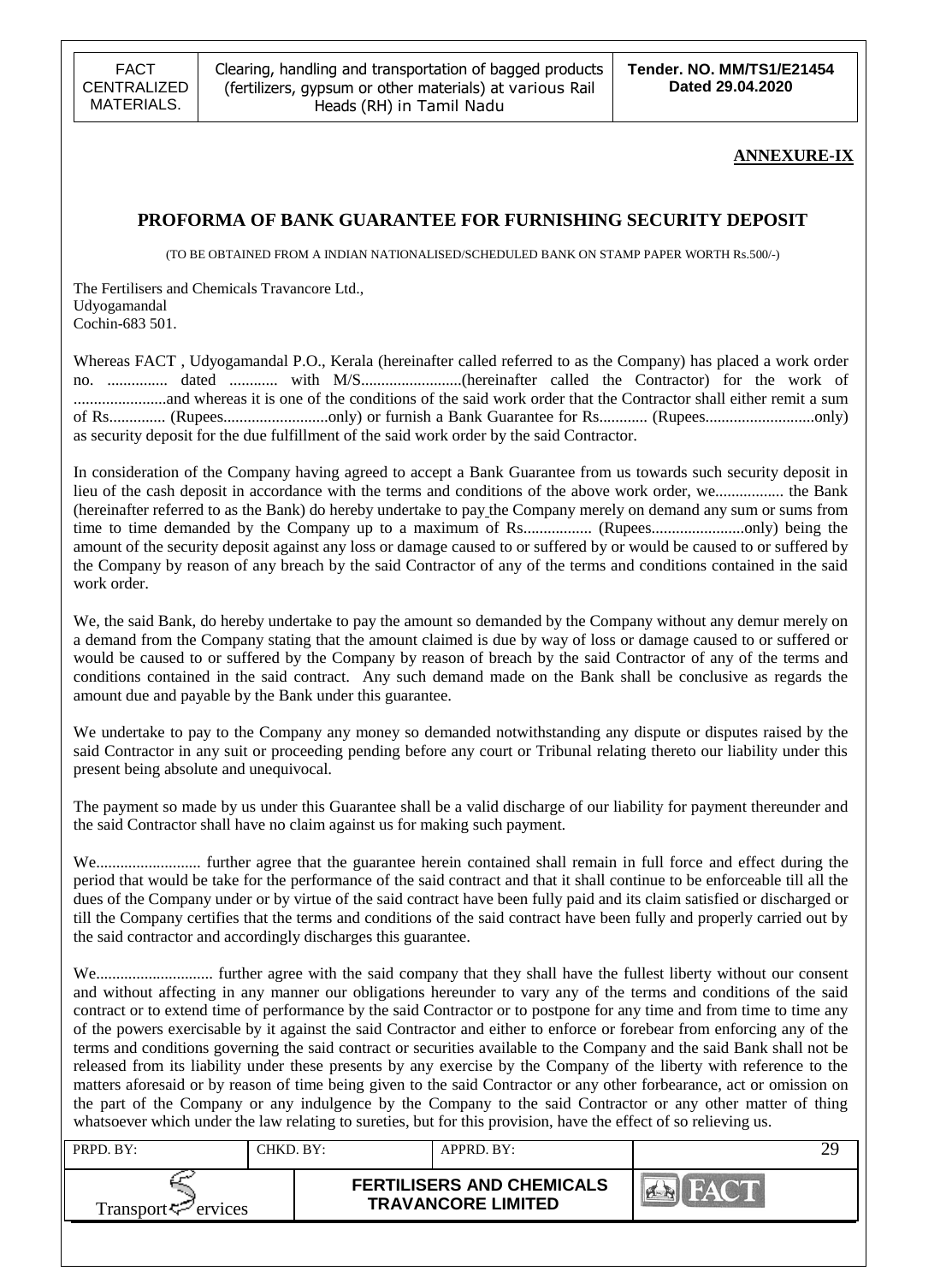This guarantee shall not be affected by any change in the constitution of the Bank or the Company or the said Contractor nor shall this guarantee be affected by any change in the constitution of the Company or the said Contractor by absorption with any other body or corporation and this guarantee shall be available to or enforceable by such body or corporation.

Our guarantee shall remain in force until................. Unless a claim or demand is made within six months after the expiry of the above date, all the Company"s rights under the guarantee shall be deemed as waived/forfeited and we shall be relieved and discharged from all liabilities there under. Notwithstanding anything contained hereinbefore, our liability under this guarantee shall be limited to an amount not exceeding Rs.................... (Rupees.............................. only).

Any notice by way of request, demand or otherwise hereunder may be sent by post to the Bank addressed as aforesaid and if sent by post, it shall be deemed to have been given at the time when it would be delivered in due course of post and in proving such notice when given by post, it shall be sufficient to prove that the envelope containing the notice was posted and certificate signed by an officer of the Company that the envelope was so posted shall be conclusive.

Disputes/differences, if any, relating to or arising out of this Bank Guarantee, shall be settled by courts having jurisdiction over Udyogamandal, in Kerala State, where the registered office of the company is situated and no other court shall have jurisdiction in the matter.

We........................................ Bank lastly undertakes not to revoke this guarantee during its currency except with the previous consent of the Company in writing.

Dated this ........................ day of ................................ Two thousand and seventeen.

| For (Name of Bank)         |  |
|----------------------------|--|
| <b>Authorised Official</b> |  |
| Name                       |  |
| Designation                |  |

Place:

Full address of the Branch issuing this guarantee:

| PRPD. BY:                                      | CHKD. BY: | APPRD. BY:                                                    |  |
|------------------------------------------------|-----------|---------------------------------------------------------------|--|
| Transport <sup><math>\leq</math></sup> ervices |           | <b>FERTILISERS AND CHEMICALS</b><br><b>TRAVANCORE LIMITED</b> |  |
|                                                |           |                                                               |  |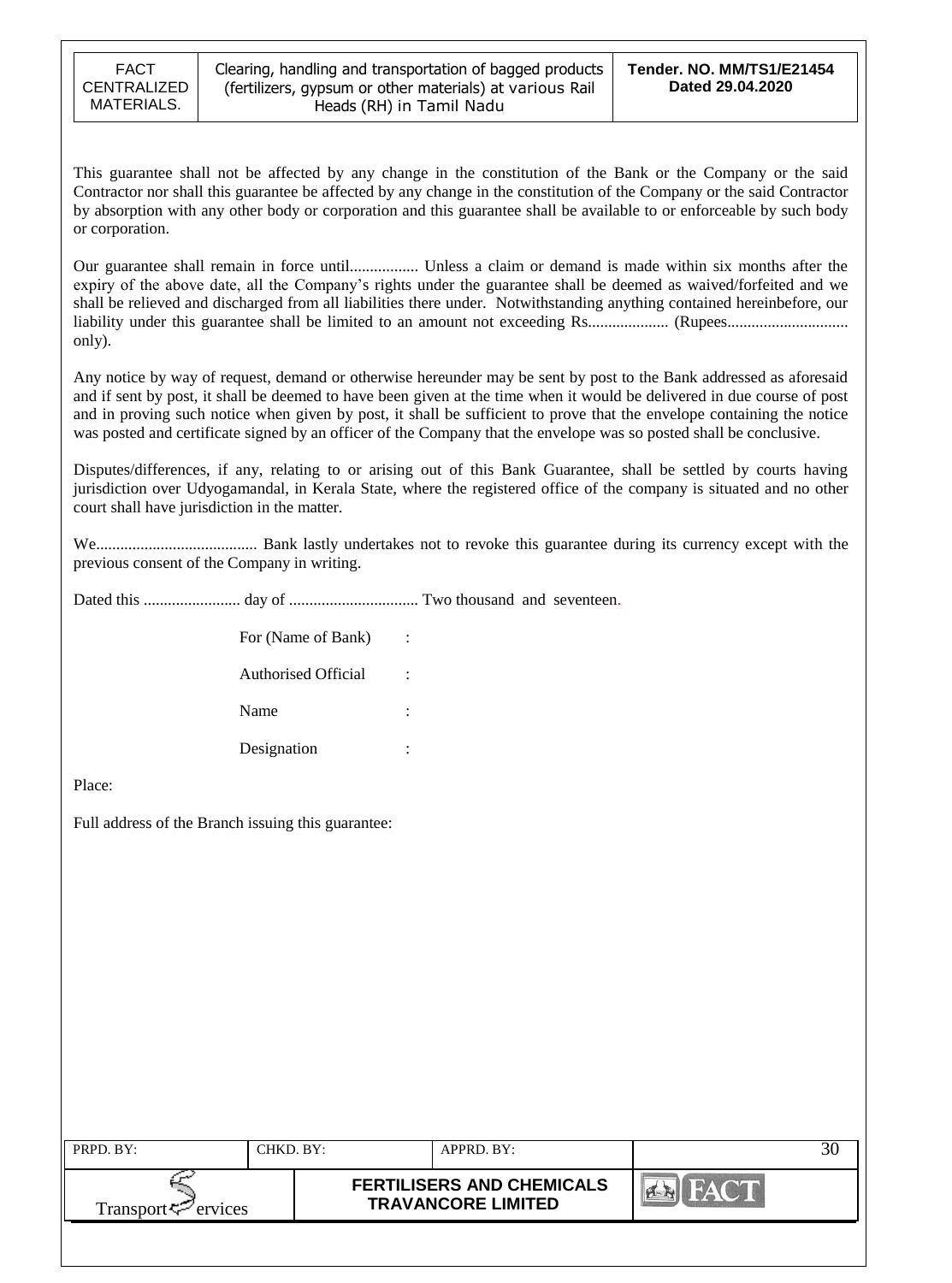### **ANNEXURE-X**

### **AGREEMENT**

(Proforma of Agreement to be executed in Rs.500/- Non Judicial stamp paper)

ARTICLES OF AGREEMENT made this day the …. Between THE FERTILISERS AND CHEMICALS TRAVANCORE LIMITED, a Company registered under the Travancore Companies ACT IV of 1114(Malayalam Era) and having its registered office at Eloor, Udyogamandal P O Ernakulam District, Kerala State(hereinafter called the FACT) on the one part and M/s…. (hereinafter called the Contractor) which expression shall where the context so admits or applies be deemed to include their heirs, executors, administrators, successors interest and legal representatives as well) on the other part.

WHEREAS the Contractor has agreed with M/s FACT for the due performance of work as set forth in the Work Order No. dt… and accompaniments upon the terms and conditions therein mentioned as accepted vide their endorsements in the aforesaid work order.

NOW THESE PRESENT WITNESS THAT in consideration of the payments to be made by M/s FACT mentioned in the aforesaid Work Order no. dt. and accompaniments thereunto the Contractor shall duly perform the said works, fulfill and keep all conditions in the work order which will be deemed and taken to be part of this contracts as if the same had been fully set-out herein and FACT hereby agree that if the Contractor shall duly perform the said works in the manner aforesaid and observe and keep the said terms and conditions, FACT will pay to the Contractor at the time and in the manner set forth in the aforesaid work order and in the Annexure thereunto as accepted by Contractor vide his endorsement in the aforesaid work order, the amount or amounts calculated at the rate mentioned and as per terms stipulated therein as payment for the work. This agreement shall be in force up to …

THE SAID CONDITIONS shall be read and construed as forming part of this Agreement and the parties thereto will respectively abide by and submit themselves to the conditions and stipulations and perform the agreement on their parts respectively.

UPON THE TERMS AND CONDITIONS of this Agreements being fulfilled and performed to the satisfaction of Officer of the Company empowered by the Company in this behalf, the Security Deposit remitted by the Contractor or such position thereof as he may be entitled to under the said condition shall be returned to the contractor.

IN WITNESS thereof the Contractor, M/s…. and The Senior Manager (Materials)T&S of M/s The Fertilisers and Chemicals Travancore Ltd, For and on behalf of the Company have hereunto set their hands this day and year first above written.

| For                                       |           |                                                               |                |    |
|-------------------------------------------|-----------|---------------------------------------------------------------|----------------|----|
| In the presence of witnesses:             |           |                                                               |                |    |
| 1.                                        |           |                                                               |                |    |
| 2.                                        |           |                                                               |                |    |
| In the presence of witnesses:<br>1.<br>2. |           | for and on behalf of the Company.                             |                |    |
| PRPD. BY:                                 | CHKD. BY: | APPRD. BY:                                                    |                | 31 |
| ervices<br>Transport ₹                    |           | <b>FERTILISERS AND CHEMICALS</b><br><b>TRAVANCORE LIMITED</b> | <b>EN FACT</b> |    |
|                                           |           |                                                               |                |    |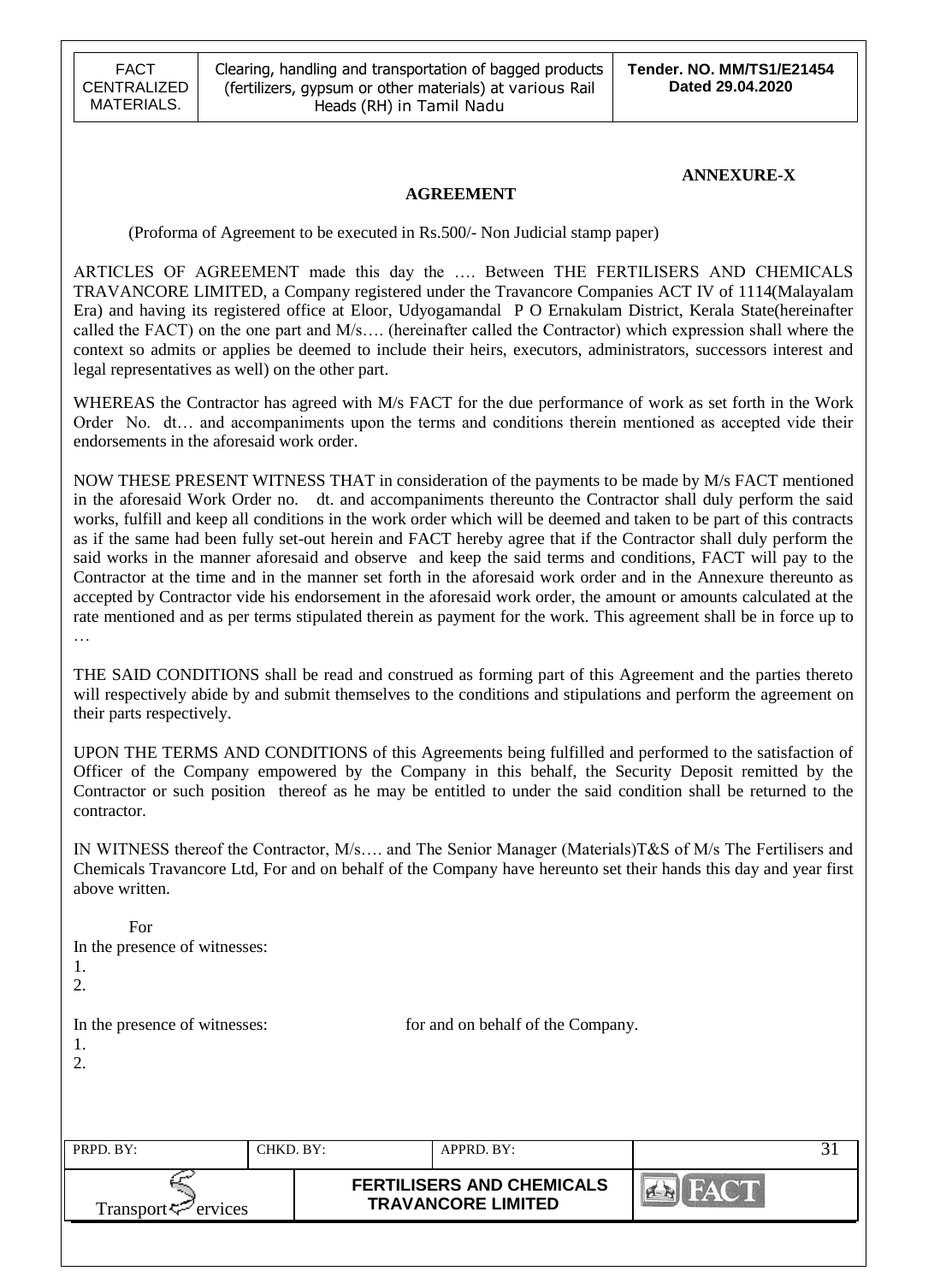### **Annexure XI**

### **INFORMATION ABOUT FACT ZONAL OFFICES IN TAMILNADU**

. .

| SI.            | <b>Regional Office</b>                                                                                                                                    | Telephone/   | <b>RH</b>                 |
|----------------|-----------------------------------------------------------------------------------------------------------------------------------------------------------|--------------|---------------------------|
| N <sub>0</sub> |                                                                                                                                                           | FAX No.      |                           |
| 1              | <b>COIMBATORE ZONAL OFFICE</b><br>Zonal Office, FACT Ltd,<br>374, Mettupalayam Road,<br>Coimbatore 641 043.                                               | 0422-2441591 | Dindigul, Salem,<br>Erode |
| $\overline{2}$ | <b>CHENNAI ZONAL OFFICE</b><br>Zonal Office, FACT Ltd.<br>Flat No.G-6, Arvind Narain Enclave,<br>No.15, Masilamani Street,<br>T.Nagar,<br>Chennai 600 017 | 044-24321260 | Thiruvannamalai, Katpadi  |

| PRPD. BY:                | CHKD. BY: | APPRD. BY:                                                    |      |  |
|--------------------------|-----------|---------------------------------------------------------------|------|--|
| Transport $\leq$ ervices |           | <b>FERTILISERS AND CHEMICALS</b><br><b>TRAVANCORE LIMITED</b> | FLAN |  |
|                          |           |                                                               |      |  |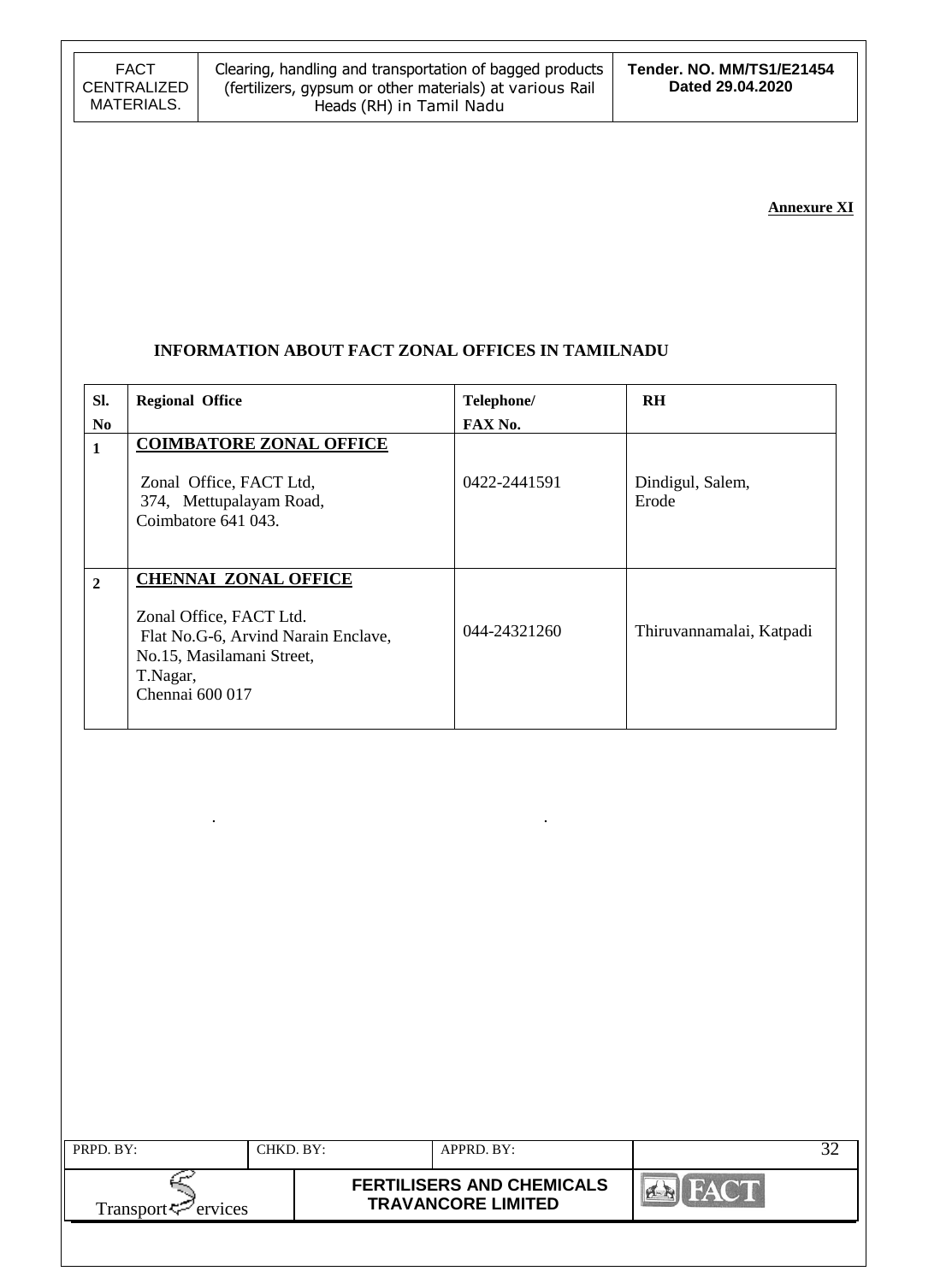### **Annexure XII**

# **(To be executed on ₹ 500/- Non-judicial Stamp Paper)**

# **INTEGRITY PACT**

## **Between**

The Fetilizers and Chemicals Travancore Limited (FACT), a company formed and registered under the Travancore Companies Act IX to 1114 (Companies Act, 2013) and having its registered office at Eloor, Udyogamandal-683501, Kochi, Ernakulam District, Kerala, hereinafter referred to as "The Principal".

 **And** .................................. hereinafter referredtoas "The Bidder/ Contractor".

## **Preamble**

The Principal intends to award, under laid down organization procedures, contract/s for .......................... The Principal values full compliance with all relevant laws and regulations, and the principles of economic use of resources, and of fairness / transparency in its relations with its Bidder(s) and or/Contractor(s).

In order to achieve these goals, the Principal will appoint an Internal External Monitor (EIM), who will monitor the tender process and execution of the contact for compliance with the principle mentioned above.

## **Section 1 - Commitments of the Principal**

(1) The Principal commits itself to take all measures necessary to prevent corruption and to observe the following principles:

a) No employee of the Principal, personally or through family members, will in connection with the tender, or the execution of the contract, demand, take a promise for or accept, for self or third person, any material or immaterial benefit which the person is not legally entitled to.

b) The Principal will, during the tender process, treat all Bidder(s) with equity and reason. The Principal will in particular, before and during the tender process, provide to all Bidder(s) the same information and will not provide to any Bidder(s) confidential / additional information through which the Bidder(s) could obtain an advantage in relation to the tender process or the contract execution.

c) The Principal will exclude from the process all known prejudiced/interested persons.

(2) If the Principal obtains information on the conduct of any of its employees which is a

| $PRPD$ $RY$                 | CHKD. BY: | $APPRD$ . BY:                                                 |  |
|-----------------------------|-----------|---------------------------------------------------------------|--|
| Transport $\approx$ ervices |           | <b>FERTILISERS AND CHEMICALS</b><br><b>TRAVANCORE LIMITED</b> |  |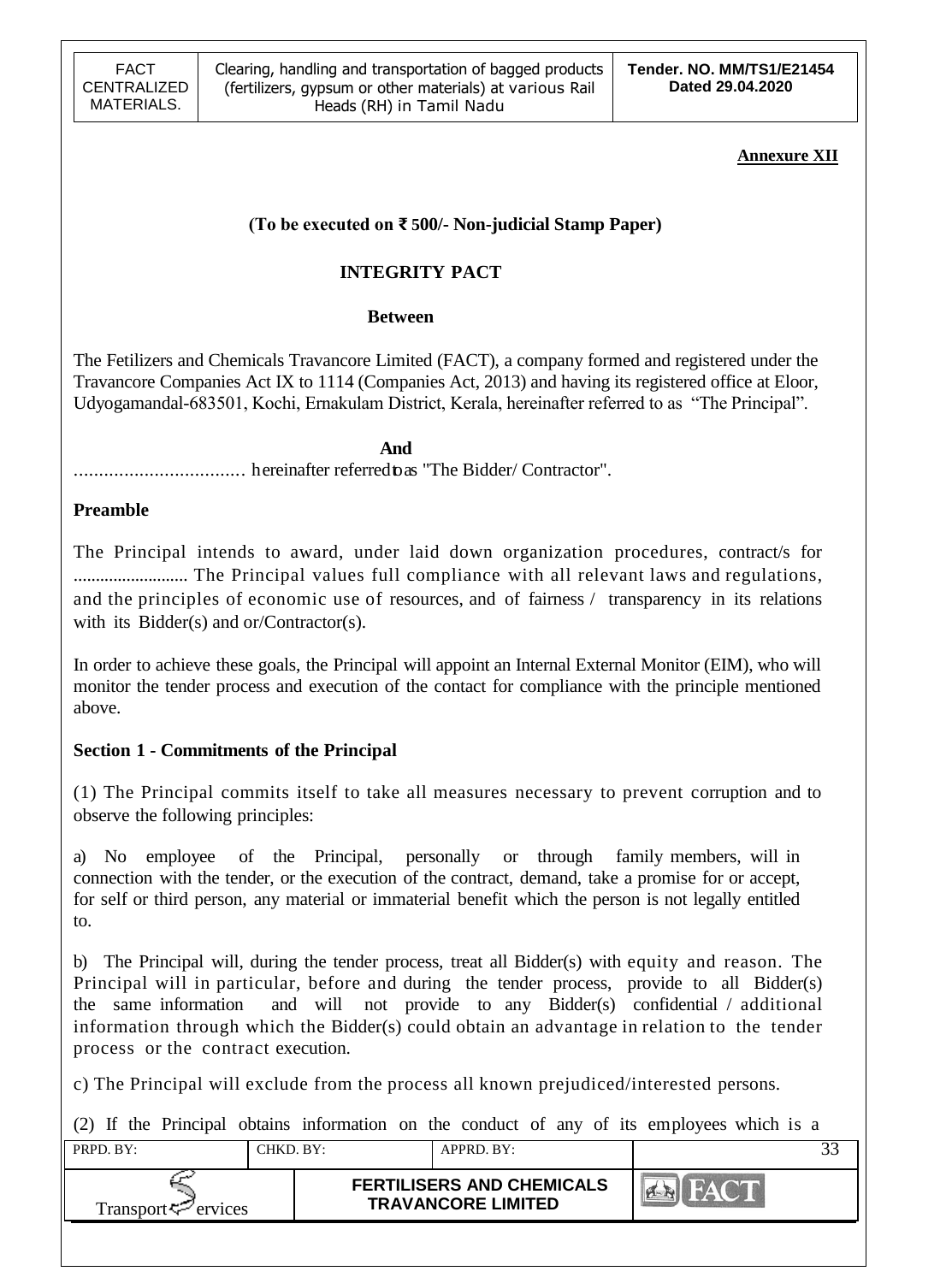criminal offence under the India Penal Code / Prevention of Corruption Act, or if there be a substantive suspicion in this regard, the Principal will inform the Vigilance Officer and in addition can initiate disciplinary actions.

## **Section 2 - Commitments of the Bidder(s) / Contractor(s)**

(1)The Bidder(s) / Contractor(s) commits themselves to take all measures necessary to prevent corruption. He commits himself to observe the following principles during his participation in the tender process and during the contract execution.

a) The Bidder(s) / Contractor(s) will not, directly or through any other person or firm, offer, promise or give to any of the Principal's employees involved in the tender process or the execution of the contract or to any third person, any material or immaterial benefit which he/she is not legally entitled to, in order to obtain in exchange, any advantage of any kind whatsoever during the tender process or during the execution of the contract.

b) The Bidder(s) / Contractor(s) will not enter with other Bidders into any undisclosed agreement or understanding, whether formal or informal. This applies in particular to prices, specifications, certifications, subsidiary contracts, submission or non-submission of bids or any other actions to restrict competitiveness or to introduce cartelisation in the bidding process.

c) The Bidder(s) / Contractor(s) will not commit any offence under the relevant IPC/PC Act; further the Bidder(s)/Contractor(s) will not use improperly, for purposes of competition or personal gain, or pass on to others, any information or document provided by the Principal as part of the business relationship, regarding plans, technical proposals and business details, including information contained or transmitted electronically.

d) The Bidder(s) / Contractor(s) of foreign origin shall disclose the name and address of the Agents / Representatives in India, if any. Similarly, The Bidder(s) / Contractor(s) of Indian Nationality shall furnish the name and address of the foreign principals, if any. All the payments made to the India agent/representative have to be in Indian rupees only.

e) The Bidder(s) / Contractor(s) will, when presenting his bid, disclose any and all payments he has made, is committed to, or intends to make to agents, brokers or any other intermediaries in connection with the award of the contract.

(2) The Bidder(s) / Contractor(s) will not instigate third persons to commit offences outlined above or be an accessory to such offences.

### **Section 3 - Disqualification from tender process and exclusion from future contracts**

If the Bidder(s)/Contractor(s), before award or during the execution of has committed a transgression through a violation of Section 2 above or in any other form such as to put his reliability or credibility in question, the Principal is entitled to disqualify the Bidder(s)/ Contractor(s) from the tender process or to terminate the contract, if already signed, for such reason.

| PRPD. BY:                                        | CHKD. BY: | APPRD. BY:                                                    |  |
|--------------------------------------------------|-----------|---------------------------------------------------------------|--|
| Transport <sup><math>\infty</math></sup> ervices |           | <b>FERTILISERS AND CHEMICALS</b><br><b>TRAVANCORE LIMITED</b> |  |
|                                                  |           |                                                               |  |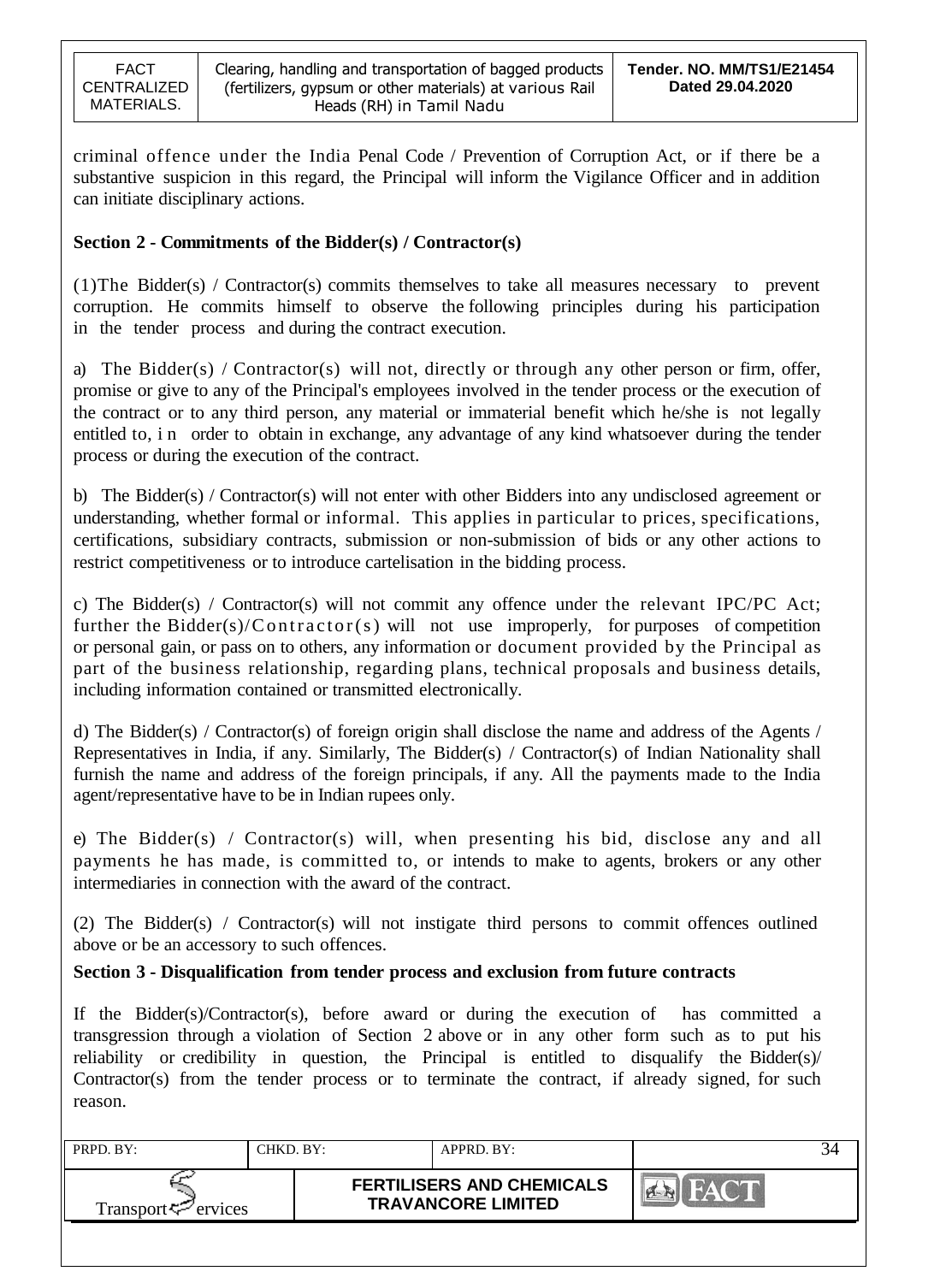### **Section 4 - Compensation for Damages**

(1) If the Principal has disqualified the Bidder(s) from the tender process prior to the award according to Section 3, the Principal is entitled to demand and recover the damages equivalent to Earnest Money Deposit/Bid Security.

(2) If the Principal has terminated the contract according to Section 3, or if the Principal is entitled to terminate the contract according to Section 3, the Principal shall be entitled to demand and recover from the Contractor liquidated damages of the contract value or the amount equivalent to Performance Bank Guarantee.

## **Section 5 - Previous Transgression**

(1) The Bidder declares that no previous transgression occurred in the last 3 years with any other Company in India conforming to the anti-corruption approach including Public Sector Enterprise in India that could justify his exclusion from the tender process.

(2) If the Bidder makes incorrect statement on this subject, he can be disqualified from the tender process and appropriate action can be taken including termination of contract, if already awarded, for such reason.

## **Section 6 - Equal treatment of all Bidders / Contractors / Subcontractors**

(1)The Bidder(s)/Contractor(s) undertakes(s) to demand from all subcontractors a commitment in conformity with this Integrity Pact, and to submit it to the Principal before contract signing.

(2) The Principal will enter into agreements with identical conditions as this one with all Bidders, Contractors/Suppliers and Subcontractors.

(3) The Principal will disqualify from the tender process all Bidders who do not sign this Pact or violate its provisions.

### **Section 7 – Criminal charges against violating Bidder(s) / Contractor(s) /Subcontractor(s)**

If the Principal obtains knowledge of conduct of a Bidder, Contractor or Subcontractor, or of an employee or a representative or an associate of a Bidder, Contractor, or Subcontractor which constitutes corruption, or if the Principal has substantive suspicion in this regard, the Principal will inform the same to the Chief Vigilance Officer.

## **Section 8 - Independent External Monitor/Monitors**

(1)The Principal appoints competent and credible Independent External Monitor for this Pact. The task of the Monitor is to review independently and objectively, whether and to what extent the parties comply with the obligations under this agreement.

(2)The Monitor is not subject to instructions by the representatives of the parties and performs

| PRPD. BY:                      | CHKD, BY: | APPRD. BY:                                                    |  |
|--------------------------------|-----------|---------------------------------------------------------------|--|
| Transport <del>V</del> ervices |           | <b>FERTILISERS AND CHEMICALS</b><br><b>TRAVANCORE LIMITED</b> |  |
|                                |           |                                                               |  |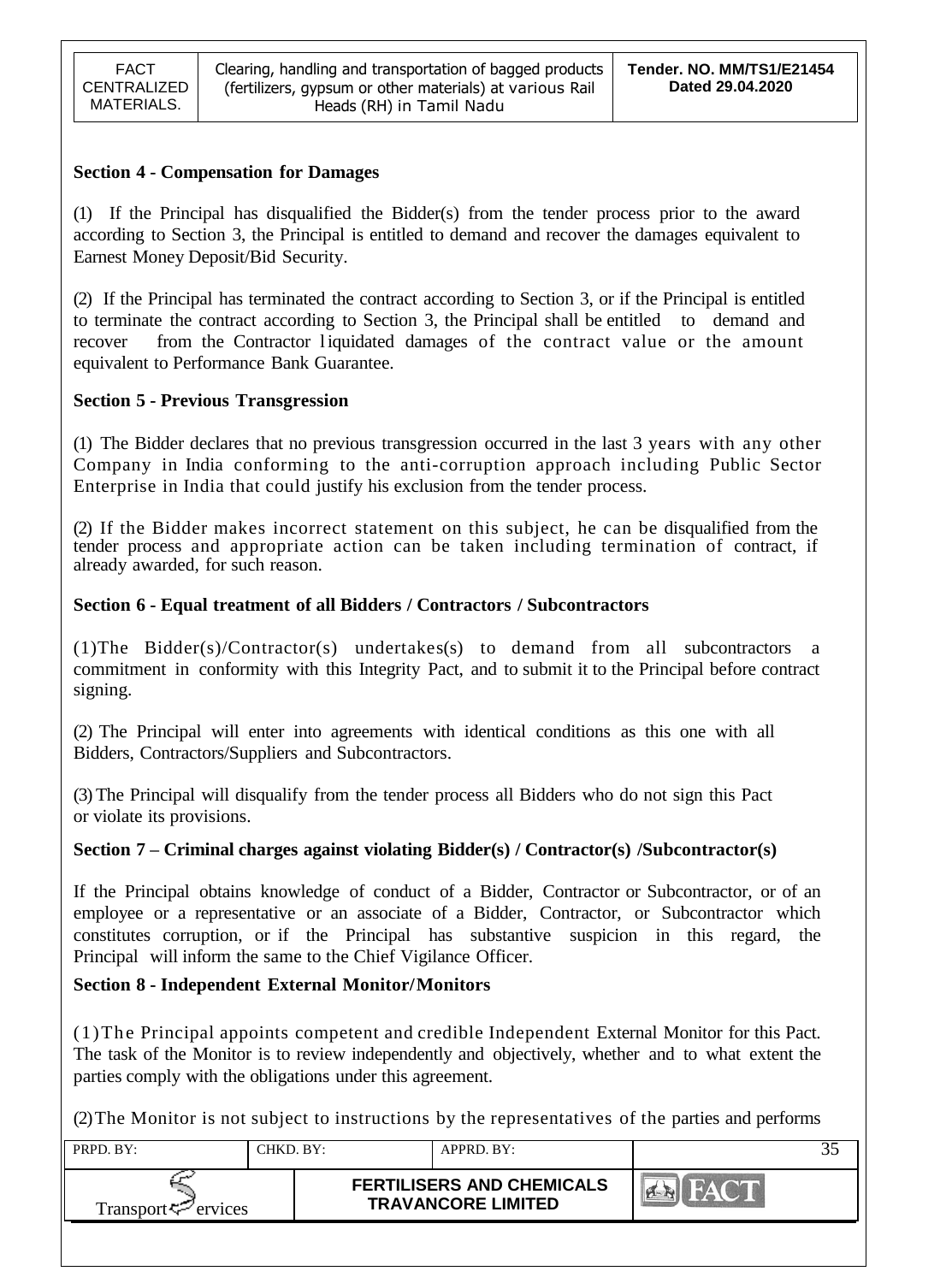his functions neutrally and independently. It will be obligatory for him to treat the obligations and document of the Bidder(s)/Contractor(s) as confidential. He reports to the Chairperson and managing Director, FACT.

(3) The Bidder(s)/Contractor(s) accepts that the Monitor has the right to access without restriction to all Project documentation of the Principal including that provided by the Contractor. The Contractor will also grant the Monitor, upon his request and demonstration of a valid interest, unrestricted and unconditional access to this project documentation. The same is applicable to Subcontractors. The Monitor is under contractual obligation to treat the information and documents of the Bidder(s)/Contractor(s)/ Subcontractor(s) with confidentially.

(4) The Principal will provide to the Monitor sufficient information about all meetings among the parties related to the Project provided such meetings could have an impact on the contractual relations between the Principal and the Contractor. The parties offer to the Monitor the option to participate in such meetings.

(5) As soon as the Monitor notices, or believes to notice, a violation of this agreement, he will so inform the Management of the Principal and request the Management to discontinue or to take corrective action, or to take other relevant action. The Monitor can in this regard submit non-binding recommendation. Beyond this, the Monitor has no right to demand from the parties that they act in a specific manner, refrain from action or tolerate action.

(6) The Monitor will submit a written report to the Chairman and Managing Director, FACT within 8 to 10 weeks from the date of reference or intimation to him by the Principal and, should the occasion arise, submit proposals for correcting problematic situations.

(7) Monitor shall be entitled to compensation on the same terms as being extended to / provided to Independent Director on FACT Board.

(8) If the M o n i t o r has reported to the Chairman and Managing Director, FACT, a substantiated suspicion of an offence under relevant IPC/PC Act, and the Chairman and Managing Director, FACT has not, within reasonable time, taken visible action to proceed against such offence or reported it to the Chief Vigilance Officer, the Monitor may also transmit this information directly to the Central Vigilance Commissioner.

(9)The word 'Monitor' would include both singular and plural.

## **Section 9 - Pact Duration**

This Pact begins when both parties have legally signed it. It expires for the Contractor 12 months after the last payment under the contract, and for all other Bidders 6 months after the contract has been awarded.

If any claim is made / lodged during this time, the same shall be binding and continue to be valid despite the lapse of this pact as specified above, unless it is discharged / determined by the Chairman and Managing Director, FACT

| PRPD. BY:                       | CHKD. BY: |  | APPRD. BY:                                                    |  |
|---------------------------------|-----------|--|---------------------------------------------------------------|--|
| Transport <sup>ry</sup> ervices |           |  | <b>FERTILISERS AND CHEMICALS</b><br><b>TRAVANCORE LIMITED</b> |  |
|                                 |           |  |                                                               |  |